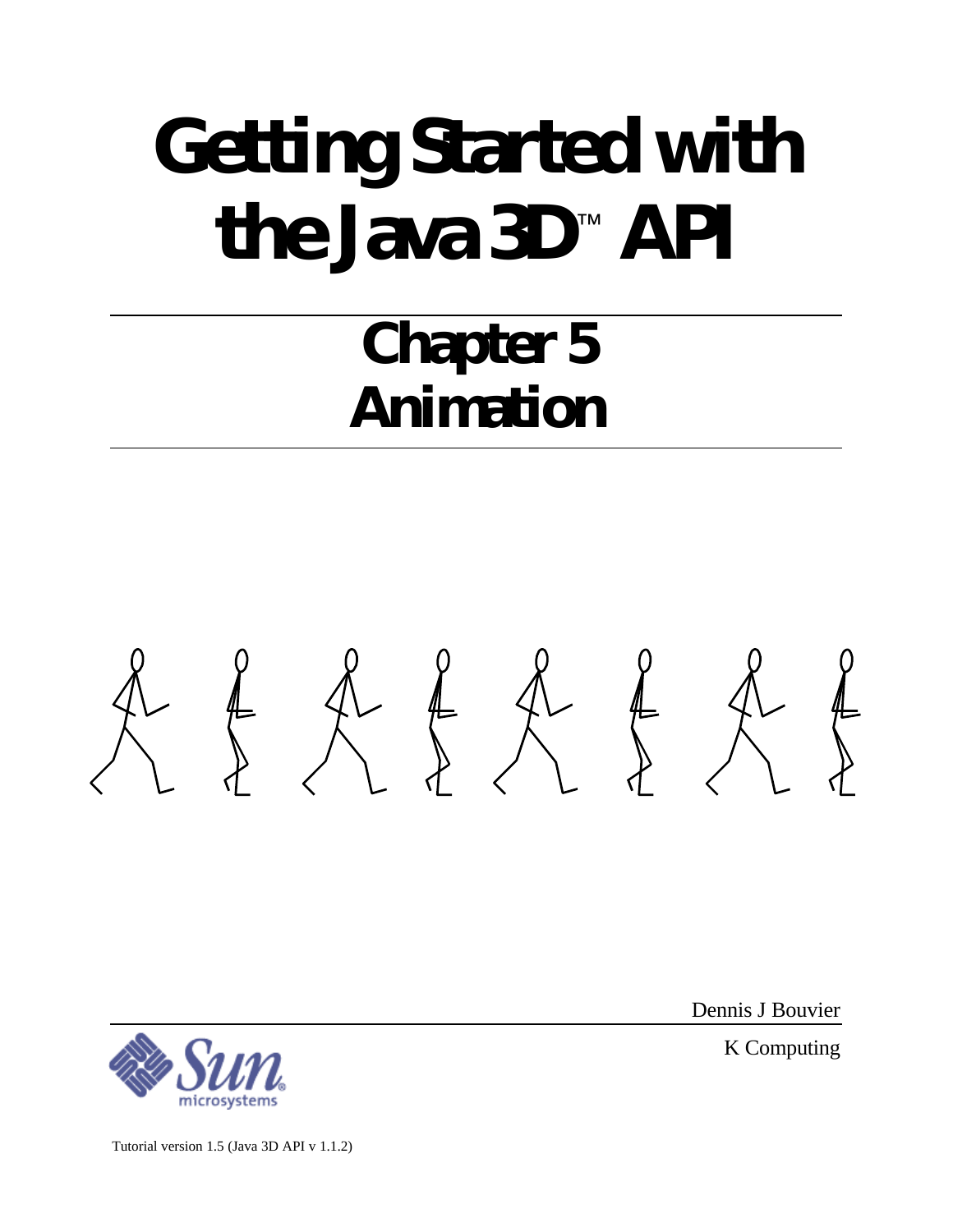© 1999 Sun Microsystems, Inc. 2550 Garcia Avenue, Mountain View, California 94043-1100 U.S.A All Rights Reserved.

The information contained in this document is subject to change without notice.

SUN MICROSYSTEMS PROVIDES THIS MATERIAL "AS IS" AND MAKES NO WARRANTY OF ANY KIND, EXPRESSED OR IMPLIED, INCLUDING, BUT NOT LIMITED TO, THE IMPLIED WARRANTIES OF MERCHANTABILITY AND FITNESS FOR A PARTICULAR PURPOSE. SUN MICROSYSTEMS SHALL NOT BE LIABLE FOR ERRORS CONTAINED HEREIN OR FOR INCIDENTAL OR CONSEQUENTIAL DAMAGES (INCLUDING LOST PROFITS IN CONNECTION WITH THE FURNISHING, PERFORMANCE OR USE OF THIS MATERIAL, WHETHER BASED ON WARRANTY, CONTRACT, OR OTHER LEGAL THEORY).

THIS DOCUMENT COULD INCLUDE TECHNICAL INACCURACIES OR TYPOGRAPHICAL ERRORS. CHANGES ARE PERIODICALLY MADE TO THE INFORMATION HEREIN; THESE CHANGES WILL BE INCORPORATED IN NEW EDITIONS OF THE PUBLICATION. SUN MICROSYSTEMS, INC. MAY MAKE IMPROVEMENTS AND/OR CHANGES IN THE PRODUCT(S) AND/OR PROGRAM(S) DESCRIBED IN THIS PUBLICATION AT ANY TIME.

Some states do not allow the exclusion of implied warranties or the limitations or exclusion of liability for incidental or consequential damages, so the above limitations and exclusion may not apply to you. This warranty gives you specific legal rights, and you also may have other rights which vary from state to state.

Permission to use, copy, modify, and distribute this documentation for NON-COMMERCIAL purposes and without fee is hereby granted provided that this copyright notice appears in all copies.

This documentation was prepared for Sun Microsystems by K Computing (530 Showers Drive, Suite 7-225, Mountain View, CA 94040, 770-982-7881, www.kcomputing.com). For further information about course development or course delivery, please contact either Sun Microsystems or K Computing.

Java, JavaScript, Java 3D, HotJava, Sun, Sun Microsystems, and the Sun logo are trademarks or registered trademarks of Sun Microsystems, Inc. All other product names mentioned herein are the trademarks of their respective owners.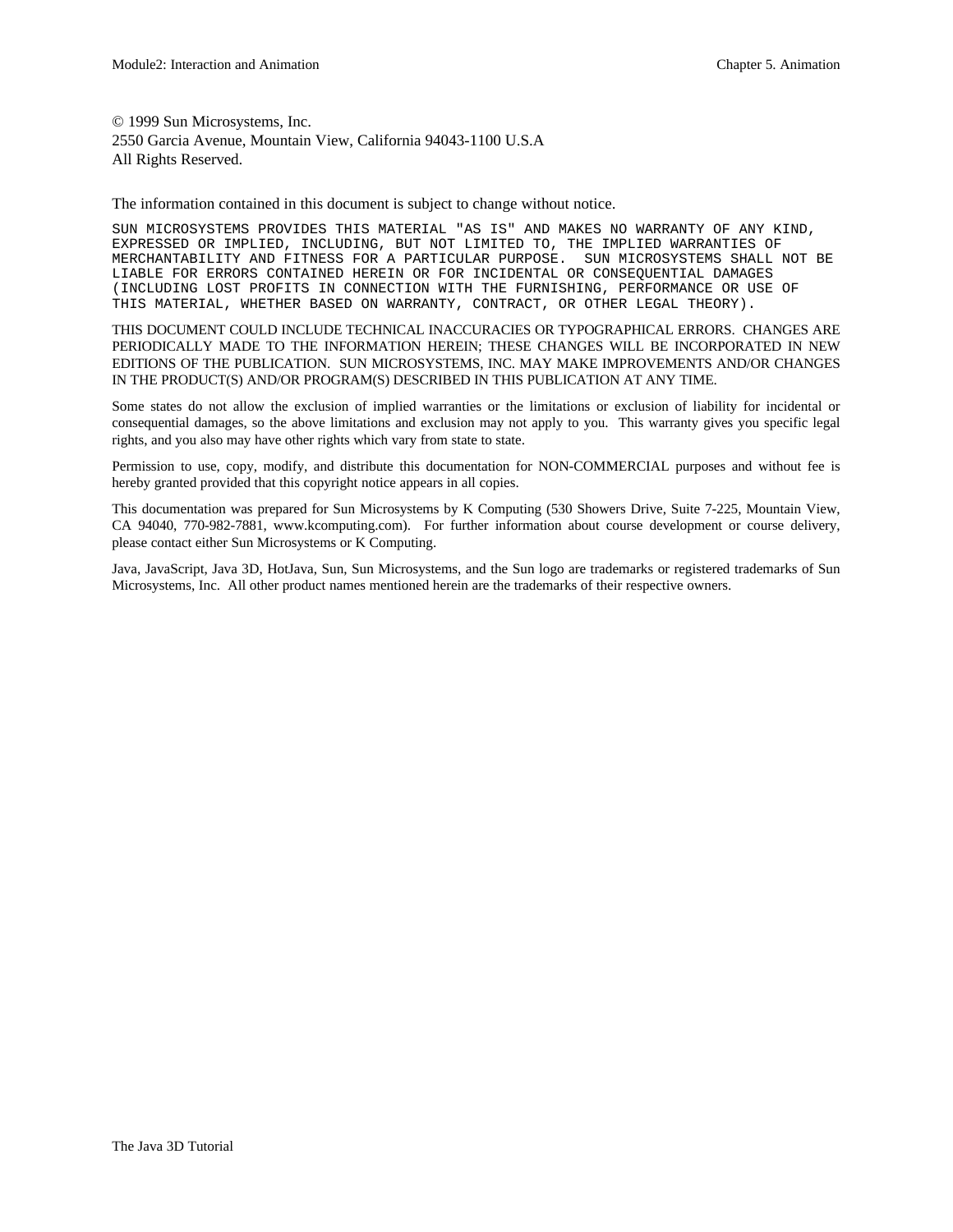# **Table of Contents**

| Chapter 5 |  |  |  |
|-----------|--|--|--|
|           |  |  |  |
|           |  |  |  |
|           |  |  |  |
| 5.2.1     |  |  |  |
| 5.2.2     |  |  |  |
| 5.2.3     |  |  |  |
| 5.2.4     |  |  |  |
| 5.2.5     |  |  |  |
| 5.2.6     |  |  |  |
| 5.2.7     |  |  |  |
|           |  |  |  |
| 5.3.1     |  |  |  |
| 5.3.2     |  |  |  |
| 5.3.3     |  |  |  |
|           |  |  |  |
| 5.4.1     |  |  |  |
| 5.4.2     |  |  |  |
| 5.4.3     |  |  |  |
| 5.4.4     |  |  |  |
|           |  |  |  |
|           |  |  |  |
| 5.5.2     |  |  |  |
| 5.5.3     |  |  |  |
|           |  |  |  |
|           |  |  |  |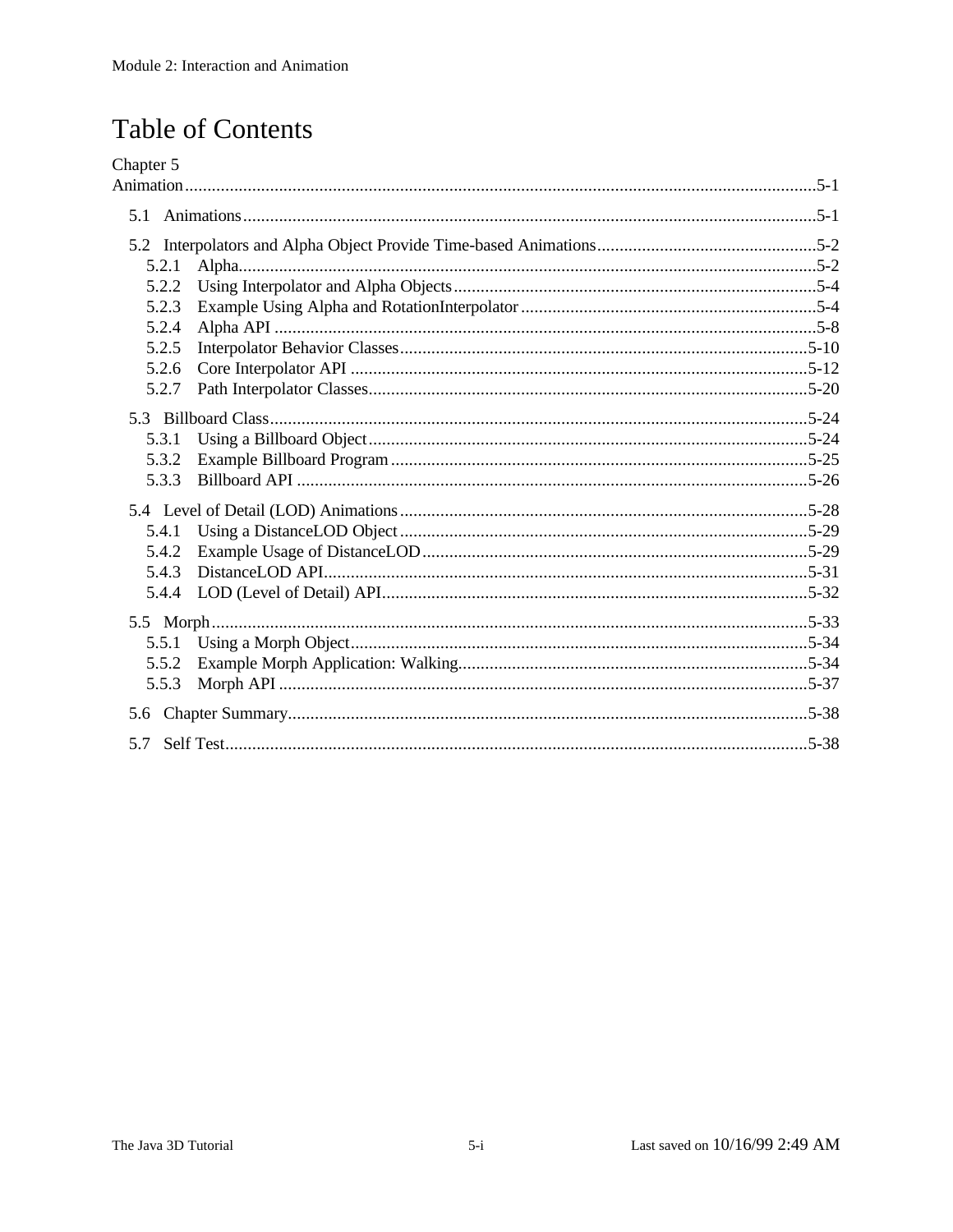# List of Figures

| Figure 5-4 Recipe for Using an Interpolator and Alpha Objects for Animation5-4                       |
|------------------------------------------------------------------------------------------------------|
|                                                                                                      |
|                                                                                                      |
| Figure 5-7 Four Scenes Rendered by AlphaApp Showing the Effect of Increasing AlphaRampDuration. .5-7 |
| Figure 5-8 Java 3D Core and Utility (shaded boxes) Interpolator Classes Hierarchy5-10                |
| Figure 5-9 Two Scenes from InterpolatorApp Showing Various Interpolators5-11                         |
| Figure 5-10 Partial Scene Graph Diagram of a ColorInterpolator Object and its Target Material        |
|                                                                                                      |
| Figure 5-11The Relationship Between Knots and Alpha Value for a 2D Position Example. 5-20            |
|                                                                                                      |
| Figure 5-13A Scene Rendered by RotPosPathApp Showing the Interpolation of the Rotation and Position  |
| of the Color Cube. The Red Dots Show the Knots Positions of the Example Application5-22              |
|                                                                                                      |
| Figure 5-15 Diagram of Scene Graph Using a Billboard Object as Created in Code Fragment 5-3. 5-26    |
|                                                                                                      |
|                                                                                                      |
| Figure 5-18 Partial Scene Graph Diagram for DistanceLODApp Example Program5-30                       |
|                                                                                                      |
|                                                                                                      |
|                                                                                                      |
| Figure 5-22 A Scene Rendered from Morph3App Showing the Animations of Three Alternative Behavior     |
|                                                                                                      |

# List of Code Fragments

| Code Fragment 5-1 Using a RotationInterpolator and Alpha to Spin a Clock (from ClockApp)5-5 |  |
|---------------------------------------------------------------------------------------------|--|
| Code Fragment 5-2 An Excerpt from the CreateSceneGraph Method of RotPosPathApp.java5-21     |  |
| Code Fragment 5-3 Except From the createSceneGraph Method of BillboardApp.java5-26          |  |
| Code Fragment 5-4 Excerpt from createSceneGraph Method in DistanceLODApp5-30                |  |
|                                                                                             |  |
| Code Fragment 5-6 An Excerpt from the createSceneGraph Method of MorphApp. 5-36             |  |

# List of Tables

|--|--|--|--|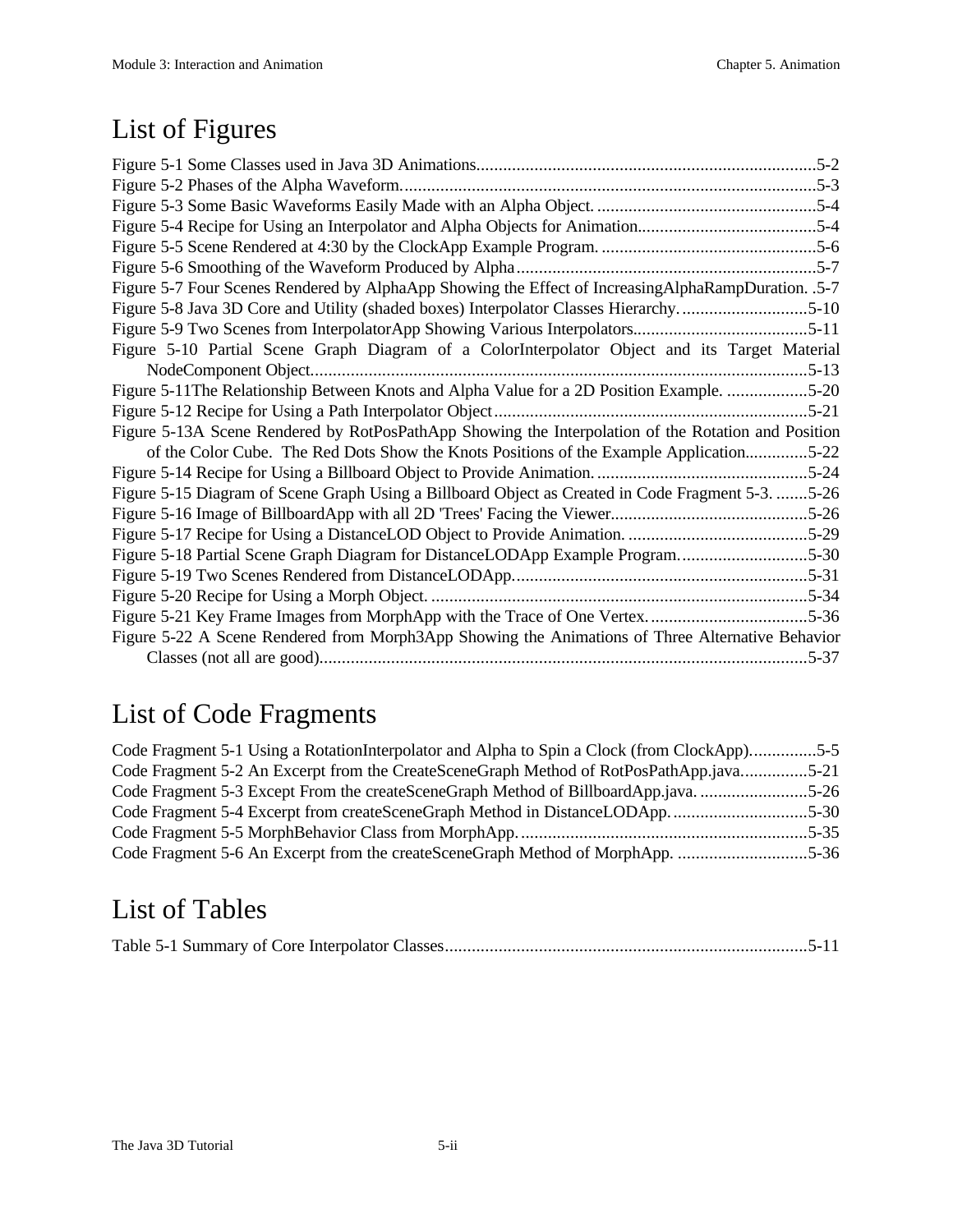# List of Reference Blocks

# **Preface to Chapter 5**

This document is one part of a tutorial on using the Java 3D API. You should be familiar with Java 3D API basics to fully appreciate the material presented in this Chapter. Additional chapters and the full preface to this material are presented in the Module 0 document available at: http://java.sun.com/products/javamedia/3d/collateral

# **Cover Image**

The cover image represents the key frame animation possible using a Morph object and the appropriate behavior. Section 5.5 presents an example program utilizing a Morph object, an Alpha object, and a Behavior object to animate a stick man.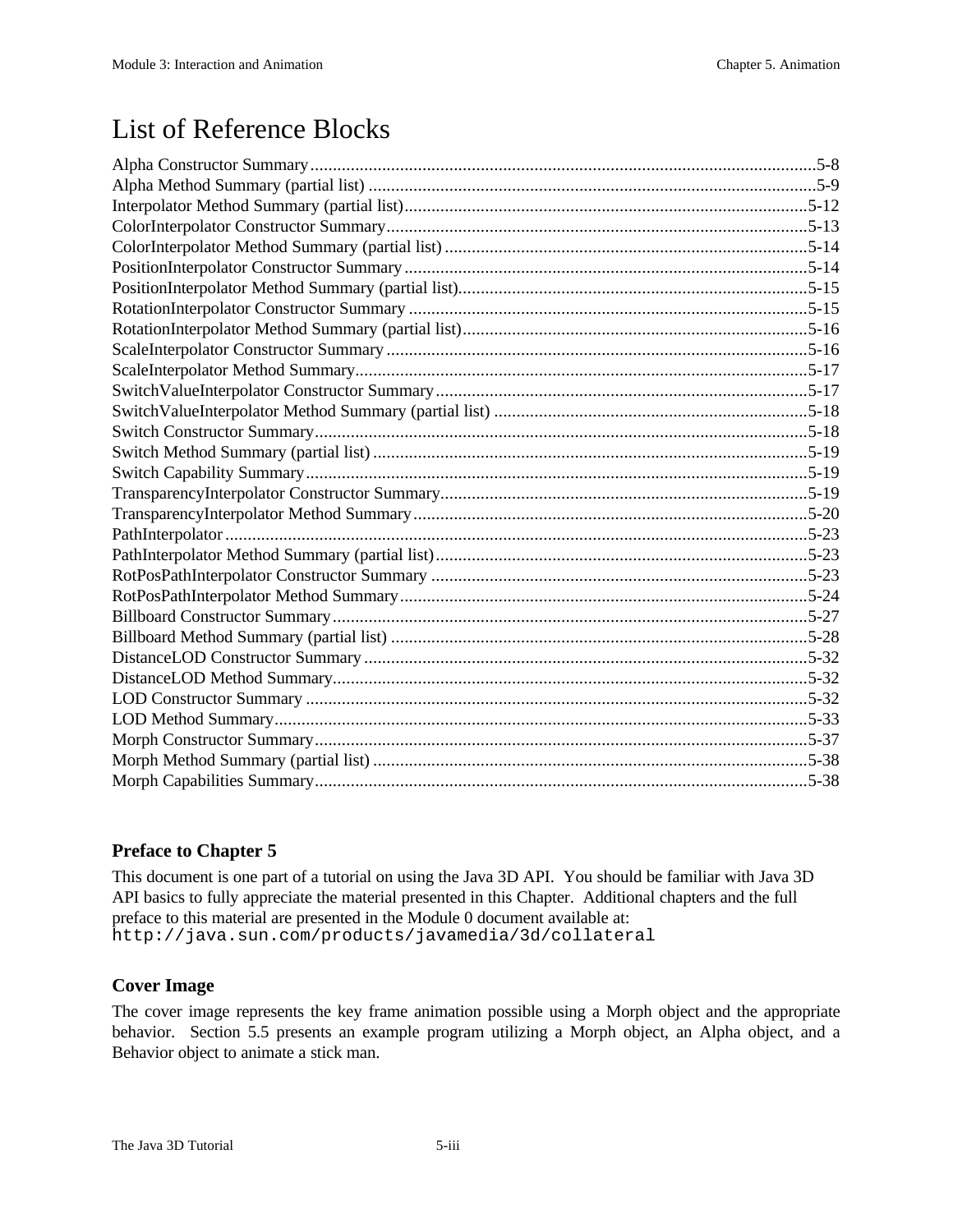# 5 Animation **CHAPTER**



# **Chapter Objectives**

After reading this chapter, you'll be able to:

- use Alpha and Interpolator classes to add simple animations
- use LOD and Billboard to provide computation saving animations
- use Morph objects with custom behaviors to provide key frame animations

Certain visual objects change independent of user actions. For example, a clock in the virtual world should keep on ticking without user interaction. The clock is an example of animation. For the purposes of this tutorial, animation is defined as changes in the virtual universe that occur without direct user action<sup>1</sup>. By contrast, changes in the virtual universe as a direct result of user actions are defined as interactions. Chapter 4 presents interaction classes and programs. This chapter is about animations.

# 5.1 Animations

As with interaction, animations in Java 3D are implemented using Behavior objects<sup>2</sup>. As you might imagine, any custom animation can be created using behavior objects. However, the Java 3D API provides a number of classes useful in creating animations without having to create a new class. It should come as no surprise that these classes are based on the Behavior class.

One set of animation classes are known as interpolators. An Interpolator object, together with an Alpha object, manipulates some parameter of a scene graph object to create a time-based animation. The Alpha object provides the timing. Interpolators and Alpha objects are explained in Section 5.2.

<u>.</u>

<sup>&</sup>lt;sup>1</sup> The distinction between animation and interaction made in this tutorial is fairly fine (*direct* is the key word here). Chapter 4 provides an example to help clarify this distinction (see "Animation versus Interaction" on page 4-3).

 $2$  Chapter 4 presents the Behavior class in detail and the application of Behaviors, in general. The material presented in Section 4.2 is a prerequisite for this chapter.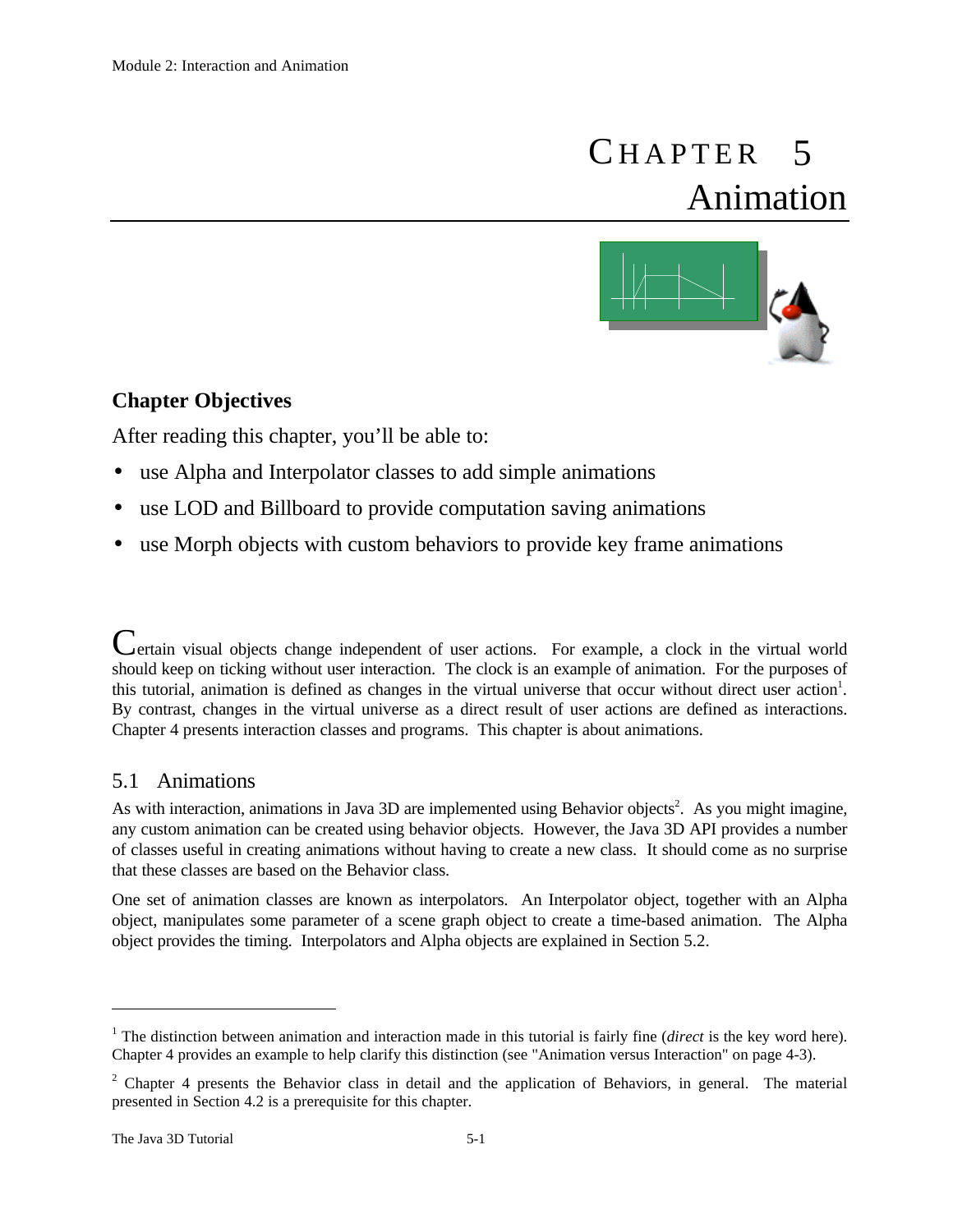Another set of animation classes animates visual objects in response to view changes. This set of classes includes the *billboard* and *Level of Detail* (LOD) behaviors which are driven not by the passage of time, but on the position or orientation of the view. Classes for both of these behaviors are provided in the Java 3D core and presented in Sections 5.3 and 5.4, respectively. Figure 5-1 shows the high level class hierarchy for animation classes.



**Figure 5-1 Some Classes used in Java 3D Animations**

Section 5.5 presents the Morph class. The Morph class is used in both animation or interpolator applications.

# 5.2 Interpolators and Alpha Object Provide Time-based Animations<sup>3</sup>

An Alpha object produces a value between zero and one, inclusive, depending on the time and the parameters of the Alpha object. Interpolators are customized behavior objects that use an Alpha object to provide animations of visual objects. Interpolator actions include changing the location, orientation, size, color, or transparency of a visual object. All interpolator behaviors could be implemented by creating a custom behavior class; however, using an interpolator makes creating these animations much easier. Interpolator classes exist for other actions, including some combinations of these actions. The RotationInterpolator class is used in an example program in Section 5.2.3.

# **5.2.1 Alpha**

An alpha object produces a value, called the alpha value, between 0.0 and 1.0, inclusive. The alpha value changes over time as specified by the parameters of the alpha object. For specific parameter values at any particular time, there is only one alpha value the alpha object will produce. Plotting the alpha value over time shows the waveform that the alpha object produces.

The alpha object waveform has four phases: increasing alpha, alpha at one, decreasing alpha, and alpha at zero. The collection of all four phases is one cycle of the alpha waveform. These four phases correspond with four parameters of the Alpha object. The duration of the four phases is specified by an integer value expressing the duration in milliseconds of time. Figure 5-2 shows the four phases of the alpha waveform.

All alpha timings are relative to the start time for the Alpha object. The start time for all Alpha object is taken from the system start time. Consequently, Alpha objects created at different times will have the same

 $\overline{a}$ 

<sup>&</sup>lt;sup>3</sup> Section 1.9 introduced the RotationInterpolator and Alpha classes. You may want to read that section first. Also, the Java 3D API Specification covers Alpha in detail.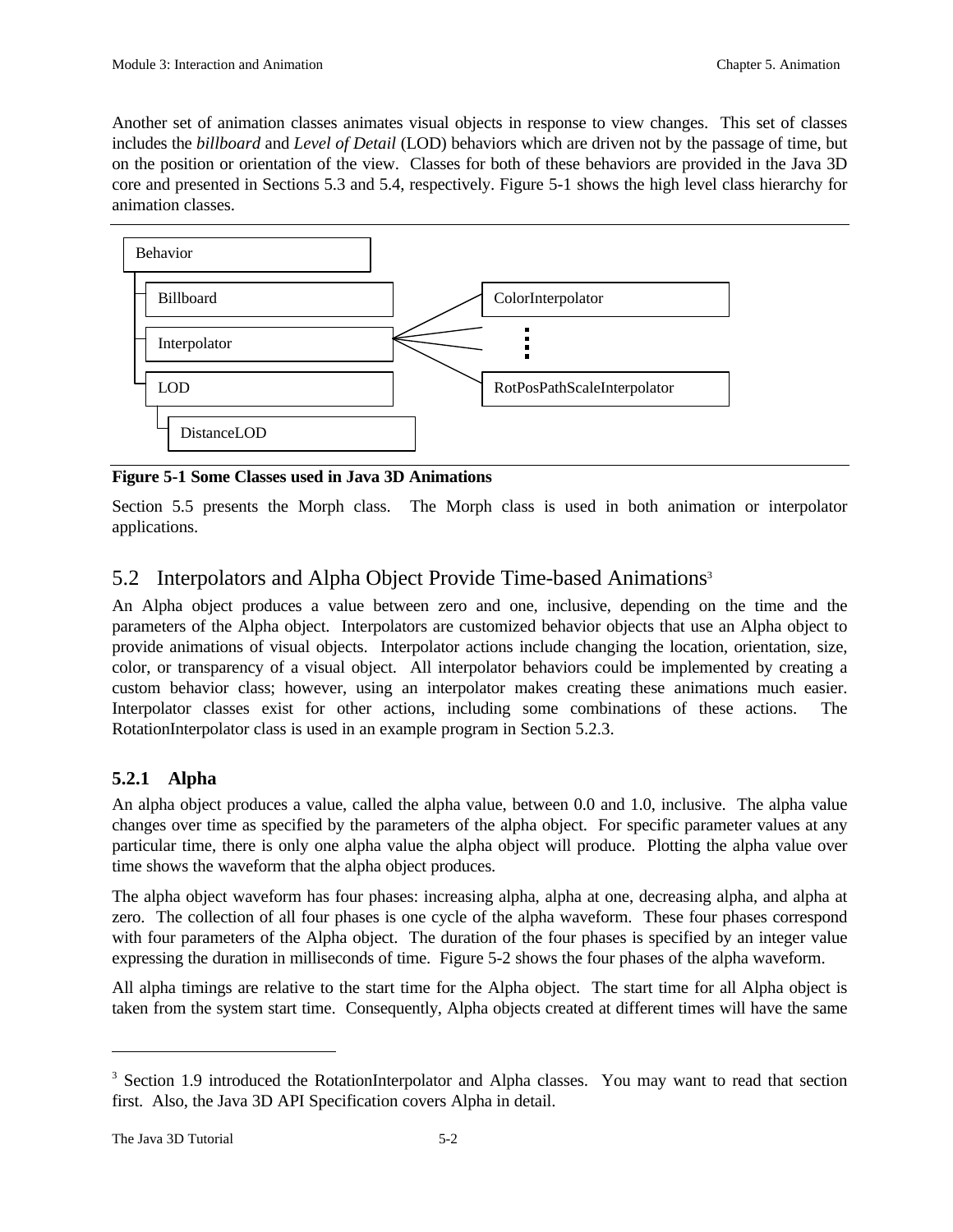start time. As a result, all interpolator objects, even those based on different Alpha objects, are synchronized.

Alpha objects can have their waveforms begin at different times. The beginning of an alpha object's first waveform cycle may be delayed by either or both of two other parameters: TriggerTime and PhaseDelayDuration. The TriggerTime parameter specifies a time after the StartTime to begin operation of the Alpha object. For a time specified by the PhaseDelayDuration parameter after the TriggerTime, the first cycle of the waveform begins<sup>4</sup>. Figure 5-2 shows the StartTime, TriggerTime and PhaseDelayDuration.

An alpha waveform may cycle once, repeat a specific number of times, or cycle continuously. The number of cycles is specified by the loopCount parameter. When the loopCount is positive, it specifies the number of cycles. A loopCount of –1 specifies continuous looping. When the alpha waveform cycles more than once, only the four cycles repeat. The phase delay is not repeated.



**Figure 5-2 Phases of the Alpha Waveform.**

An alpha waveform does not always use all four phases. An alpha waveform can be formed from one, two, three, or four phases of the Alpha waveform. Figure 5-3 shows waveforms created using one, two, or three phases of the Alpha waveform. Six of the 15 possible phase combinations are shown in the figure.

<u>.</u>

<sup>&</sup>lt;sup>4</sup> Either startTime or phaseDelayDuration can be used for the same purpose. It is a rare application that requires the use of both parameters.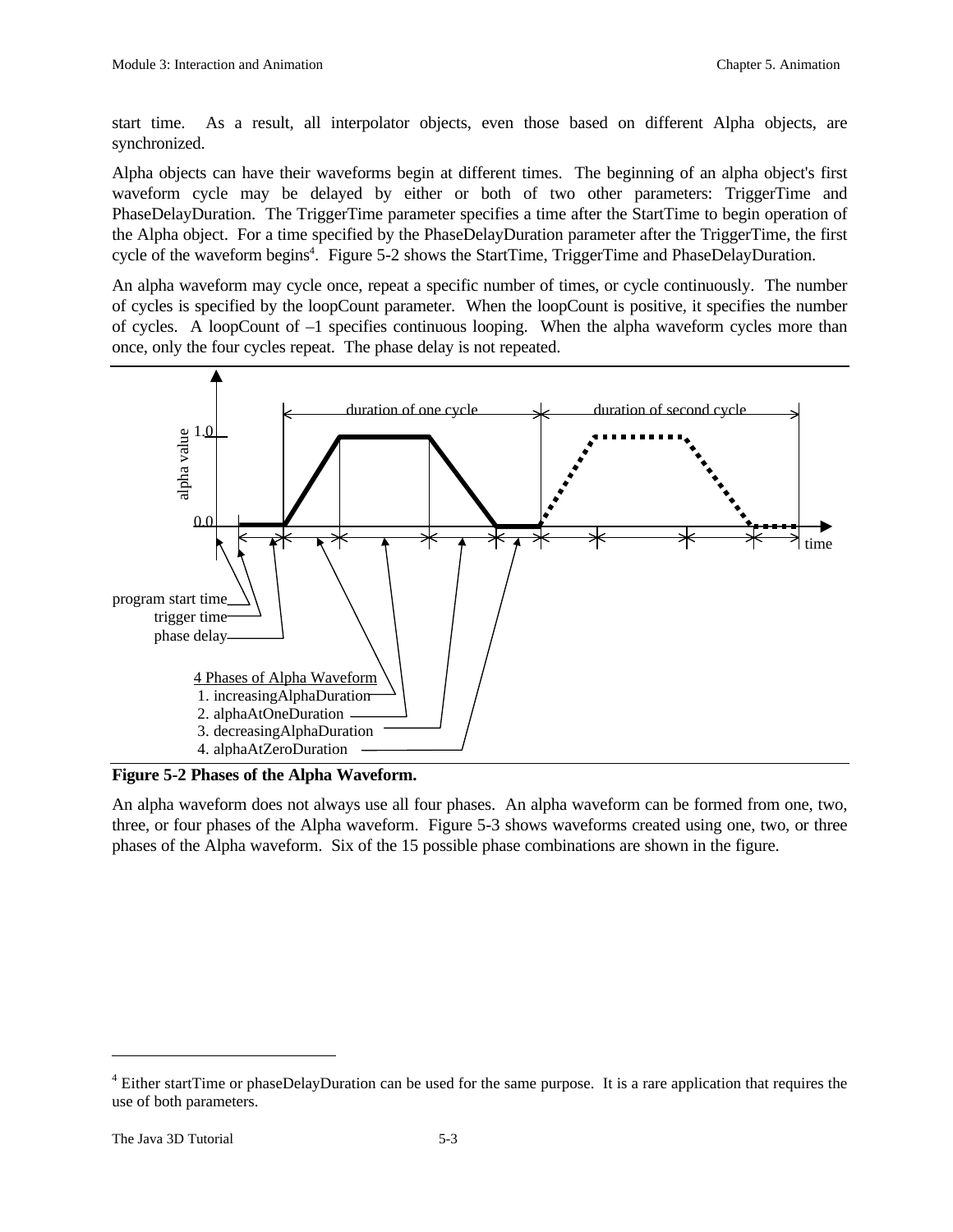

**Figure 5-3 Some Basic Waveforms Easily Made with an Alpha Object.**

The alpha object has two modes which specify a subset of phases are used. The INCREASING\_ENABLE mode indicates the increasing alpha and alpha at one phases are used. The DECREASING\_ENABLE mode indicates the decreasing alpha and alpha at zero phases are used. A third mode is the combination of these two modes indicating that all four phases are used.

The mode specification overrides the duration parameter settings. For example, when the mode is INCREASING\_ENABLE, the DecreasingAlphaDuration, DecreasingAlphaRampDuration<sup>5</sup>, , and AlphaAtZeroDuration parameters are ignored. While any waveform may be specified by setting the duration of unwanted phases to zero, the proper specification of the mode increases the efficiency of the Alpha object.

# **5.2.2 Using Interpolator and Alpha Objects**

The recipe for using Interpolator and Alpha objects is very similar to using any behavior object. The major difference from the behavior usage recipe (given in Section 4.2.2) is to include the Alpha object. Figure 5-4 gives the basic interpolator and alpha object usage recipe<sup>6</sup>.

- 1. create the target object with the appropriate capability
- 2. create the Alpha object
- 3. create the Interpolator object referencing the Alpha object and target object
- 4. add scheduling bounds to the Interpolator object
- 5. add Interpolator object to the scene graph

# **Figure 5-4 Recipe for Using an Interpolator and Alpha Objects for Animation.**

# **5.2.3 Example Using Alpha and RotationInterpolator**

ClockApp.java is an example use of the RotationInterpolator class. The scene is of a clock face. The clock is rotated by a RotationInterpolator and Alpha objects once per minute. The complete code for this example is included in the examples/Animation subdirectory of the examples jar<sup>7</sup>.

 $\overline{a}$ 

<sup>&</sup>lt;sup>5</sup> The ramp parameters are discussed in the 'Smoothing of the Alpha Waveform' Section on page 5-6

 $6\,$  This is the same recipe as given in Section 1.9.4.

The examples jar contains all of the source code for the examples in The Java 3D Tutorial; available for download from The Java 3D website.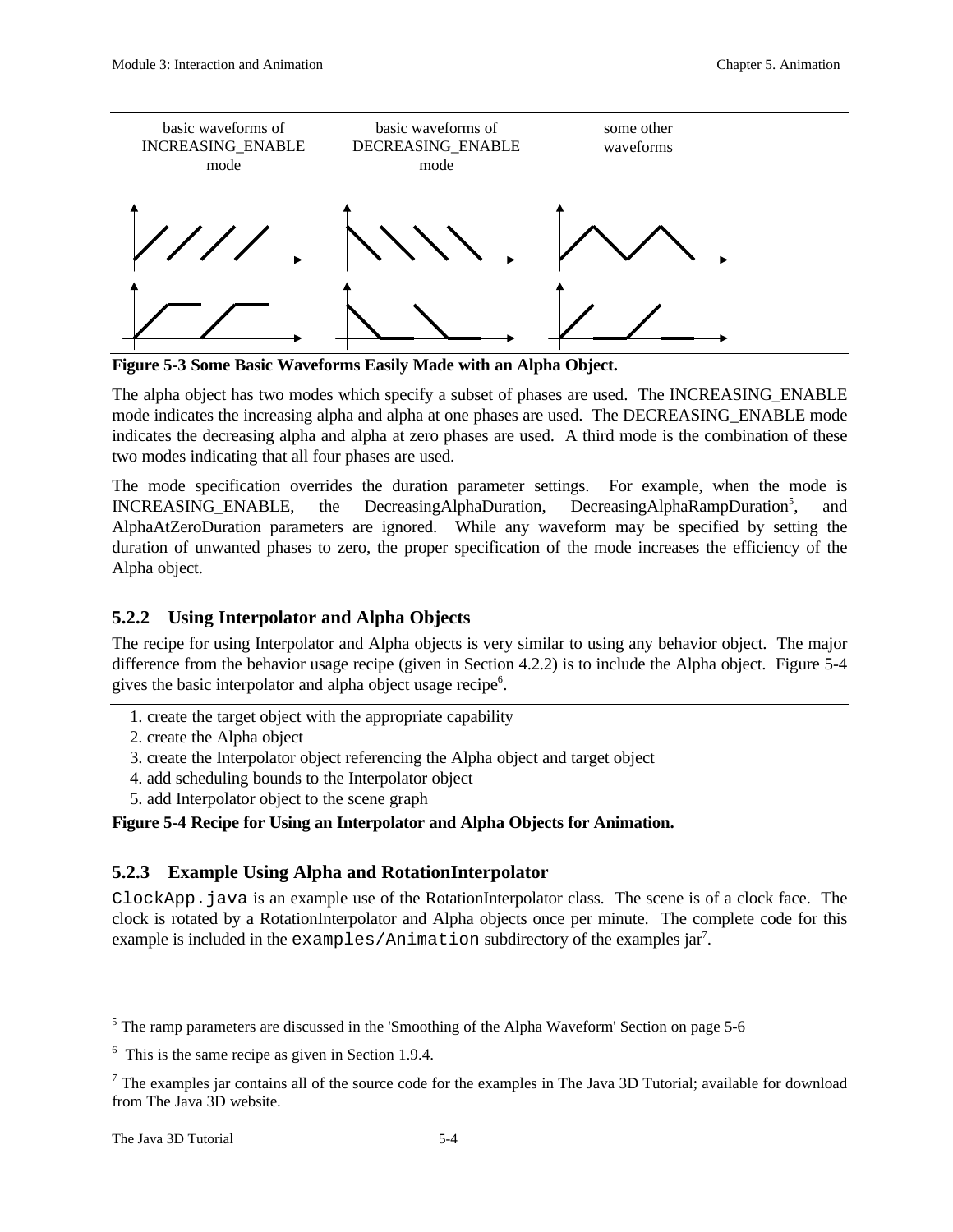In this application, the target object is a TransformGroup object. The ALLOW\_TRANSFORM\_WRITE capability is required for the TransformGroup target object. Some other interpolators act upon different target objects. For example, the target of a ColorInterpolator object is a Material object. An interpolator object sets the value of its target object based on the alpha value and values that the interpolator object holds.

The interpolator defines the end points of the animation. In the case of the RotationInterpolator, the object specifies the start and end angles of rotation. The alpha controls the animation with respect to the timing and how the interpolator will move from one defined point to the other by the specification of the phases of the alpha waveform.

This application uses the default RotationInterpolator settings of a start angle of zero and an end angle of 2Π (one complete rotation). The default axis of rotation is the y-axis. The alpha object is set to continuously rotate (loopCount  $= -1$ ) with a period of one minute (60,000 milliseconds). The combination of these two objects will cause the visual object to rotate one full rotation every minute. The cycle continuously and immediately repeats. The result looks like the clock is continuously spinning, not that the clock spins once and starts over.

Code Fragment 5-1 shows the createSceneGraph method from ClockApp.java. This code fragment is annotated with the steps from the recipe of Figure 5-4.

```
1. public BranchGroup createSceneGraph() {
2. // Create the root of the branch graph
3. BranchGroup objRoot = new BranchGroup();
4.
5. // create target TransformGroup with Capabilities
6. \bullet TransformGroup objSpin = new TransformGroup();
7. objSpin.setCapability(TransformGroup.ALLOW_TRANSFORM_WRITE);
8.
9. // create Alpha that continuously rotates with a period of 1 minute
10. \bullet Alpha alpha = new Alpha (-1, 60000);
11.
12. // create interpolator object; by default: full rotation about y-axis
13. \bullet RotationInterpolator rotInt = new RotationInterpolator(alpha, objSpin);
14. \bullet rotInt.setSchedulingBounds(new BoundingSphere());
15.
16. //assemble scene graph
17. @ objRoot.addChild(objSpin);
18. objSpin.addChild(new Clock());
19. objRoot.addChild(rotInt);
20.
21. // Let Java 3D perform optimizations on this scene graph.
22. objRoot.compile();
23.
24. return objRoot;
25.} // end of CreateSceneGraph method of ClockApp
```
#### **Code Fragment 5-1 Using a RotationInterpolator and Alpha to Spin a Clock (from ClockApp).**

Figure 5-5 is of a scene rendered by ClockApp at 4:30. The clock face is oblique to the viewer since the entire clock face is rotating.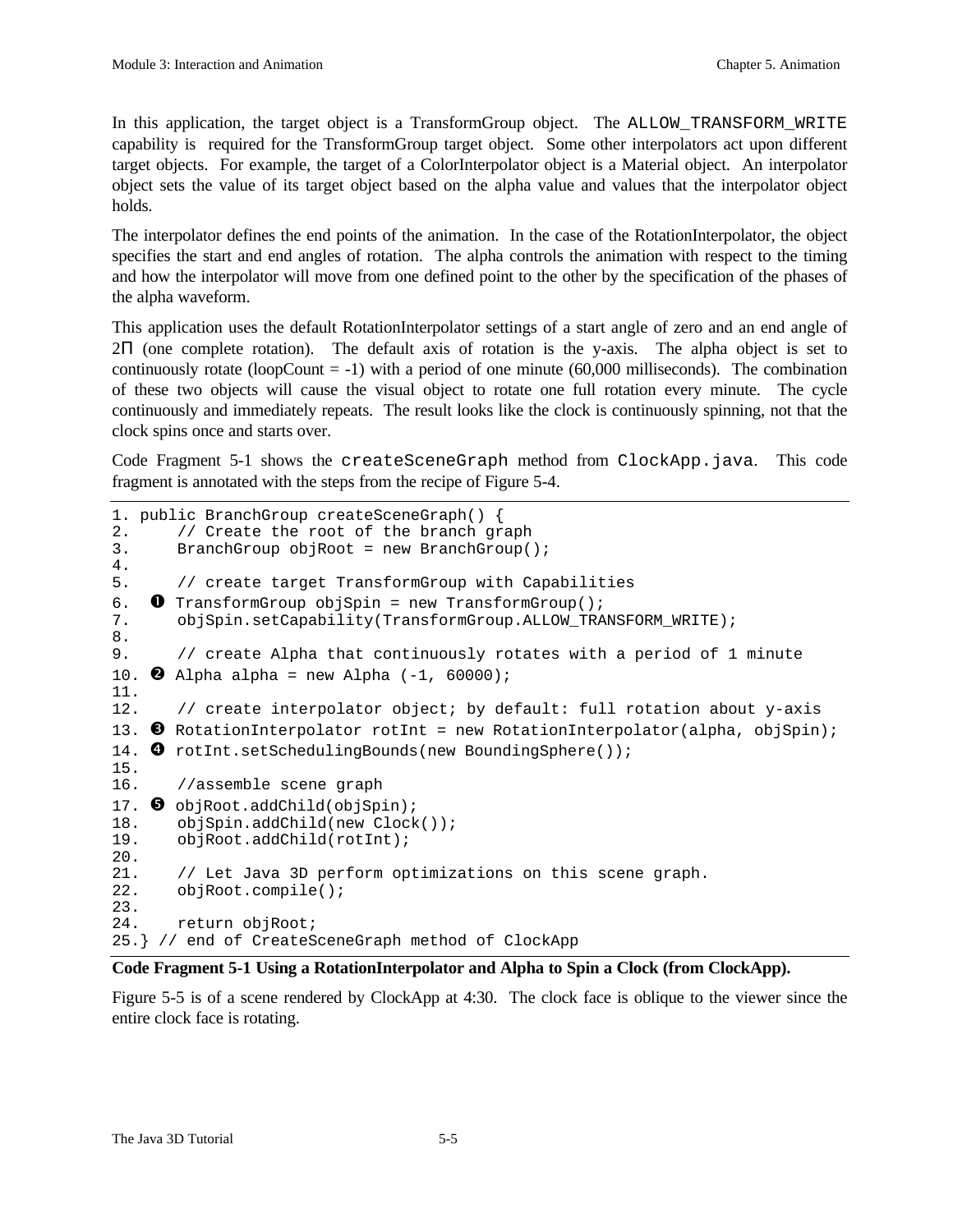

**Figure 5-5 Scene Rendered at 4:30 by the ClockApp Example Program.**

The ClockApp program shows a simple application of the RotationInterpolator. The Clock object, defined in Clock.java available in the examples/Animation subdirectory, shows a more advanced application of the RotationInterpolator object. The clock object in the program uses one RotationInterpolator object to animate each hand of the clock<sup>8</sup>. However, only one alpha object is used in the clock. It is not necessary to use one Alpha object to coordinate the hands; as noted above, all Alpha objects are synchronized on the program start time. However, sharing one Alpha object saves system memory.

Some of the potentially interesting features of the Clock Class are:

- the setting of the start and end angles for the hands,
- the setting of the axes of rotation, and
- the setting of the polygonal culling for the various components of the clock.

The source code for the clock is in Clock.java, also available in the examples/Animation subdirectory. The study of the Clock class is left to the reader.

# **Smoothing of the Alpha Waveform**

In addition to the duration of the four phases, the programmer can specify a ramp duration for the increasing alpha and decreasing alpha phases. During the ramp duration, the alpha value changes gradually. In the case of motion interpolators, it will appear as though the visual object is accelerating and decelerating in a more natural, real world, manner.

The ramp duration value is used for both the beginning and ending portions of the phase and therefore the ramp duration is limited to half of the duration of the phase. Figure 5-6 shows an Alpha waveform with both IncreasingAlphaRampDuration and a DecreasingAlphaRampDuration. Note that the alpha value changes linearly between the two ramp periods.

<u>.</u>

<sup>&</sup>lt;sup>8</sup> Since the clock has front and back facing hands, there are four hands and four RotationInterpolator objects.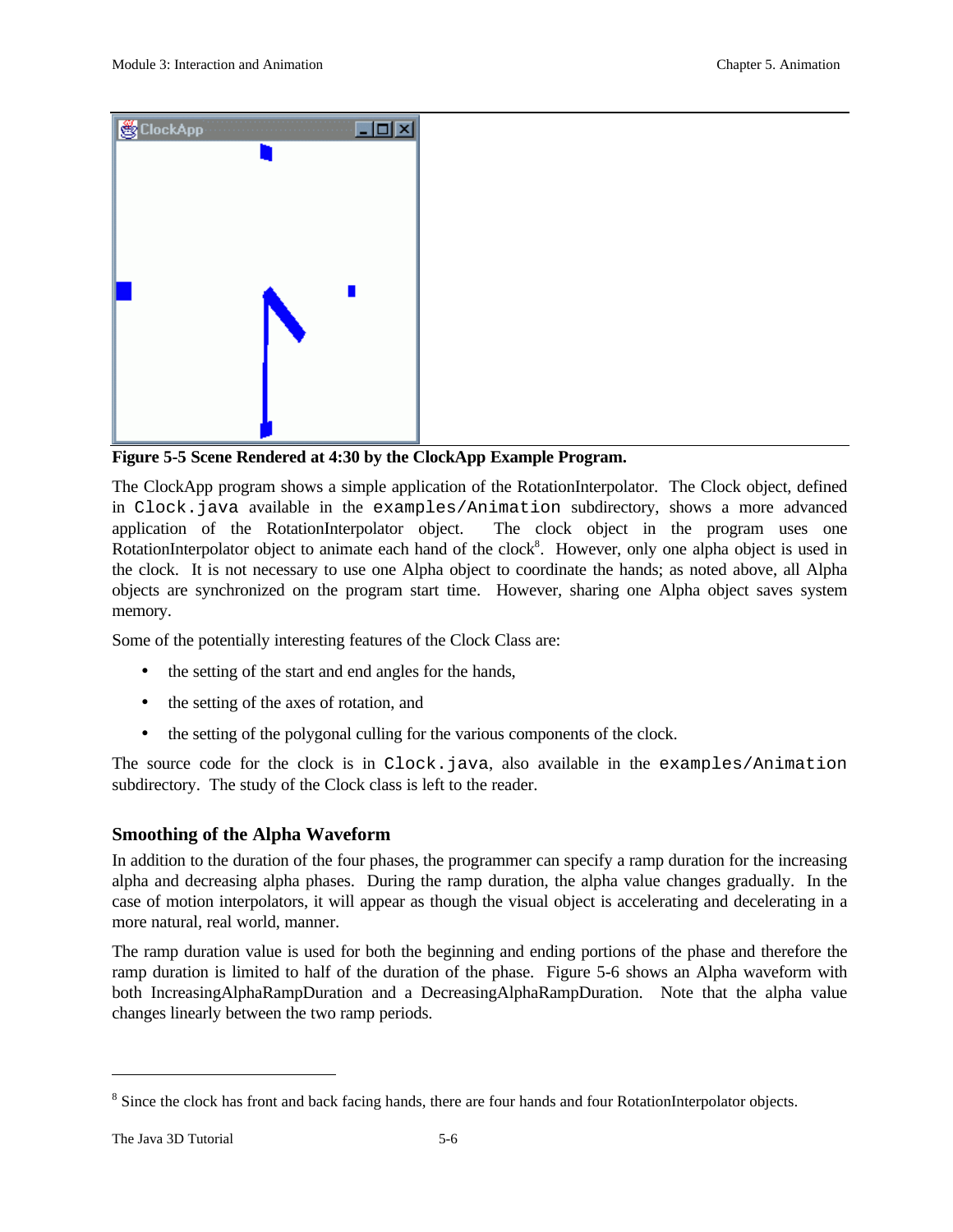

**Figure 5-6 Smoothing of the Waveform Produced by Alpha<sup>9</sup>**

An example program, AlphaApp.java, demonstrates the effect of an IncreasingAlphaRampDuration on an Alpha waveform. In this program there are three car visual objects. The three cars start at the same time from the same x coordinate and travel parallel. The upper car has no ramp (ramp duration  $= 0$ ), the bottom car has maximum ramp duration (half of the duration of the increasing or decreasing alpha duration), and the middle car has half the maximum ramp duration (one quarter of the duration of the increasing or decreasing alpha duration). Each car takes two seconds to cross the view. In Figure 5-7 shows four scenes rendered from this application.



**Figure 5-7 Four Scenes Rendered by AlphaApp Showing the Effect of IncreasingAlphaRampDuration.**

At about 0.4 seconds after the cars start, the first (left) image of Figure 5-7 was captured showing the positions of the cars. The top car, which will proceed at a constant rate in the absence of a ramp, has traveled the most distance in the first frame. The other two cars begin more slowly and accelerate. At one second (not shown), all the cars have traveled the same distance. The relative positions reverse during the second half of the phase. At the end of the two second phase, each of the cars have traveled the same distance.

The source for AlphaApp is available in the examples/Animation subdirectory.

 $\overline{a}$ 

 $9$  Justin Couch provided the inspiration and most of the artwork for this figure.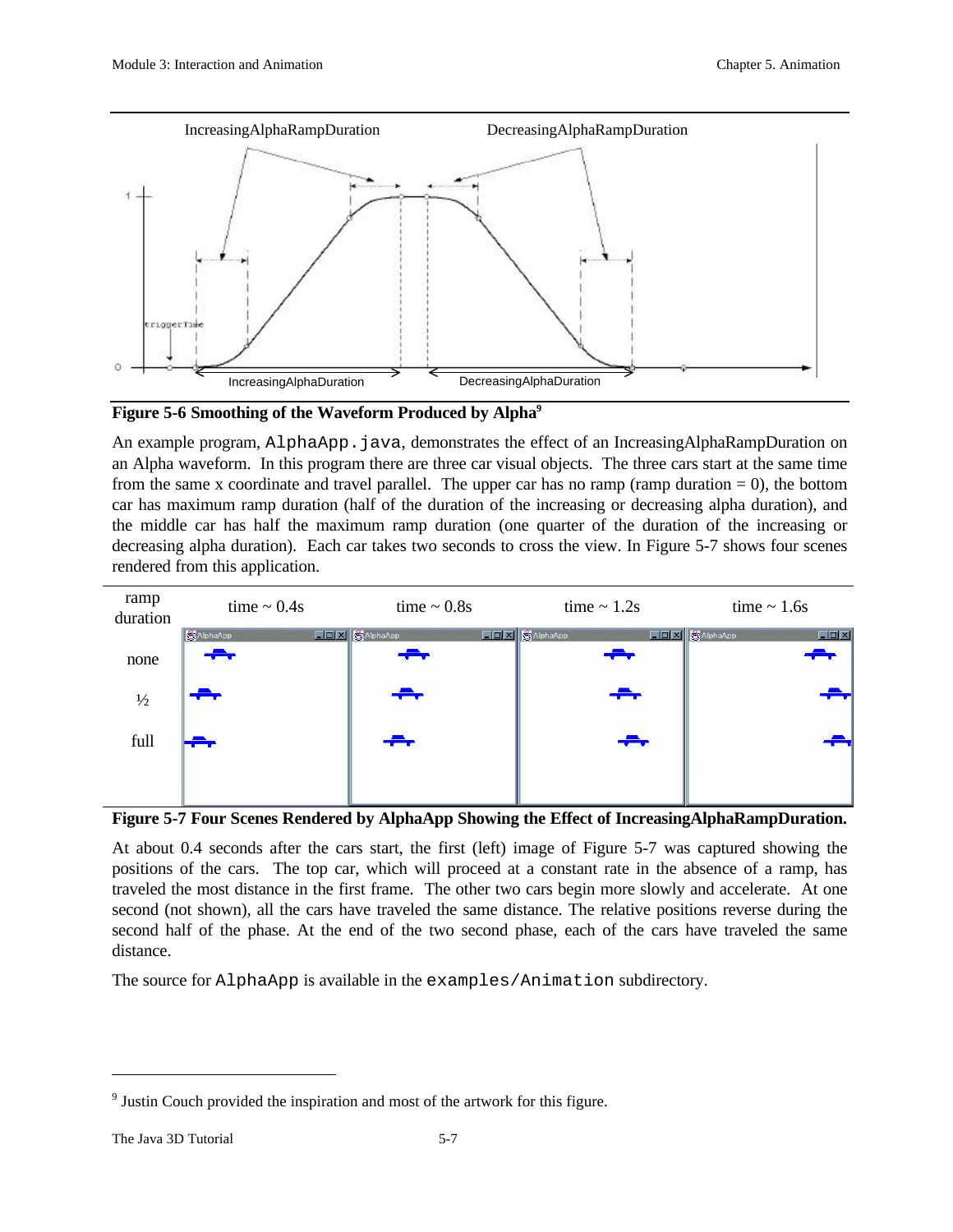# **5.2.4 Alpha API**

The API of the Alpha class is straightforward. Four constructors cover the most common alpha applications. A plethora of methods, listed in the next reference block, make easy work of customizing an Alpha object to fit any application.

#### **Alpha Constructor Summary**

extends: Object

The alpha class converts a time value into an alpha value (a value in the range 0 to 1, inclusive). The Alpha object is effectively a function of time that generates values in the range [0,1]. A common use of the Alpha provides alpha values for Interpolator behaviors. The characteristics of the Alpha object are determined by user-definable parameters. Refer to Figure 5-2, Figure 5-6, and the text accompanying these figures for more information.

#### **Alpha()**

Constructs an Alpha object with mode =  $INCREASING\_ENABLE$ , loopCount = -1, increasingAlphaDuration = 1000, all other parameters = 0, except StartTime. StartTime is set as the start time of the program.

#### **Alpha(int loopCount, long increasingAlphaDuration)**

This constructor takes only the loopCount and increasingAlphaDuration as parameters, sets the mode to INCREASING\_ENABLE and assigns 0 to all of the other parameters (except StartTime).

#### **Alpha(int loopCount, long triggerTime, long phaseDelayDuration, long increasingAlphaDuration, long increasingAlphaRampDuration, long alphaAtOneDuration)**

Constructs a new Alpha object and sets the mode to INCREASING\_ENABLE.

#### **Alpha(int loopCount, int mode, long triggerTime, long phaseDelayDuration,**

**long increasingAlphaDuration, long increasingAlphaRampDuration,**

**long alphaAtOneDuration, long decreasingAlphaDuration,**

**long decreasingAlphaRampDuration, long alphaAtZeroDuration)**

This constructor takes all of the Alpha user-definable parameters.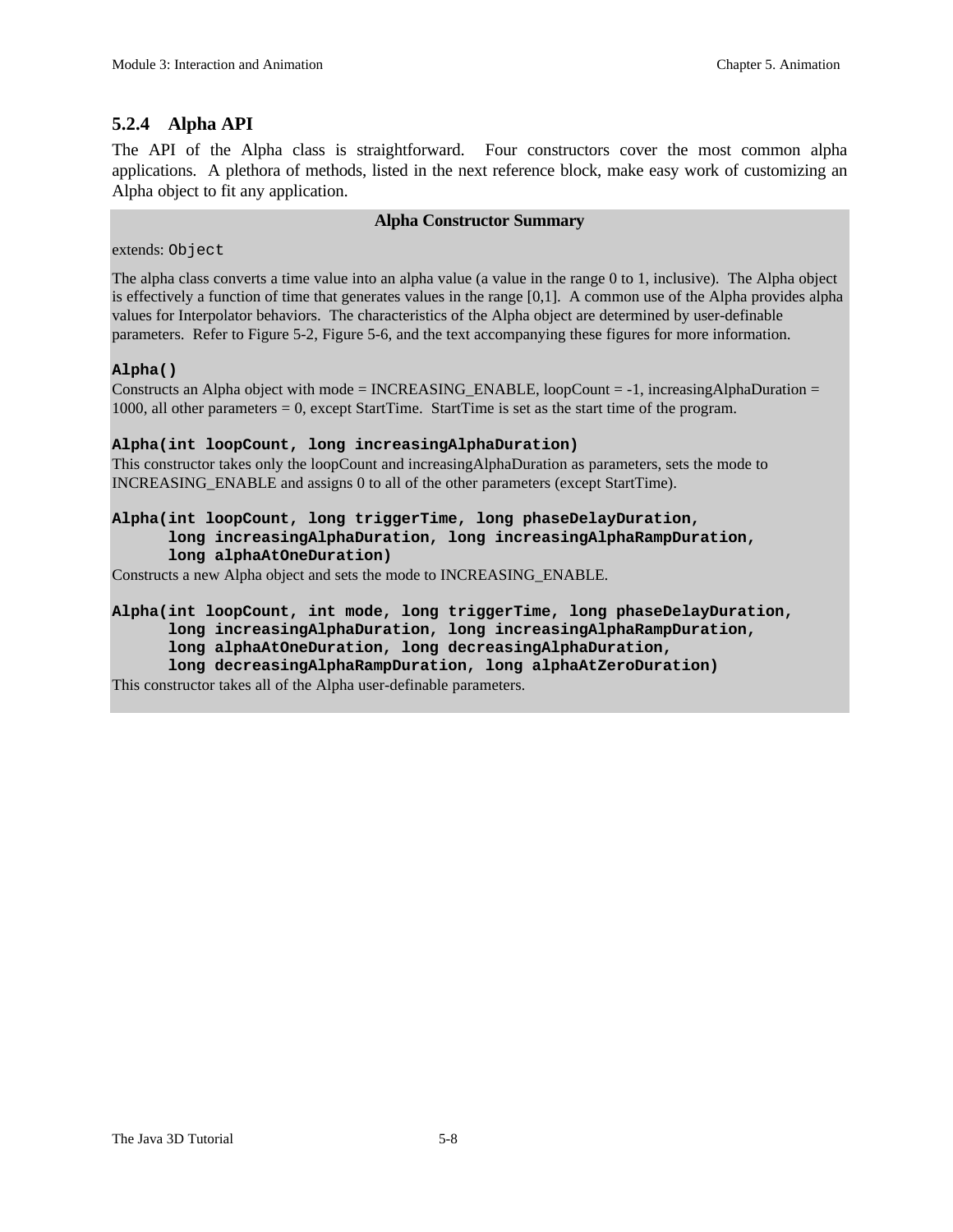#### **Alpha Method Summary (partial list)**

Refer to Figure 5-2, Figure 5-6, and the text accompanying these figures for more information. Each of the setmethods has a matching parameterless get-method which returns the a value of the type that corresponds to the parameter of the set-method.

**boolean finished()** Query to test if this alpha object has finished all its activity.

**void setAlphaAtOneDuration(long alphaAtOneDuration)** Set this alpha's alphaAtOneDuration to the specified value.

#### **void setAlphaAtZeroDuration(long alphaAtZeroDuration)**

Set this alpha's alphaAtZeroDuration to the specified value.

**void setDecreasingAlphaDuration(long decreasingAlphaDuration)** Set this alpha's decreasingAlphaDuration to the specified value.

**void setDecreasingAlphaRampDuration(long decreasingAlphaRampDuration)** Set this alpha's decreasingAlphaRampDuration to the specified value.

**void setIncreasingAlphaDuration(long increasingAlphaDuration)** Set this alpha's increasingAlphaDuration to the specified value.

**void setIncreasingAlphaRampDuration(long increasingAlphaRampDuration)** Set this alpha's increasingAlphaRampDuration to the specified value.

#### **void setLoopCount(int loopCount)**

Set this alpha's loopCount to the specified value.

#### **void setMode(int mode)**

Set this alpha's mode to that specified in the argument. This can be set to INCREASING\_ENABLE, DECREASING\_ENABLE, or the OR-ed value of the two.

DECREASING\_ENABLE - Specifies that phases 3 and 4 are used INCREASING\_ENABLE - Specifies that phases 1 and 2 are used.

#### **void setPhaseDelayDuration(long phaseDelayDuration)**

Set this alpha's phaseDelayDuration to that specified in the argument.

#### **void setStartTime(long startTime)**

Sets this alpha's startTime to that specified in the argument; startTime sets the base (or zero) for all relative time computations; the default value for startTime is the system start time.

#### **void setTriggerTime(long triggerTime)**

Set this alpha's triggerTime to that specified in the argument.

#### **float value()**

This function returns a value between 0.0 and 1.0 inclusive, based on the current time and the time-to-alpha parameters established for this alpha.

#### **float value(long atTime)**

This function returns a value between 0.0 and 1.0 inclusive, based on the specified time and the time-to-alpha parameters established for this alpha.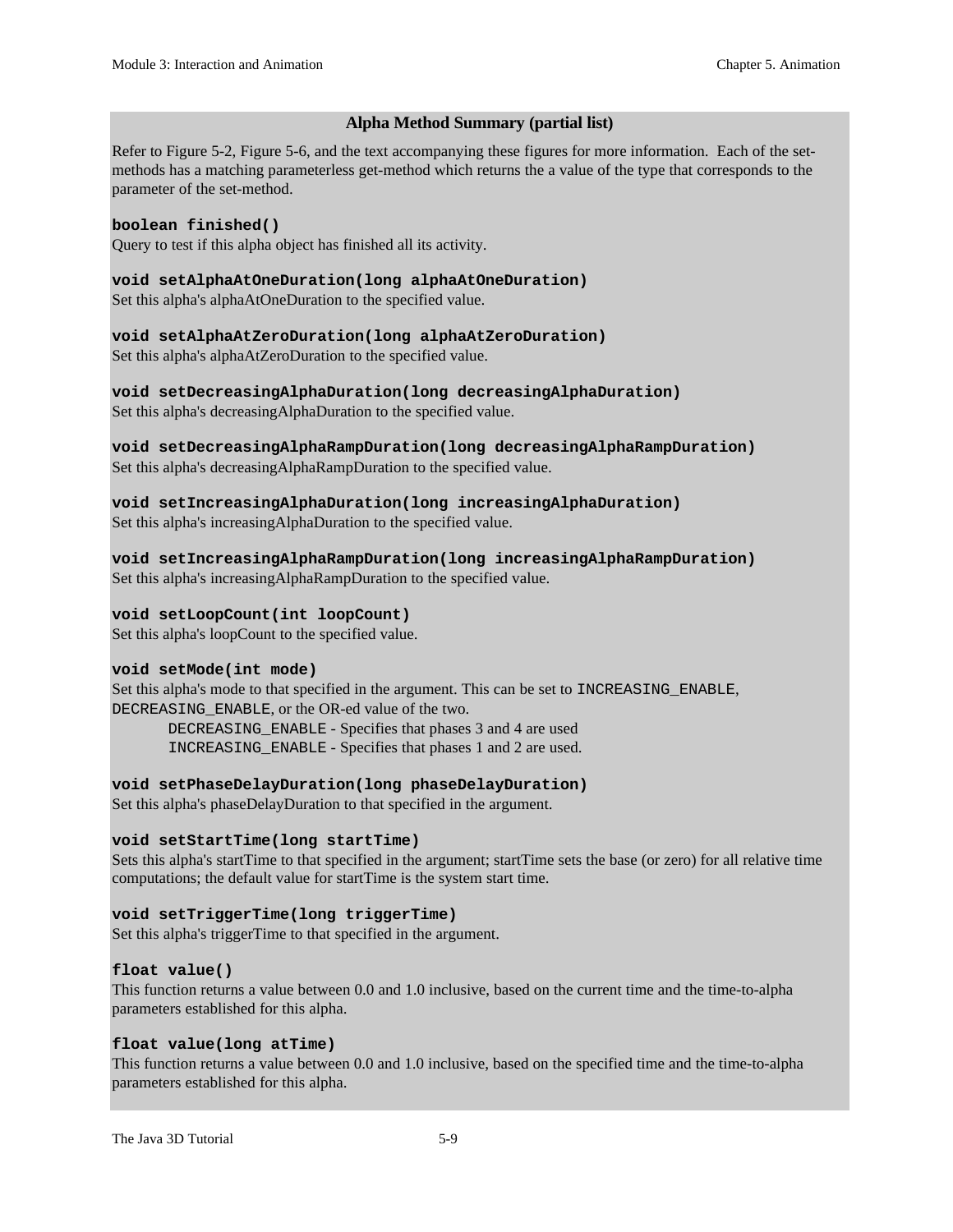# **5.2.5 Interpolator Behavior Classes**

Figure 5-8 shows the Interpolator classes in the core and utility packages. In this figure, you can see there are over 10 interpolator classes, and that they are all subclasses of the Interpolator class. Also, the Interpolator class is an extension of Behavior. The two shaded boxes represent utility interpolator classes, the other boxes represent core interpolator classes.



**Figure 5-8 Java 3D Core and Utility (shaded boxes) Interpolator Classes Hierarchy.**

Each interpolator is a custom behavior with a trigger to wake each frame. In the processStimulus method, an interpolator object checks its associated alpha object for the current alpha value, adjusts the target based on the alpha value, then resets its trigger to wake next frame (unless the alpha is finished). Some of this functionality is provided in the Interpolator class. Most of this behavior is implemented in each individual interpolator class.

Most interpolator objects store two values that are used as the end points for the interpolated action. For example, the RotationInterpolator stores two angles that are the extremes of the rotation provided by this interpolator. For each frame, the interpolator object checks the alpha value of its Alpha object and makes the appropriate rotational adjustment to its target TransformGroup object. If the alpha value is 0, then one of the values is used; if the alpha value is 1, the other value is used. For alpha values between 0 and 1, the interpolator linearly interpolates between the two values based on the alpha value and uses the resulting value for the target object adjustment.

This general interpolator description does not describe the SwitchValueInterpolator nor PathInterpolator classes well. The SwitchValueInterpolator chooses one among the children of the Switch group target node based on the alpha value; therefore, no interpolation is done in this class.

The PathInterpolator class, and its subclasses, are described in Section 5.2.7 on page 5-20.

While the various interpolator classes are similar, they also differ in some details. In summarizing the seven core subclasses of the Interpolator class, Table 5-1 shows some of the differences among interpolator classes.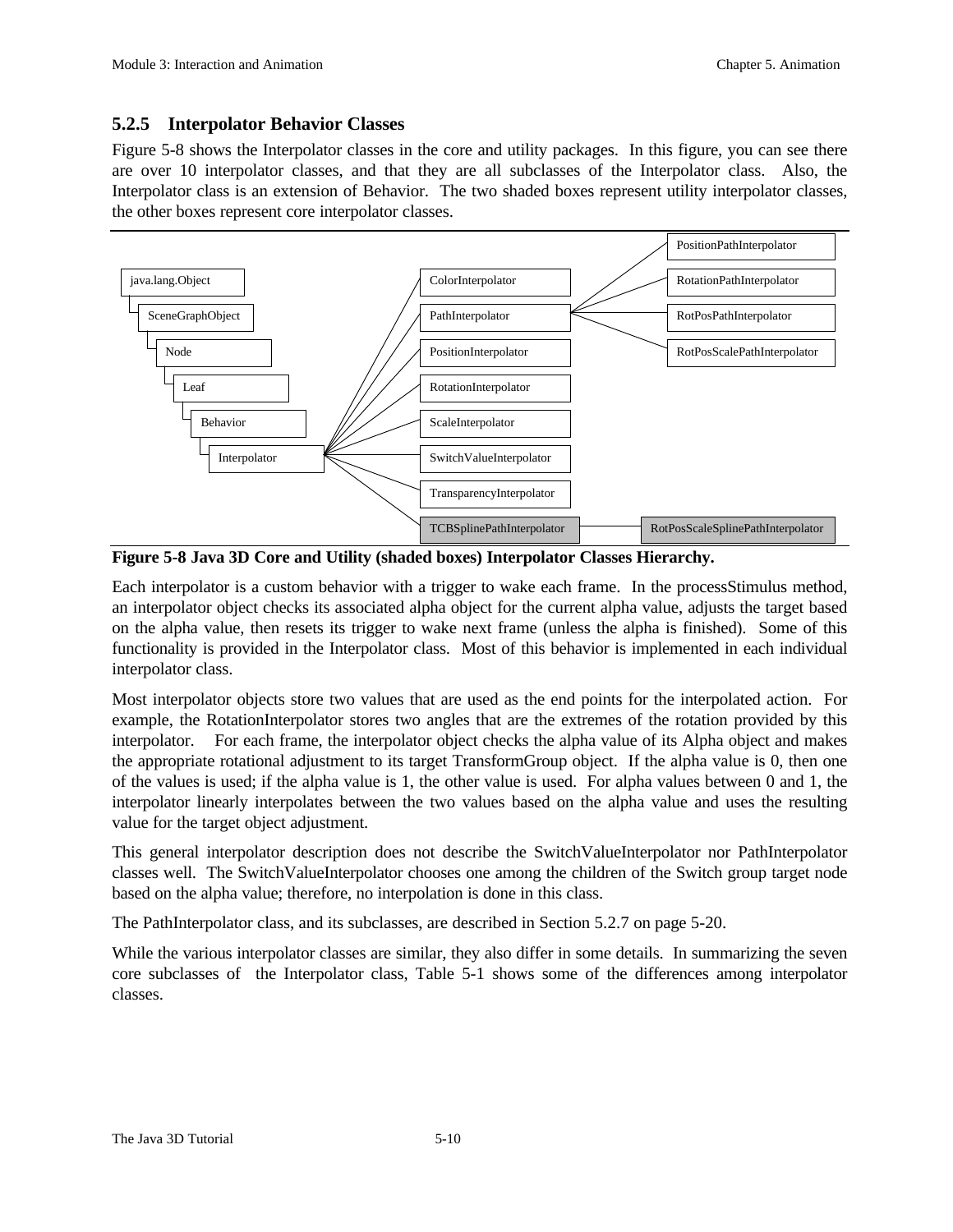| <b>Interpolator class</b>      | used to                                                 | target object type            | page     |
|--------------------------------|---------------------------------------------------------|-------------------------------|----------|
| ColorInterpolator              | change the diffuse color of an<br>object(s)             | Material                      | $5 - 12$ |
| PathInterpolator <sup>10</sup> | <i>abstract class</i>                                   | <b>TransformGroup</b>         | $5-20$   |
| PositionInterpolator           | change the position of an<br>object(s)                  | TransformGroup                | $5 - 14$ |
| RotationInterpolator           | change the rotation<br>(orientation) of an object(s)    | TransformGroup                | $5 - 15$ |
| ScaleInterpolator              | change the size of an object(s)                         | TransformGroup                | $5-16$   |
| SwitchValueInterpolator        | choose one of (switch) among<br>a collection of objects | Switch                        | $5-17$   |
| TransparencyInterpolator       | change the transparency of an<br>object(s)              | <b>TransparencyAttributes</b> | $5-19$   |

**Table 5-1 Summary of Core Interpolator Classes**

An example program, InterpolatorApp.java, demonstrates six non-abstract interpolator classes of Table 5-1. In this program, each interpolator object is driven by a single Alpha object. Figure 5-9 shows two scenes rendered by InterpolatorApp. Changes in position, rotation, scale, color, transparency, and visual object (top to bottom) are made by PositionInterpolator, RotationInterpolator, ScaleInterpolator, ColorInterpolator, TransparencyInterpolator, and SwitchValueInterpolator objects, respectively. The complete source code for InterpolatorApp is available in the examples/Animation subdirectory of the examples distribution.

| $\Box$ o $\boxtimes$<br>InterpolatorApp<br>┯╧┯ | Position     | InterpolatorApp<br>$\Box$ o $\times$<br>t٣ |
|------------------------------------------------|--------------|--------------------------------------------|
|                                                | Rotation     | ₩                                          |
| ÷                                              | Scale        | ┯                                          |
| مليهد                                          | Color        | <u>again an</u>                            |
| ╼╤═┯                                           | Transparency |                                            |
| <b>Teles</b>                                   | SwitchValue  |                                            |

**Figure 5-9 Two Scenes from InterpolatorApp Showing Various Interpolators.**

<u>.</u>

 $10$  The PathInterpolator class is an abstract class and does not have a target object, but each of the known extensions of this interpolator have a TransformGroup target object. See Section 5.2.7 for more information.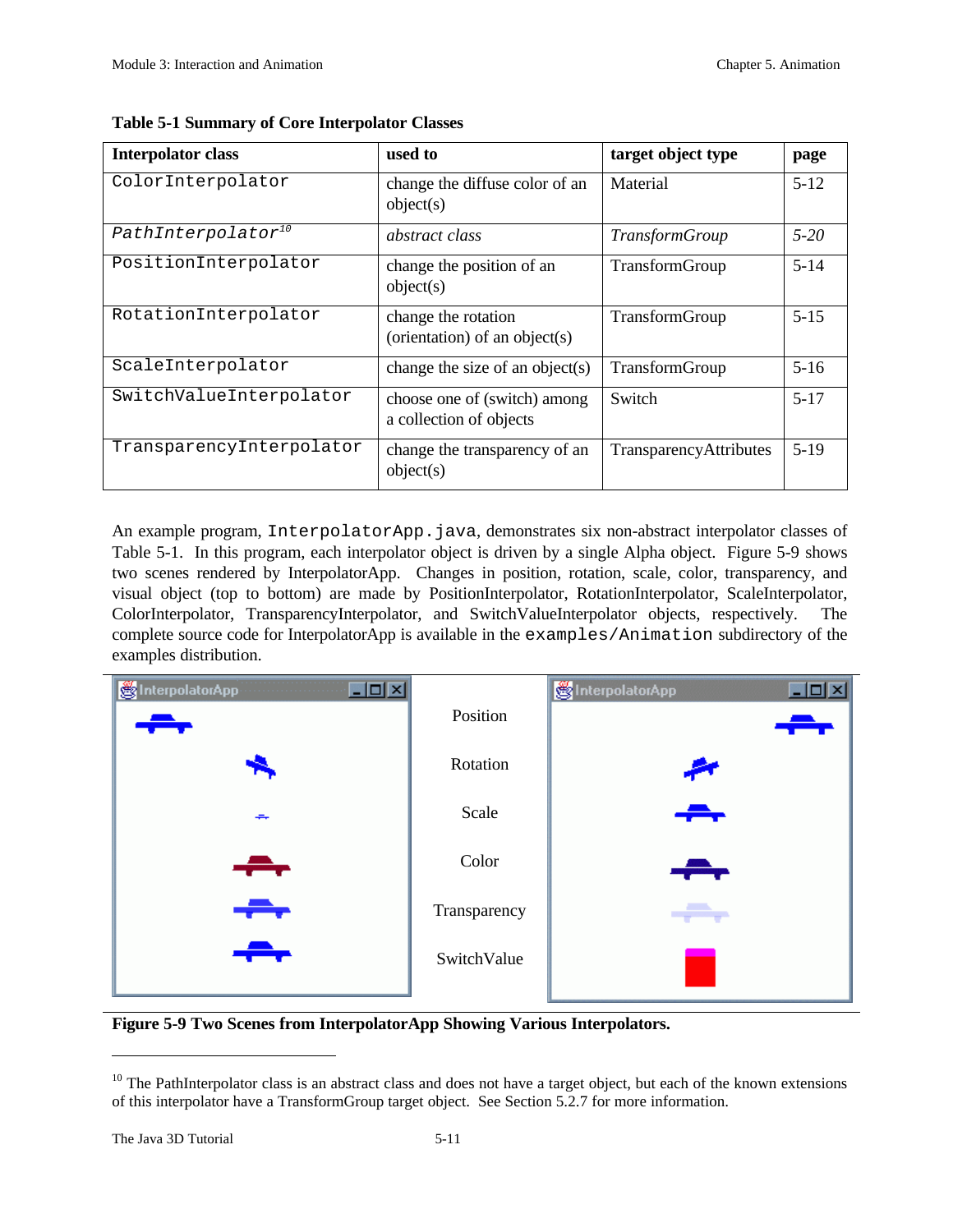## **Interpolator Programming Pitfalls**

Interpolator objects are derived from, and closely related to, behavior objects. Consequently, using interpolator objects give rise to the same programming pitfalls as using behavior objects (see Programming Pitfalls of Using Behavior Objects on page 4-9). In addition to these, there are general Interpolator programming pitfalls, and specific pitfalls for some interpolator classes. Two general pitfalls are listed here while the interpolator class specific ones are listed with the appropriate class' reference blocks in the next section.

One potential interpolator programming pitfall is not realizing that interpolator objects clobber the value of its target objects. You might think that the TransformGroup target of a RotationInterpolator can be used to translate the visual object in addition to the rotation provided by the interpolator. This is not true. The transform set in the target TransformGroup object is re-written on each frame the Alpha object is active. This also means that two interpolators can not have the same target object<sup>11</sup>.

Another general interpolator pitfall is not setting the appropriate capability for the target object. Failing to do so will result in a runtime error.

# **5.2.6 Core Interpolator API**

As an abstract class, Interpolator is only used when creating a new subclass. The Interpolator class provides only one method for users of Interpolator subclasses. Methods useful in writing subclasses are not listed here. The majority of the information needed for writing a subclass of interpolator can be gleaned from Chapter 4.

#### **Interpolator Method Summary (partial list)**

extends: Behavior

```
known subclasses: ColorInterpolator, PathInterpolator, PositionInterpolator,
RotationInterpolator, ScaleInterpolator, SwitchValueInterpolator,
TCBSplinePathInterpolator, TransparencyInterpolator
```
The Interpolation behavior is an abstract class that provides the building blocks used by its various interpolation specializations.

#### **void setAlpha(Alpha alpha)**

Set this interpolator's alpha to the alpha object specified.

# **ColorInterpolator**

A ColorInterpolator object has a Material object as its target. This interpolator changes the diffuse color component of the target material. This makes the ColorInterpolator both powerful and limited. The power comes from the ability of having more than one visual object share the same Material object. So, one ColorInterpolator with one Material target can affect more than one visual object. The limitation is that visual objects with a Material NodeComponent are only visible when lit.

The majority of the potential programming pitfalls are the result of the complexity of shaded (lit) scenes. Lighting is sufficiently complex that it is the subject of an entire chapter, Chapter 6. For example, the color of a shaded visual object is the combination of specular, diffuse, and ambient components. The ColorInterpolator only changes one of three components, the diffuse color, so in certain situations it is

 $\overline{a}$ 

 $11$  There is nothing preventing this, but only one of the interpolator objects will affect the target with the effect of the others being overwritten.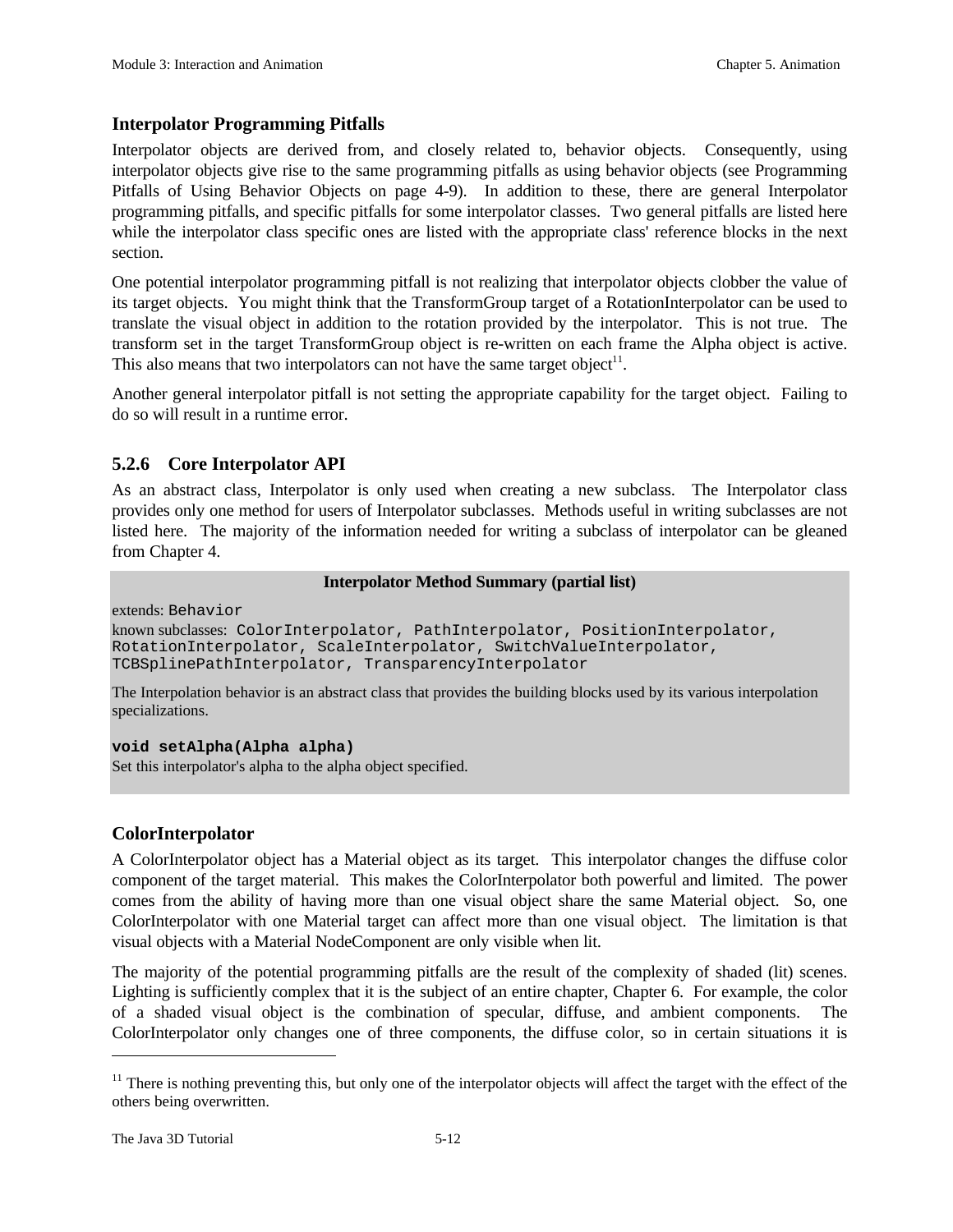entirely possible for it to appear that the ColorInterpolator had no affect on the visual object (see Self Test question 2). Rather than get into a detailed analysis of this and other potential lighting problems here, the reader is referred to Chapter 6, specifically Sections 6.1 and 6.4.

Another less exotic potential programming pitfall is failing to add the target Material object to the Shape3D object. Figure 5-10 shows a partial scene graph diagram of a ColorInterpolator and its target Material NodeComponent.



# **Figure 5-10 Partial Scene Graph Diagram of a ColorInterpolator Object and its Target Material NodeComponent Object.**

The ColorInterpolator is different from other interpolators in the format of its get-methods. The get-methods of ColorInterpolator are not paramterless as they are with the other interpolators. Consequently, the getmethods of this class are listed with the set-methods.

#### **ColorInterpolator Constructor Summary**

extends: Interpolator

This class defines a behavior that modifies the diffuse color of its target material object by linearly interpolating between a pair of specified colors (using the value generated by the specified Alpha object).

#### **ColorInterpolator(Alpha alpha, Material target)**

Constructs a trivial color interpolator with a specified target, a starting color of black, an ending color of white.

#### **ColorInterpolator(Alpha alpha, Material target, Color3f startColor, Color3f endColor)**

Constructs a color interpolator with the specified target, starting color, and ending color.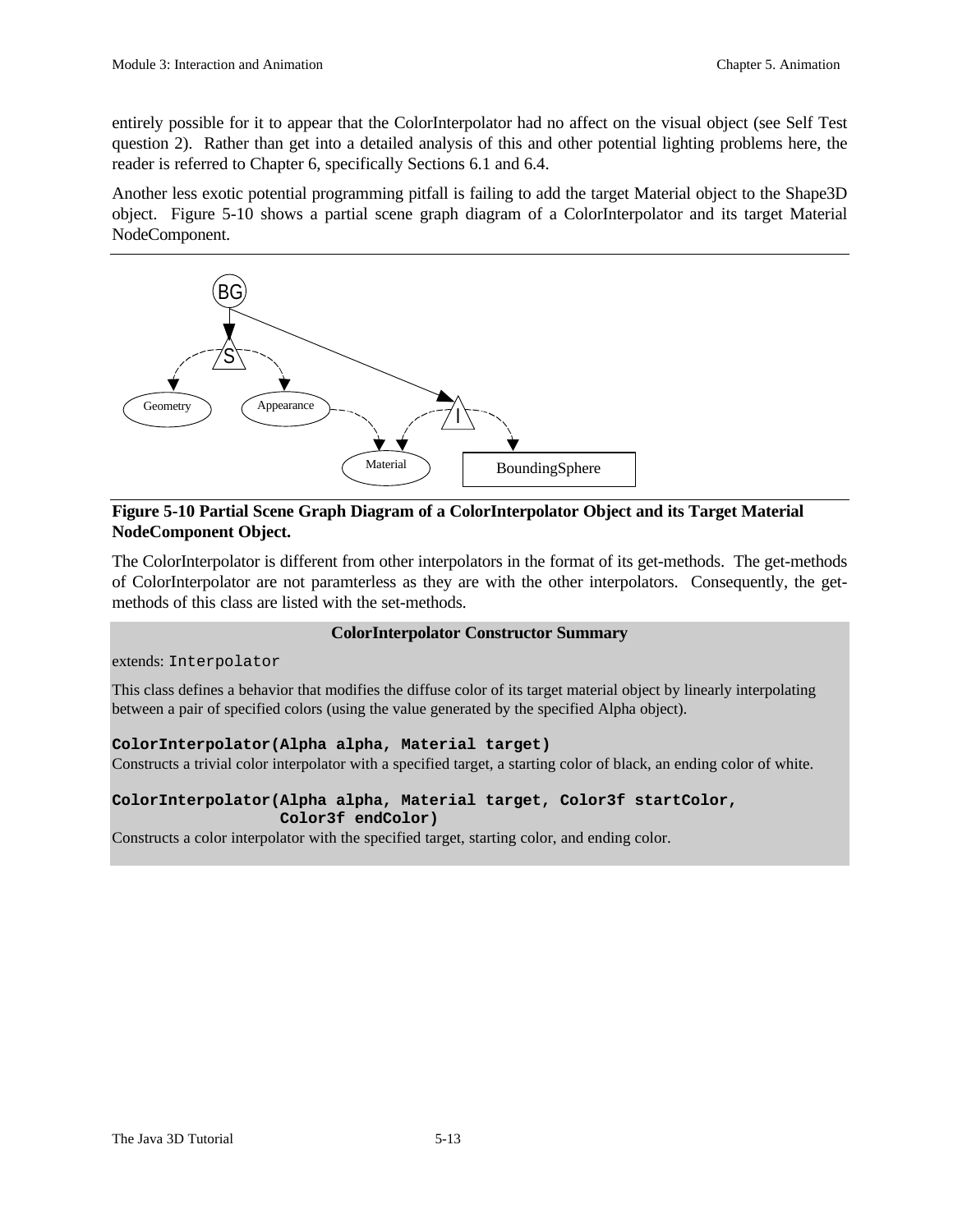#### **ColorInterpolator Method Summary (partial list)**

The get-methods do not follow the convention of other interpolators. They are listed here.

#### **void setEndColor(Color3f color)**

Sets the endColor for this interpolator. matching get-method: void getEndColor(Color3f color)

#### **void setStartColor(Color3f color)**

Sets the startColor for this interpolator. matching get-method: void getStartColor(Color3f color)

#### **void setTarget(Material target)**

Sets the target material component object for this interpolator. matching get-method: Material getTarget()

#### **PositionInterpolator**

The PositionInterpolator varies the position of a visual object(s) along an axis. The specification of the end points of interpolation is made with two floating point values and an axis of translation. The default axis of translation is the x-axis.

#### **PositionInterpolator Constructor Summary**

extends: Interpolator

This class defines a behavior that modifies the translational component of its target TransformGroup by linearly interpolating between a pair of specified positions (using the value generated by the specified Alpha object). The interpolated position is used to generate a translation transform along the local X-axis (or the specified axis of translation) of this interpolator.

#### **PositionInterpolator(Alpha alpha, TransformGroup target)**

Constructs a trivial position interpolator with a specified target, with the default axis of translation (X), a startPosition of 0.0f, and an endPosition of 1.0f.

#### **PositionInterpolator(Alpha alpha, TransformGroup target,**

**Transform3D axisOfTranslation, float startPosition, float endPosition)** Constructs a new position interpolator that varies the target TransformGroup's translational component (startPosition and endPosition) along the specified axis of translation.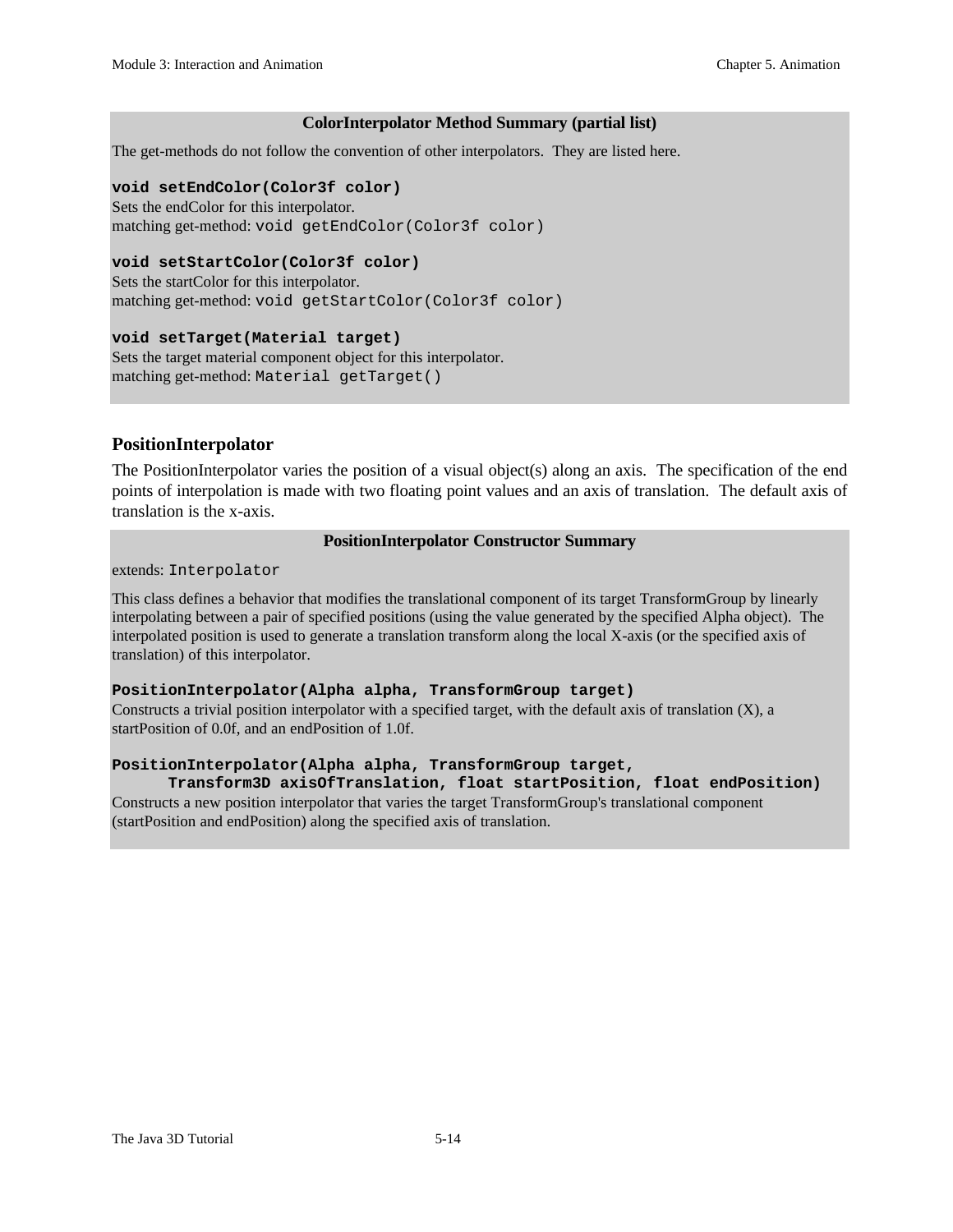#### **PositionInterpolator Method Summary (partial list)**

Each of the set-methods has a matching parameterless get-method which returns a value of the type corresponding to the parameter of the set-method.

#### **void setAxisOfTranslation(Transform3D axisOfTranslation)**

Sets the axis of translation for this interpolator.

#### **void setEndPosition(float position)**

Sets the endPosition for this interpolator.

#### **void setStartPosition(float position)**

Sets the startPosition for this interpolator.

#### **void setTarget(TransformGroup target)**

Sets the target for this interpolator.

#### **RotationInterpolator**

The RotationInterpolator varies the rotational orientation of a visual object(s) about an axis. The specification of the end points of interpolation is made with two floating point angle values and an axis of rotation. The default axis of rotation is the positive y-axis.

#### **RotationInterpolator Constructor Summary**

extends: Interpolator

This class defines a behavior that modifies the rotational component of its target TransformGroup by linearly interpolating between a pair of specified angles (using the value generated by the specified Alpha object). The interpolated angle is used to generate a rotation transform about the local Y-axis of this interpolator, or the specified axis of rotation.

#### **RotationInterpolator(Alpha alpha, TransformGroup target)**

Constructs a trivial rotation interpolator with a specified target, the default axis of rotation is used  $(+Y)$ , a minimum angle of 0.0f, and a maximum angle of 2\*pi radians.

#### **RotationInterpolator(Alpha alpha, TransformGroup target,**

**Transform3D axisOfRotation, float minimumAngle, float maximumAngle)** Constructs a new rotation interpolator that varies the target transform node's rotational component.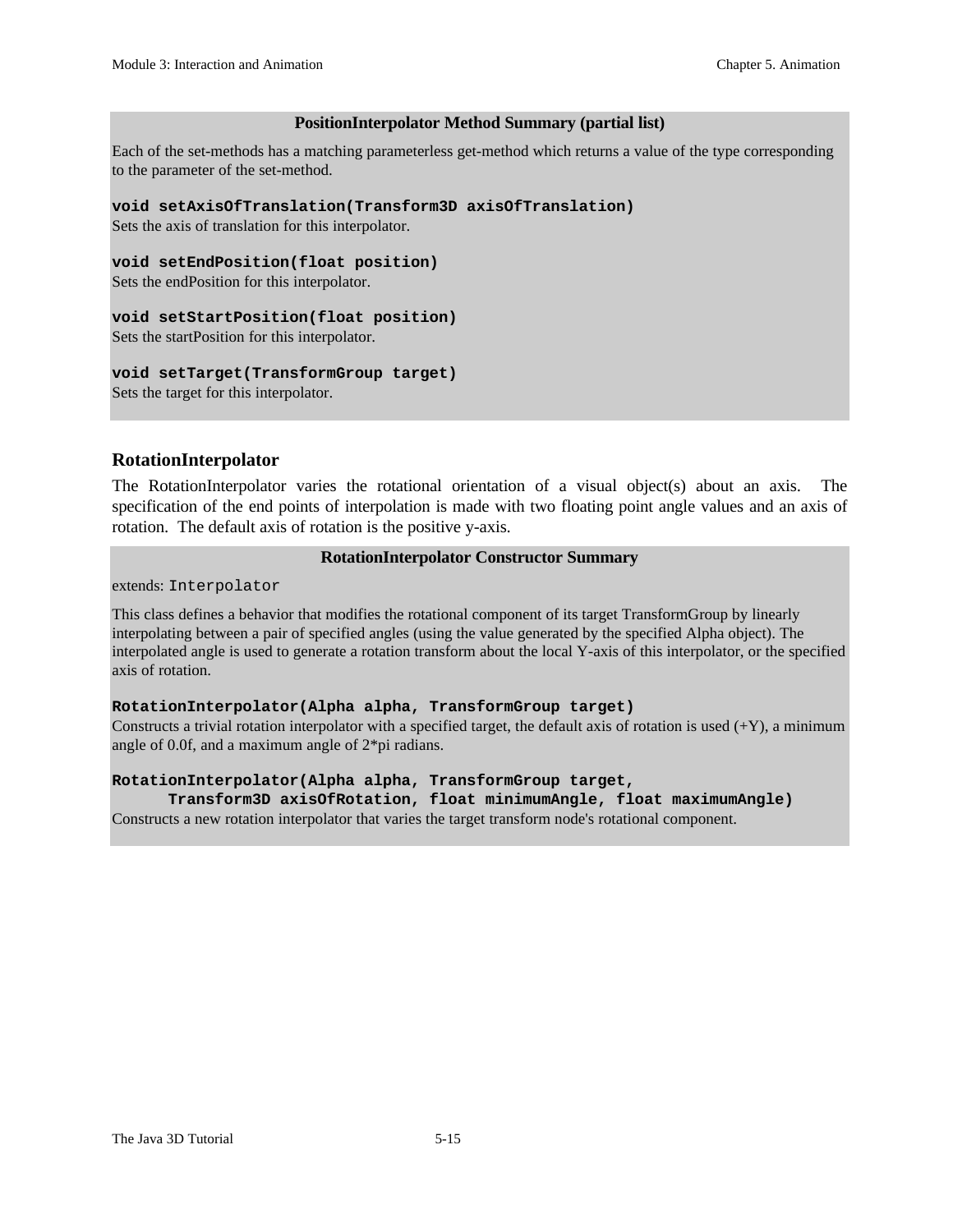#### **RotationInterpolator Method Summary (partial list)**

Each of the set-methods has a matching parameterless get-method which returns a value of the type corresponding to the parameter of the set-method.

#### **void setAxisOfRotation(Transform3D axisOfRotation)**

Sets the axis of rotation for this interpolator, in radians.

#### **void setMaximumAngle(float angle)**

Sets the maximumAngle for this interpolator, in radians.

#### **void setMinimumAngle(float angle)**

Sets the minimumAngle for this interpolator, in radians.

#### **void setTarget(TransformGroup target)**

Sets the target TransformGroup node for this interpolator.

#### **ScaleInterpolator**

The ScaleInterpolator varies the size of a visual object(s). The specification of the end points of interpolation is made with two floating point values.

#### **ScaleInterpolator Constructor Summary**

extends: Interpolator

Scale interpolation behavior. This class defines a behavior that modifies the uniform scale component of its target TransformGroup by linearly interpolating between a pair of specified scale values (using the value generated by the specified Alpha object). The interpolated scale value is used to generate a scale transform in the local coordinate system of this interpolator.

#### **ScaleInterpolator(Alpha alpha, TransformGroup target)**

Constructs a trivial scale interpolator that varies its target TransformGroup node between the two specified alpha values using the specified alpha, an identity matrix, a minimum scale  $= 0.1$ f, and a maximum scale  $= 1.0$ f.

#### **ScaleInterpolator(Alpha alpha, TransformGroup target, Transform3D axisOfScale, float minimumScale, float maximumScale)**

Constructs a new scaleInterpolator object that varies its target TransformGroup node's scale component between two scale values (minimumScale and maximumScale).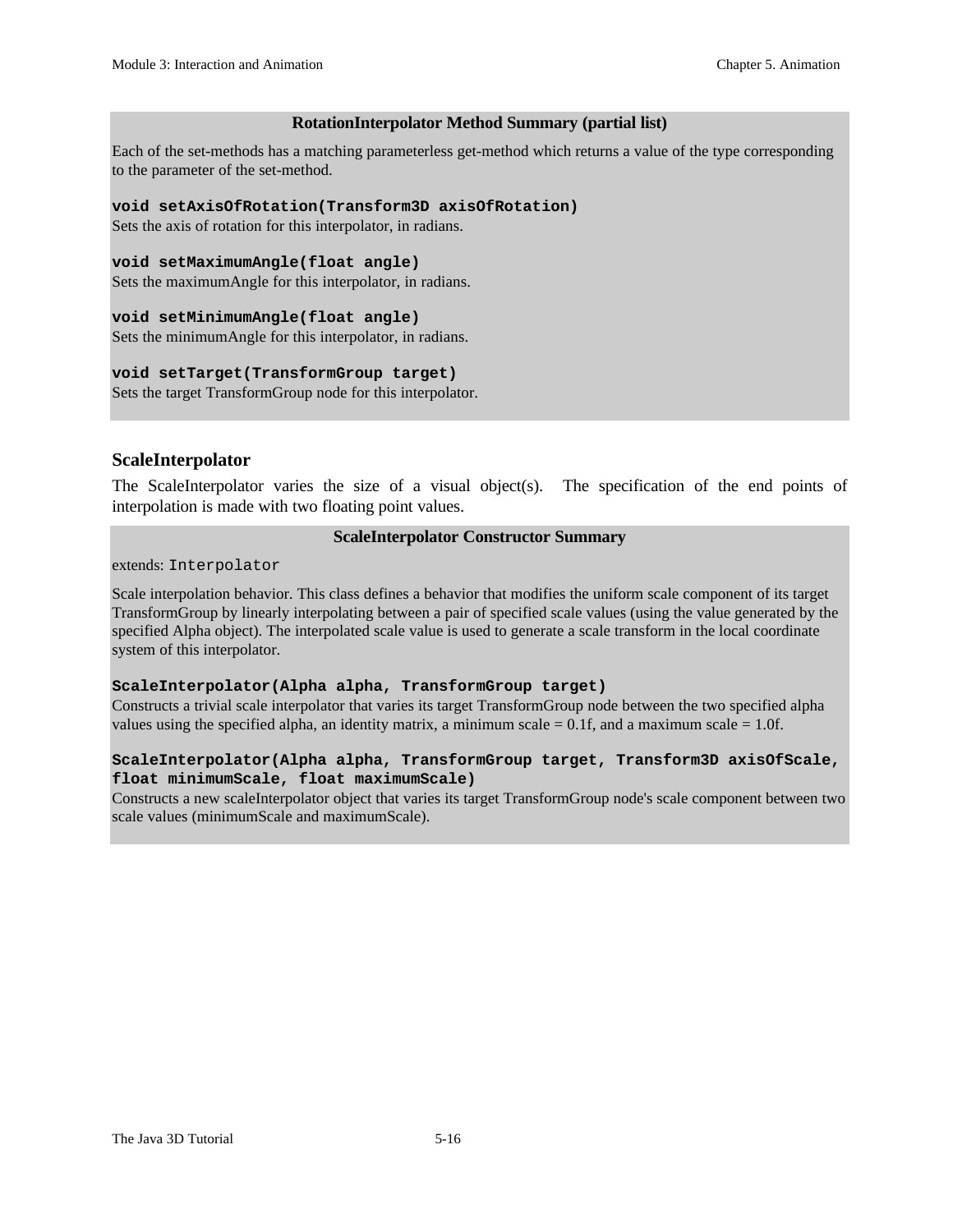#### **ScaleInterpolator Method Summary**

Each of the set-methods has a matching parameterless get-method which returns a value of the type corresponding to the parameter of the set-method.

**void setAxisOfScale(Transform3D axisOfScale)**

Sets the AxisOfScale transform for this interpolator.

**void setMaximumScale(float scale)**

Sets the maximumScale for this interpolator.

**void setMinimumScale(float scale)**

Sets the minimumScale for this interpolator.

#### **void setTarget(TransformGroup target)**

Sets the target TransformGroup for this interpolator.

# **SwitchValueInterpolator**

The SwitchValueInterpolator doesn't interpolate between values as other interpolators do. It selects one of the children of a Switch object for rendering. The threshold values for switching to a different child are determined by evenly dividing the 0.0 to 1.0 range by the number of children the Switch object has. Reference blocks for the Switch class have been included in the next section.

One potential programming pitfall specific to the SwitchValueInterpolator lies in the fact that the interpolator is not updated when the number of children changes in the Switch object. More importantly, the switching threshold values are determined when the SwitchValueInterpolator object is created. So, if the switch has no children before the interpolator is created, or if the number of children changes after the interpolator object is created, then number of children in the interpolator object must be updated. The advantage is that you can specify a subset of indices to be used by an interpolator. The subset is limited to a sequential set of indices.

#### **SwitchValueInterpolator Constructor Summary**

extends: Interpolator

This class defines a behavior that modifies the selected child of the target switch node by linearly interpolating between a pair of specified child index values (using the value generated by the specified Alpha object).

#### **SwitchValueInterpolator(Alpha alpha, Switch target)**

Constructs a SwitchValueInterpolator behavior that varies its target Switch node's child index between 0 and n-1, where n is the number of children in the target Switch node.

#### **SwitchValueInterpolator(Alpha alpha, Switch target, int firstChildIndex, int lastChildIndex)**

Constructs a SwitchValueInterpolator behavior that varies its target Switch node's child index between the two values provided.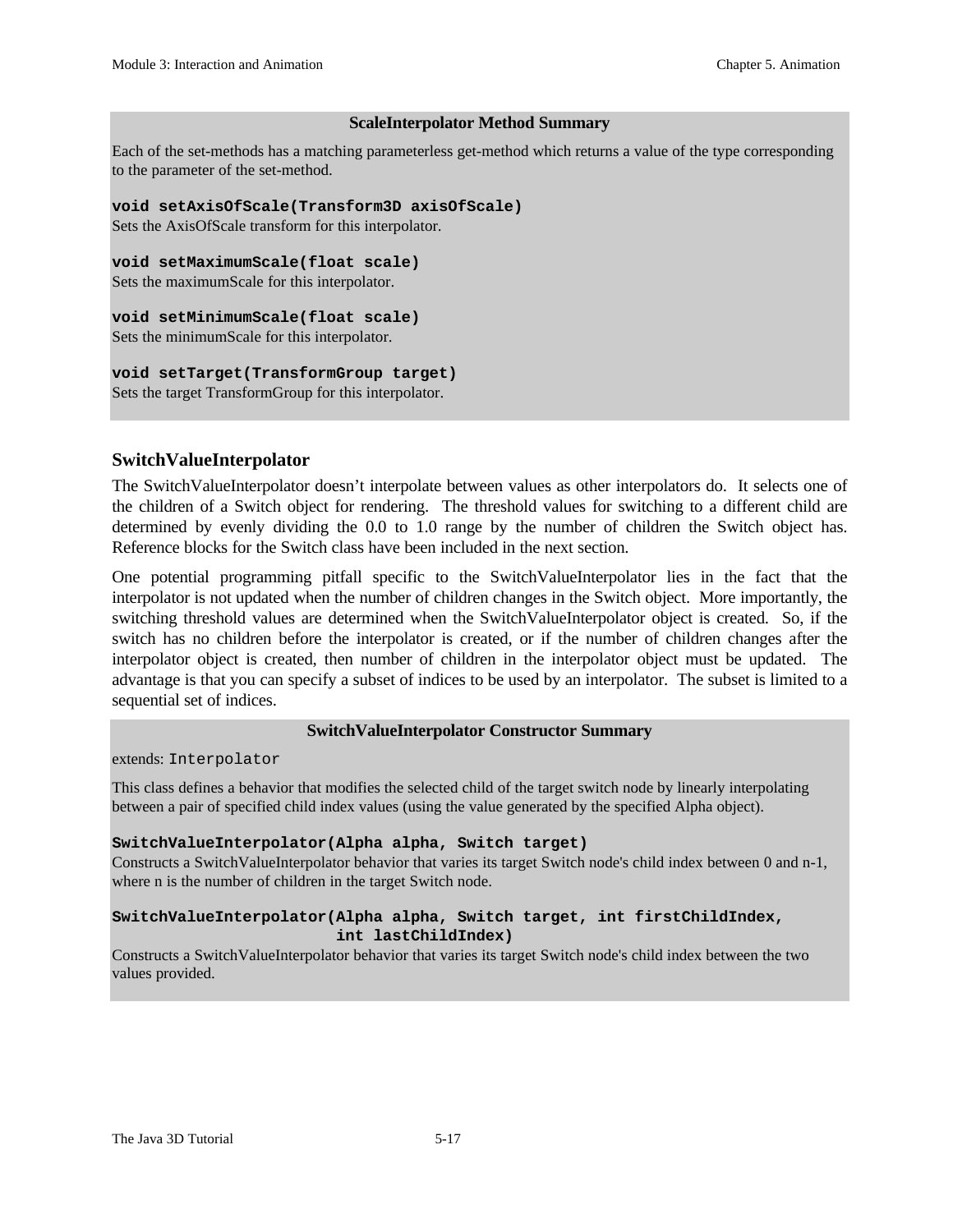#### **SwitchValueInterpolator Method Summary (partial list)**

Each of the set-methods has a matching parameterless get-method which returns a value of the type corresponding to the parameter of the set-method.

**void setFirstChildIndex(int firstIndex)**

Sets the firstChildIndex for this interpolator.

**void setLastChildIndex(int lastIndex)**

Sets the lastChildIndex for this interpolator.

#### **void setTarget(Switch target)**

Sets the target for this interpolator.

# **Switch**

The switch class is listed here because it is used in the SwitchValueInterpolator (and later in the DistanceLOD). Switch is derived from Group and is the parent zero or more scene graph sub branches. A Switch object can select zero, one, or more, including all, of its children to be rendered. Of course a Switch object can be used without an interpolator or LOD object. The most commonly used method is the addChild() method derived from the Group Class.

#### **Switch Constructor Summary**

extends: Group

The Switch node controls which of its children will be rendered. It defines a child selection value (a switch value) that can either select a single child, or it can select 0 or more children using a mask to indicate which children are selected for rendering.

#### **Switch()**

Constructs a Switch node with default parameters.

#### **Switch(int whichChild)**

Constructs and initializes a Switch node using the specified child selection index.

CHILD\_ALL all children are rendered CHILD\_MASK the childMask BitSet is used to select which children are rendered CHILD\_NONE no children are rendered

#### **Switch(int whichChild, java.util.BitSet childMask)**

Constructs and initializes a Switch node using the specified child selection index and mask.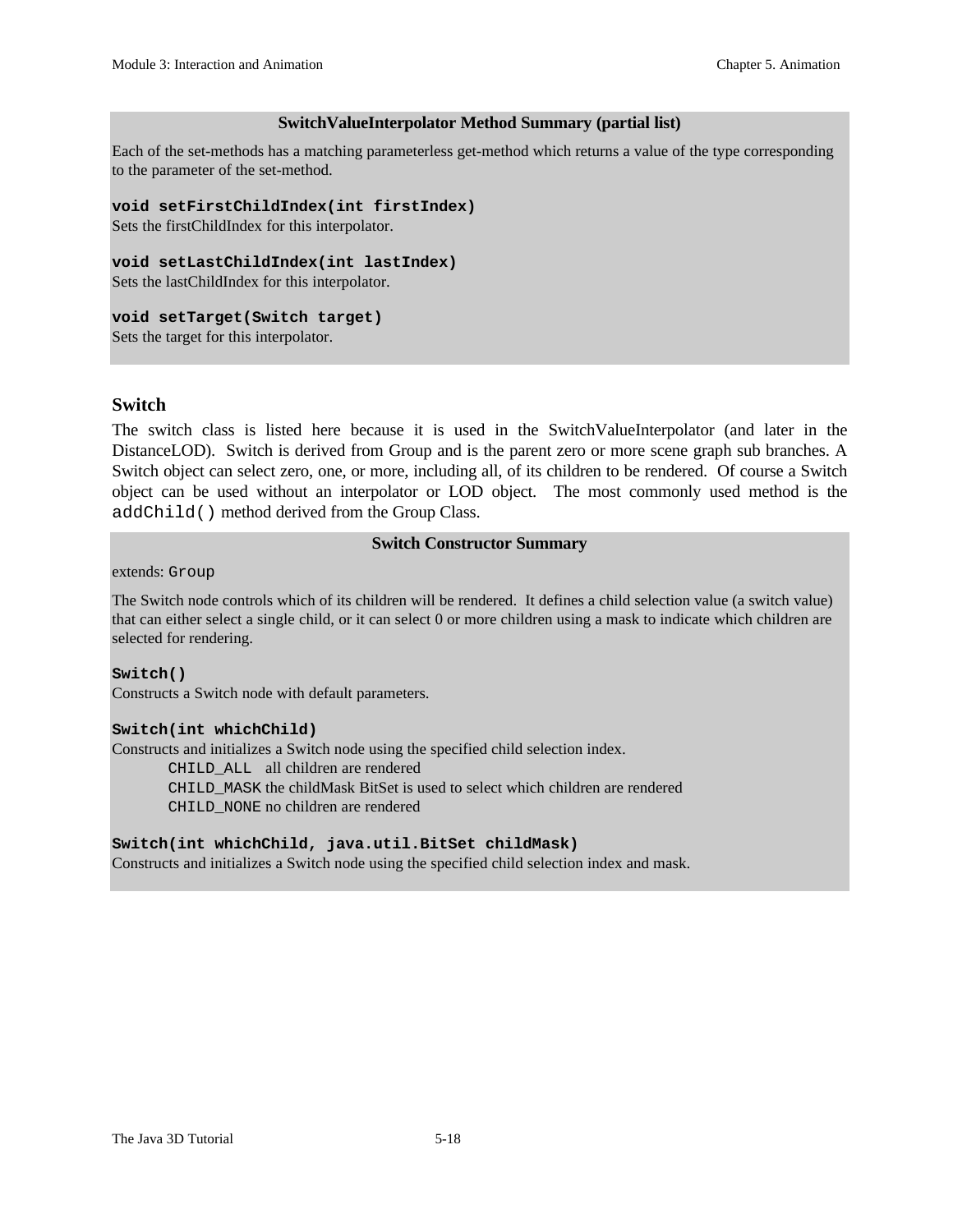#### **Switch Method Summary (partial list)**

Each of the set-methods has a matching parameterless get-method which returns a value of the type corresponding to the parameter of the set-method.

#### **void setChildMask(java.util.BitSet childMask)**

Sets the child selection mask.

#### **void setWhichChild(int child)**

Sets the child selection index that specifies which child is rendered.

#### **Switch Capability Summary**

#### **ALLOW\_SWITCH\_READ | WRITE**

Specifies that this node allows reading its child selection and mask values and its current child.

#### **TransparencyInterpolator**

A TransparencyInterpolator object has a TransparencyAttributes NodeComponent as its target. This interpolator changes the transparency value of the target object. More than one visual object may share one TransparencyAttributes object. So, one TransparencyInterpolator can affect more than one visual object. Also, be aware that the various transparency modes may affect the rendering performance and appearance of the visual object. Refer to the Java 3D API Specification for more information on the TransparencyAttributes Class.

A potential programming pitfall specific to the TransparencyInterpolator is failing to add the target TransparencyAttributes object to the appearance bundle of the visual object(s). This is similar to a potential ColorInterpolator problem. See Figure 5-10 for an illustration of a visual object with an appearance bundle.

#### **TransparencyInterpolator Constructor Summary**

extends: Interpolator

This class defines a behavior that modifies the transparency of its target TransparencyAttributes object by linearly interpolating between a pair of specified transparency values (using the value generated by the specified Alpha object).

#### **TransparencyInterpolator(Alpha alpha, TransparencyAttributes target)**

Constructs a trivial transparency interpolator with a specified target, a minimum transparency of 0.0f and a maximum transparency of 1.0f.

#### **TransparencyInterpolator(Alpha alpha, TransparencyAttributes target, float minimumTransparency, float maximumTransparency)**

Constructs a new transparency interpolator that varies the target material's transparency between the two transparency values.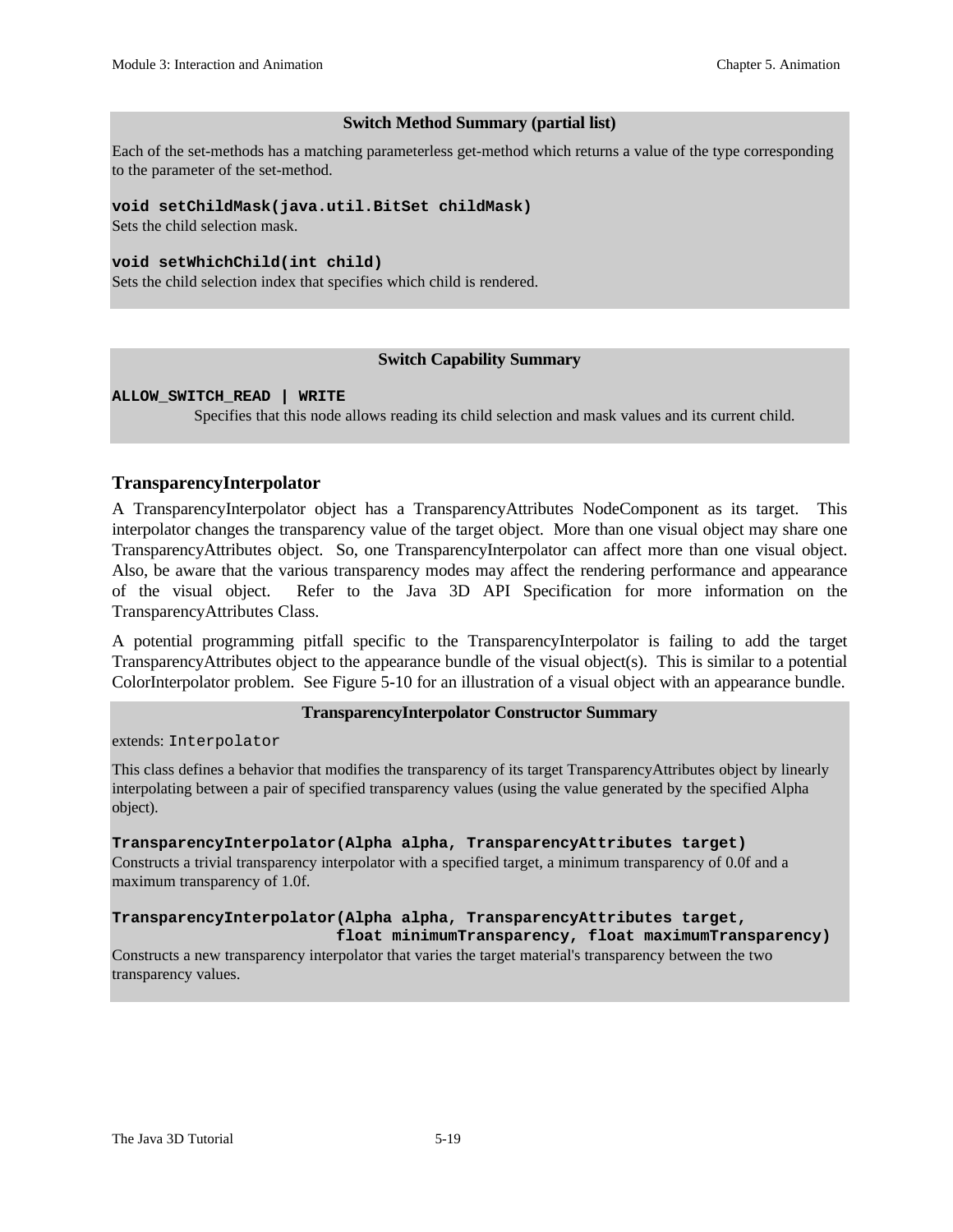#### **TransparencyInterpolator Method Summary**

Each of the set-methods has a matching parameterless get-method which returns a value of the type corresponding to the parameter of the set-method.

**void setMaximumTransparency(float transparency)**

Sets the maximumTransparency for this interpolator.

**void setMinimumTransparency(float transparency)**

Sets the minimumTransparency for this interpolator.

**void setTarget(TransparencyAttributes target)** Sets the target TransparencyAttributes object for this interpolator.

# **5.2.7 Path Interpolator Classes**

Path interpolator classes differ from the other interpolators in that they may store two or more values for interpolation. The Java 3D core provides path interpolator classes for position interpolation, rotation interpolation, position and rotation interpolation, and position, rotation, and scale interpolation. The target of a path interpolator object is a TransformGroup object which changes the position, orientation, and scale, as appropriate, for its child objects.

Path interpolator objects store a set of values, or knots, that are used two at a time for interpolation. The alpha value determines which two knot values are used. The knot values are in the range of 0.0 to 1.0 inclusive, which corresponds to the range of values of the alpha object. The first knot must have a value of 0.0 and the last knot must have a value of 1.0. The remaining knots must be stored in increasing order in the path interpolator object.

The knot values correspond with values for the variable parameter(s) (e.g., position or rotation) used in interpolation. There is one parameter value specified for each knot value. The knot with the largest value equal or less than the alpha value, and the next knot, are used. The knots are specified in order, so as the alpha value changes, the knots are used in adjacent pairs.

The left panel of Figure 5-11 shows the knot values for a position path interpolator. For illustrative purposes, only 2D positions are used. The center panel of the figure maps the position of the visual object over the alpha values, 0.0 to 1.0. The right panel of the figure shows the knot values used for the various alpha values of this example. The combination of knot values and alpha parameters determines the animation.

|          |       |                   | X, Y position for various alpha | alpha value (a) | knots used |
|----------|-------|-------------------|---------------------------------|-----------------|------------|
|          | knot  |                   | values<br>0.4                   | 0.0             | $\Omega$   |
| knot     | value | position(x, y, z) |                                 | 0.0 < a < 0.2   | 0, 1       |
| $\theta$ | 0.0   | (0.0, 0.0, 0.0)   | 1.0<br>0.3                      | 0.2             |            |
|          | 0.2   | (1.0, 2.0, 0.0)   |                                 | 0.2 < a < 0.4   | 1, 2       |
| 2        | 0.4   | (2.0, 3.0, 0.0)   | 0.2                             | 0.4             |            |
| 3        | 0.5   | (1.0, 1.0, 0.0)   | /0.9                            | 0.4 < a < 0.5   |            |
| 4        | 0.8   | (2.0, 0.0, 0.0)   | 0.5<br>IJ.                      |                 | 2, 3       |
|          | 1.0   | (3.0, 3.0, 0.0)   | 0.6                             | 0.5             | 3          |
|          |       |                   | እ.7<br>0.0 <sub>l</sub><br>0.8  | 0.5 < a < 0.8   | 3, 4       |
|          |       |                   |                                 | 0.8             | 4          |
|          |       |                   |                                 | 0.8 < a < 1.0   | 4, 5       |
|          |       |                   |                                 | 1.0             |            |

**Figure 5-11The Relationship Between Knots and Alpha Value for a 2D Position Example.**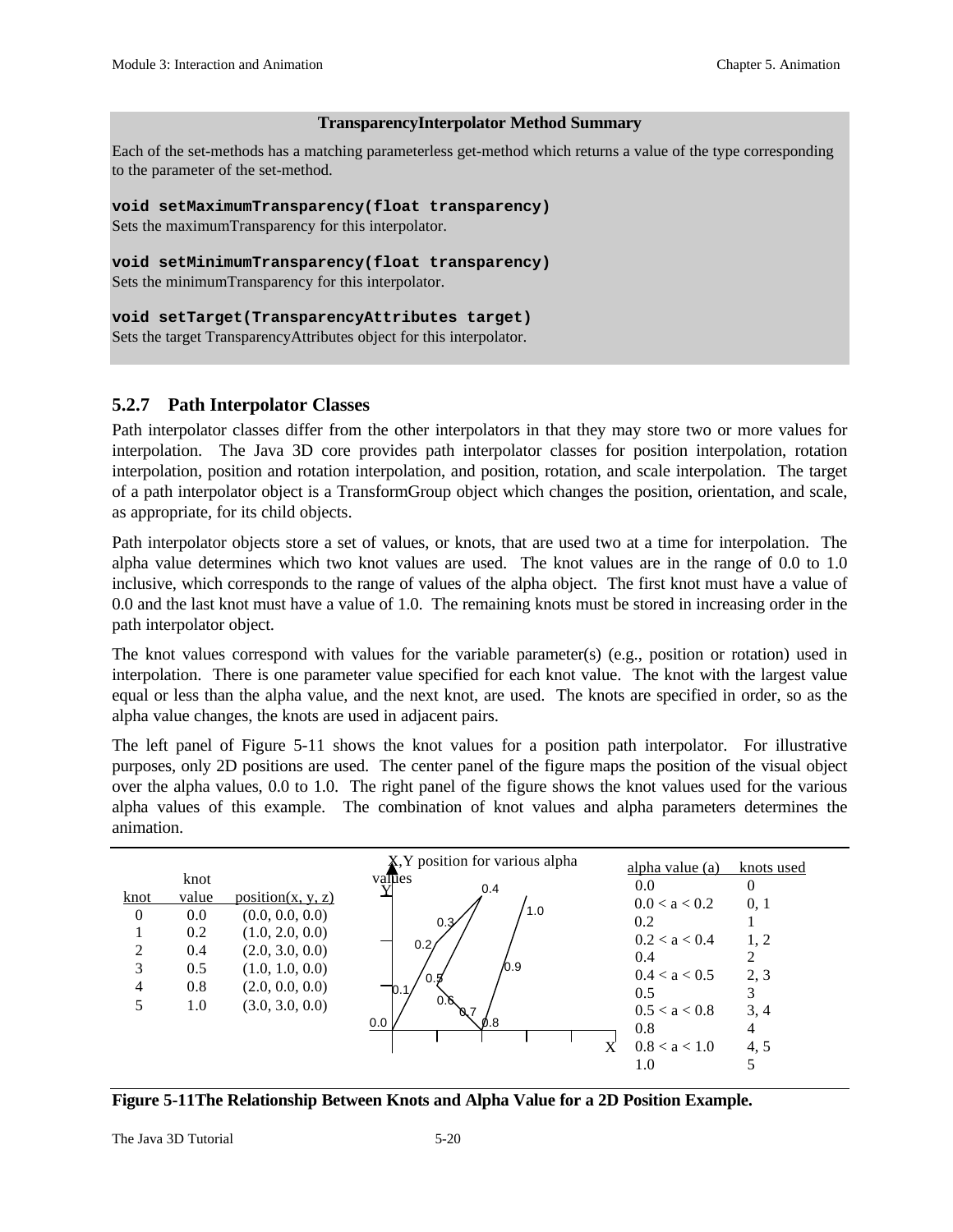## **PathInterpolator Example Application**

Using a path interpolator object follows the same recipe as other interpolator objects. The only difference is in the number of values used to initialize the path interpolator object. Figure 5-12 presents the path interpolator recipe.

- 1. create the target object with the appropriate capability
- 2. create the Alpha object
- 3. create arrays of knot and other values
- 4. create the path interpolator object referencing the Alpha object, target object, and arrays of settings
- 5. add scheduling bounds to the Interpolator object
- 6. add path interpolator object to the scene graph

#### **Figure 5-12 Recipe for Using a Path Interpolator Object**

The RotPosPathApp.java example program uses an RotPosPathInterpolator object to animate a ColorCube object through a number of position and rotation values. The RotPosPathInterpolator stores sets of rotations (as an array of Quat4f), positions (as an array of Point3f), and knot values (as an array of float). The complete source for RotPosPathApp.java is available in the examples/Animation subdirectory. Code Fragment 5-2 shows an excerpt from the example annotated with the recipe step numbers.

```
1. public BranchGroup createSceneGraph() {
2. BranchGroup objRoot = new BranchGroup();
3.
4. TransformGroup target = new TransformGroup(); @
5. Alpha alpha = new Alpha(-1, 10000); \bullet6. Transform3D axisOfRotPos = new Transform3D();
7. float[] knots = {0.0f, 0.3f, 0.6f ,1.0f};
8. Quat4f[] quats = new Quat4f[4]; \left\{ \Theta \right\}9. Point3f[] positions = new Point3f[4];
10.
11. target.setCapability(TransformGroup.ALLOW_TRANSFORM_WRITE);
12.
13. AxisAngle4f axis = new AxisAngle4f(1.0f,0.0f,0.0f,0.0f);
14. axisOfRotPos.set(axis);
15.
16. quats[0] = new Quat4f(0.0f, 1.0f, 1.0f, 0.0f);
17. quats[1] = new Quat4f(1.0f, 0.0f, 0.0f, 0.0f);
18. quats[2] = new Quat4f(0.0f, 1.0f, 0.0f, 0.0f);
19.
20. positions[0]= new Point3f( 0.0f, 0.0f, -1.0f);
21. positions[1]= new Point3f( 1.0f, -1.0f, -2.0f);
22. positions[2]= new Point3f( -1.0f, 1.0f, -3.0f);
23.
24. RotPosPathInterpolator rotPosPath = new RotPosPathInterpolator( \bullet25. alpha, target, axisOfRotPos, knots, quats, positions);
26. rotPosPath.setSchedulingBounds(new BoundingSphere()); 6
27.
28. objRoot.addChild(target);
29. objRoot.addChild(rotPosPath); ë
30. target.addChild(new ColorCube(0.4));
31.
32. return objRoot;
33.} // end of createSceneGraph method of RotPosPathApp
```
**Code Fragment 5-2 An Excerpt from the CreateSceneGraph Method of RotPosPathApp.java.**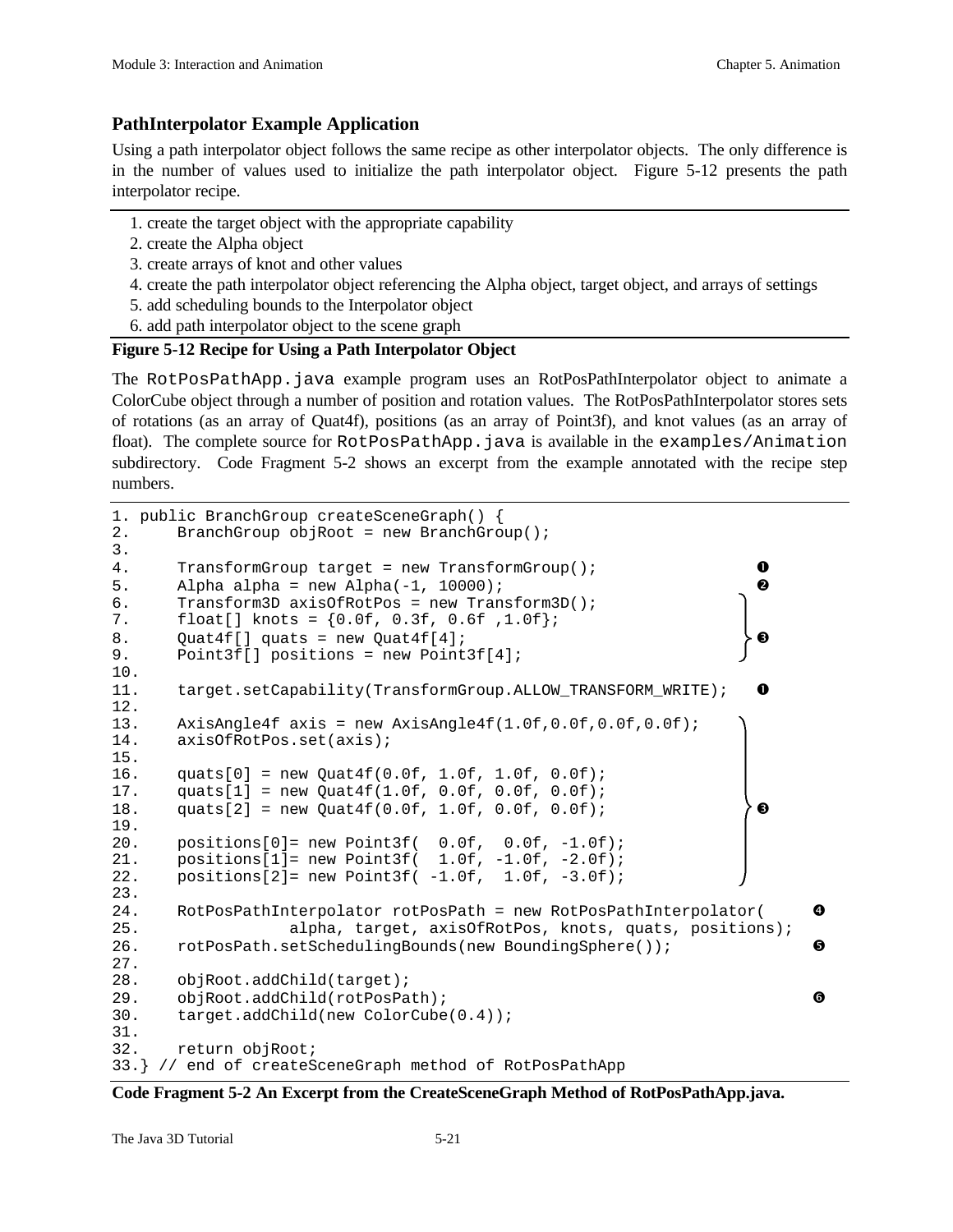Code Fragment 5-2 is based on the createSceneGraph method in RotPosPathApp.java. The difference is in the number of knots shown in the code fragment and used in the example program. RotPosPathApp.java defines nine knots while Code Fragment 5-2 only shows three. Figure 5-13 shows an image from RotPosPathApp. In the application, a red point is displayed for each of the nine knot positions. One position is reused, thus the eight red dots in the figure.



**Figure 5-13A Scene Rendered by RotPosPathApp Showing the Interpolation of the Rotation and Position of the Color Cube. The Red Dots Show the Knots Positions of the Example Application.**

When the RotPosPathApp example program is run, ColorCube moves from knot position to knot position while rotating to achieve the various knot rotations. As with all interpolators, the resulting animation depends on the combination of interpolator values and the Alpha parameters used.

As mentioned before, there are a variety of subclasses of the PathInterpolator Class. In addition to these subclasses in the Java 3D core, there are a couple of related classes in the utility package. The TCBPathSplineInterpolator Class is a class similar to PathInterpolator. It has one subclass in the utility package. Refer back to Figure 5-8 to see the relationships among the interpolator classes.

In the RotPosPathApp example, the animation does not appear natural mainly due to the combination of knot positions chosen. The ColorCube moves to each knot position specified and as soon as that position is reached, the motion suddenly changes to achieve the next position. This does not appear natural as this type of action does not happen in the real world where all objects have some inertia.

TCBPathSplineInterpolator is a utility class that provides behavior and functionality similar to that of the PathInterpolator Class, but smooths the path of the visual object into that of a spline based on the knot position. The spline path mimics the real world motion of objects. On the spline motion path, the visual object may not pass through all (or any) of the specified knot positions. An example program using this class, SplineAnim.java, is distributed with the Java 3D API examples and can be found in the jdk1.2/demo/java3d/SplineAnim subdirectory.

# **PathInterpolator**

PathInterpolator is an abstract class providing the basic interface and functionality of its subclasses. PathInterpolator objects store the knot values and calculates the index of knot values to be used based on the current alpha value.

The Java 3D Tutorial 5-22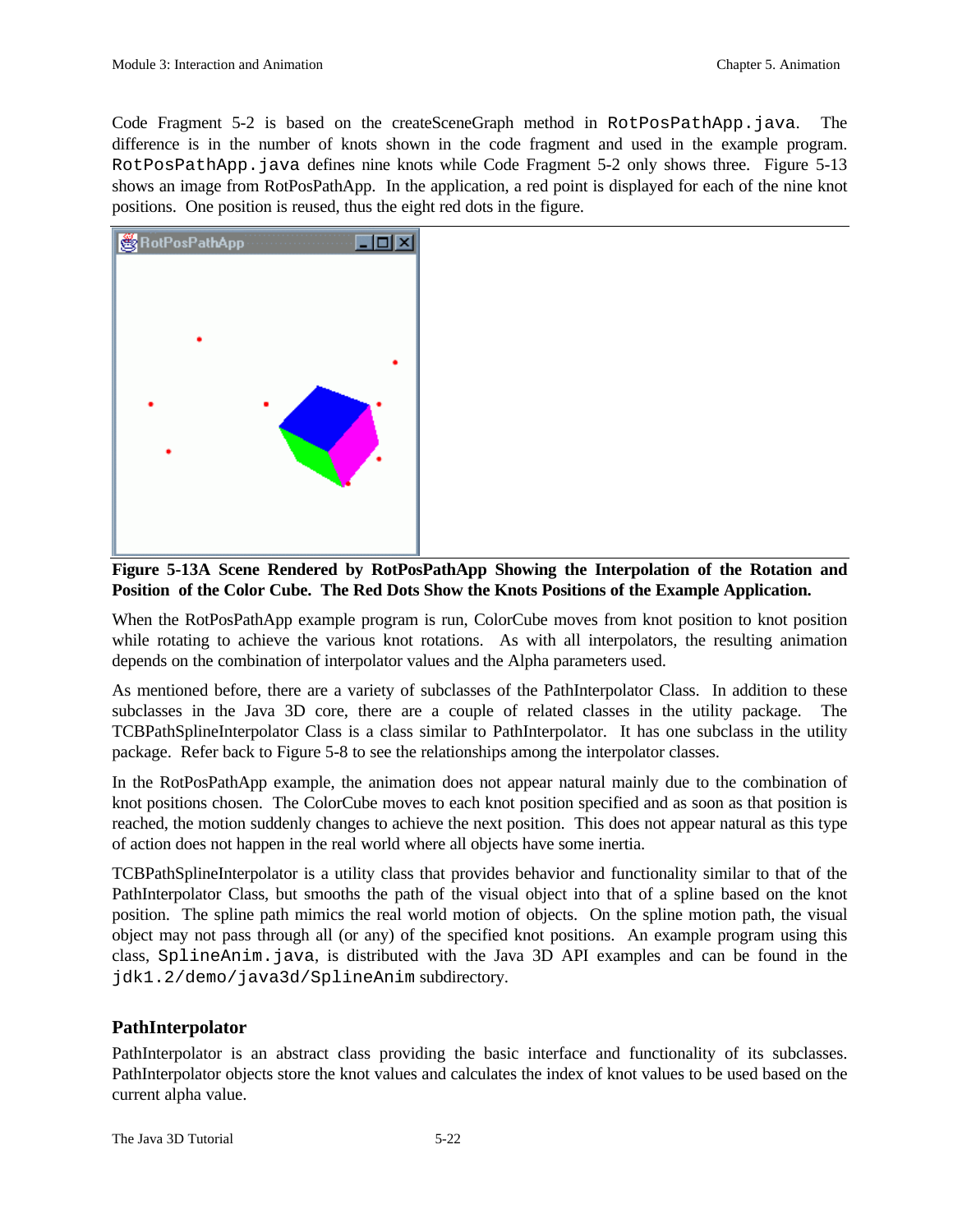#### **PathInterpolator**

extends: Interpolator

Direct Known Subclasses: PositionPathInterpolator, RotationPathInterpolator, RotPosPathInterpolator, RotPosScalePathInterpolator

This abstract class defines the base class for all Path Interpolators. Subclasses have access to the method to compute the currentInterpolationValue given the current time and alpha. The method also computes the currentKnotIndex, which is based on the currentInterpolationValue. The currentInterpolationValue is calculated by linearly interpolating among a series of predefined knots (using the value generated by the specified Alpha object).

The first knot must have a value of 0.0 and the last knot must have a value of 1.0. An intermediate knot with index k must have a value strictly greater than any knot with index less than k.

#### **PathInterpolator Method Summary (partial list)**

**int getArrayLengths()**

This method retrieves the length of the knots array.

**void setKnot(int index, float knot)**

This method sets the knot at the specified index for this interpolator.

#### **RotPosPathInterpolator**

A RotPosPathInterpolator object varies the rotation and position of a visual object based on a set of knot values. The constructor is the most important of the API features of this class. In the constructor all of the values and related objects are specified. Be aware that each of the arrays must be the same length in this and all PathInterpolator objects.

#### **RotPosPathInterpolator Constructor Summary**

extends PathInterpolator

RotPosPathInterpolator behavior. This class defines a behavior that modifies the rotational and translational components of its target TransformGroup by linearly interpolating among a series of predefined knot/position and knot/orientation pairs (using the value generated by the specified Alpha object). The interpolated position and orientation are used to generate a transform in the local coordinate system of this interpolator.

#### **RotPosPathInterpolator(Alpha alpha, TransformGroup target, Transform3D axisOfRotPos, float[] knots, Quat4f[] quats, Point3f[] positions)**

Constructs a new interpolator that varies the rotation and translation of the target TransformGroup's transform.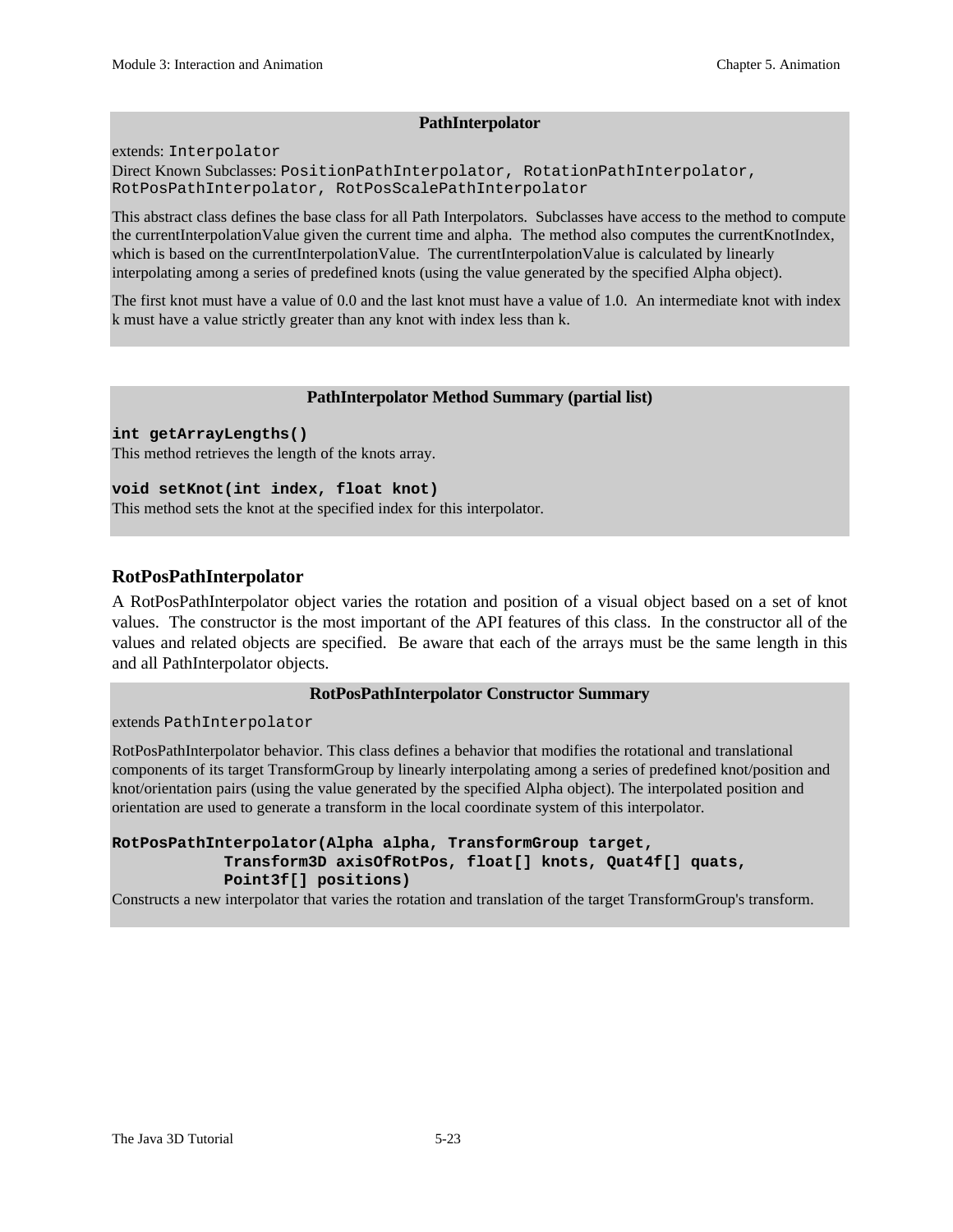#### **RotPosPathInterpolator Method Summary**

**void setAxisOfRotPos(Transform3D axisOfRotPos)** Sets the axis of RotPos value for this interpolator.

**void setPosition(int index, Point3f position)** Sets the position at the specified index for this interpolator.

**void setQuat(int index, Quat4f quat)**

Sets the quaternion at the specified index for this interpolator.

**void setTarget(TransformGroup target)**

Sets the target TransformGroup for this interpolator.

# 5.3 Billboard Class

The term "billboard" used in computer graphics context refers to the technique of automatically rotating a planar visual object such that it is always facing the viewer. The original motivation for the billboard behavior was to enable using a textured plane as a low cost replacement for complex geometry<sup>12</sup>. Billboard behavior is still commonly used for this application, but is also used for other purposes, such as keeping textual information visible from any angle in the virtual environment. In Java 3D, the billboard technique is implemented in a subclass of the Behavior Class, thus the phrase "billboard behavior" used in Java 3D literature.

The classic example application of the billboard behavior is to represent trees as 2D textures. Of course, if the textures are statically oriented, as the viewer moves, the 2D nature of the textures is revealed. However, if the trees reorient themselves such that they are always viewed parallel to their surface normal, they appear as 3D objects. This is especially true if the trees are in the background of a scene or viewed at a distance.

# **5.3.1 Using a Billboard Object**

The billboard behavior works for trees because trees look basically the same when viewed from the front, from the back, or from any angle. Since the billboard behavior makes a visual object appear exactly the same when viewed from any angle, it is appropriate to use billboards and 2D images to represent 3D objects that are geometrically symmetric about the y-axis such as cylindrical buildings, grain silos, water towers, or any cylindrical object. Billboard behavior can also be used for non-symmetric objects when viewed from sufficient distance as to hide the details of the 2D model.

Using a billboard object is similar to using an interpolator except there is no Alpha object to drive the animation. The animation of the Billboard object is driven by its relative position to the viewer in the virtual world. Figure 5-14 shows the steps in the Billboard usage recipe.

1. create a target TransformGroup with ALLOW\_TRANSFORM\_WRITE capability

2. create a Billboard object referencing the target TransformGroup

3. supply a scheduling bounds (or bounding leaf) for the Billboard object

4. assemble the scene graph

# **Figure 5-14 Recipe for Using a Billboard Object to Provide Animation.**

<u>.</u>

 $12$  "Cost" here refers to rendering cost, or the computational cost of rendering.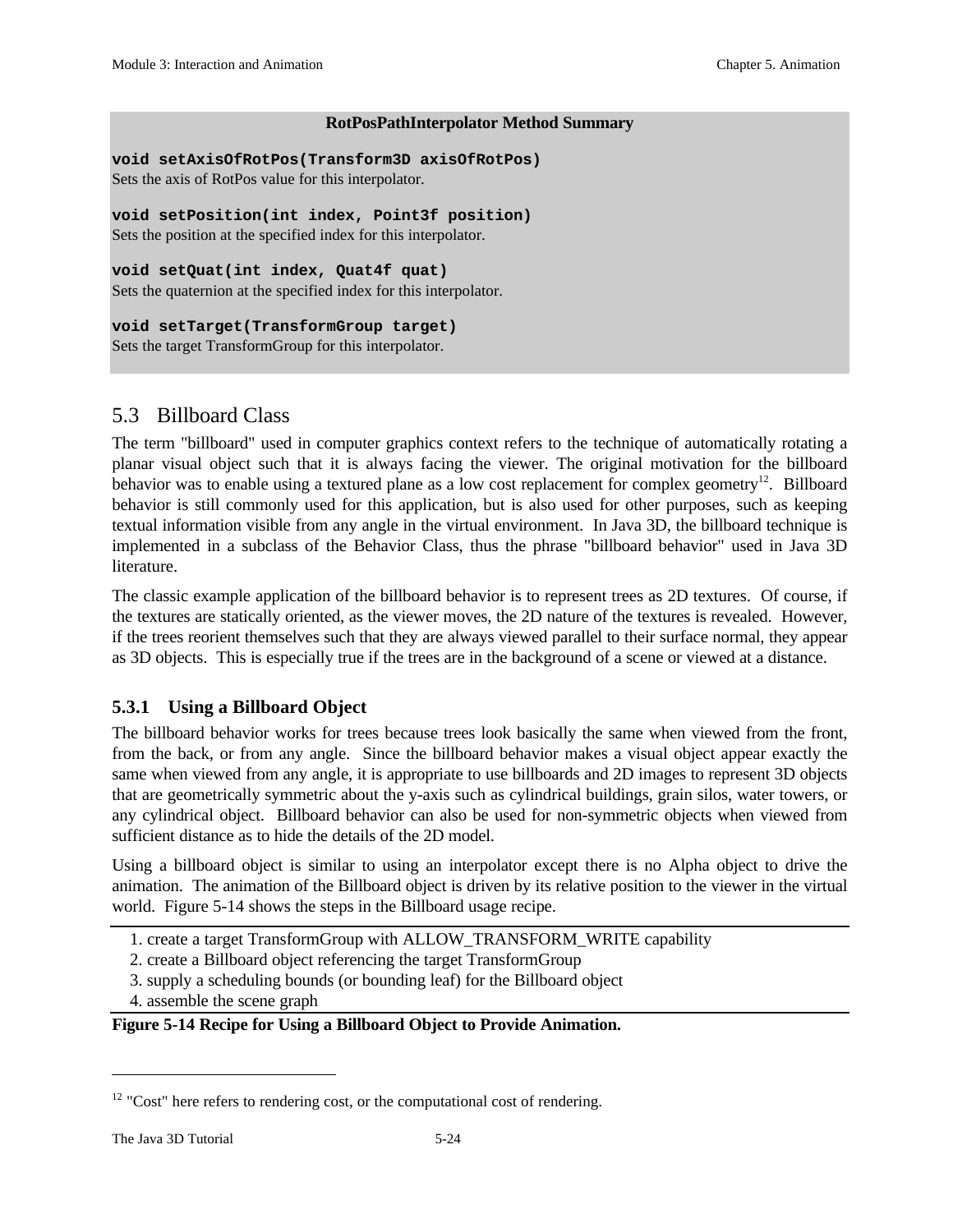# **Billboard Programming Pitfalls**

Even though the usage of a Billboard object is straightforward, there are a couple of potential programming mistakes. The first thing to realize it that the target TransformGroup is clobbered in each time it is updated. Consequently, this TransformGroup can not be used to position the visual object. If you attempt to use the target for placement, the billboard will work, but on the first update of rotation, the position information in the target will be lost and the visual object will appear at the origin.

Without the ALLOW TRANSFORM WRITE capability set for the target, a runtime error will be the result. Also, if the bounds is not set, or not set properly, the Billboard object will not animate the visual object. The scheduling bounds is typically specified by BoundingSphere with a radius great enough to enclose the visual object. Just like other behavior objects, leaving the Billboard object out of the scene graph will eliminate it from the virtual world without error or warning.

There is one problem with the Billboard Class that can not be overcome. In applications with more than one view, each Billboard object will animate properly for only one of the views. This is a limitation in the design of Java 3D and will be addressed in a subsequent version.

# **5.3.2 Example Billboard Program**

The BillboardApp example program creates a virtual world with billboard behavior trees. Even though the trees are crudely created (from a triangle fan) they do not appear as 2D objects in the background<sup>13</sup>.

There are two TransformGroup objects for each tree in this example. One TransformGroup, TGT, simply translates the tree into the position for the application. The TGT transform is not changed at runtime. The second TransformGroup, TGR, provides the rotation for the tree. The TGR is the target of Billboard. Code Fragment 5-3 is annotated with the steps of the recipe from Figure 5-14.

```
1. public BranchGroup createSceneGraph(SimpleUniverse su) {
2. BranchGroup objRoot = new BranchGroup();
3.
4. Vector3f translate = new Vector3f();
5. Transform3D T3D = new Transform3D();
6. TransformGroup TGT = new TransformGroup();
7. TransformGroup TGR = new TransformGroup(); \bullet8. Billboard billboard = null;
9. BoundingSphere bSphere = new BoundingSphere();
10.
11. translate.set(new Point3f(1.0f, 1.0f, 0.0f));
12. T3D. setTranslation(translate);
13. TGT.set(T3D);
14.
15. // set up for billboard behavior
16. TGR.setCapability(TransformGroup.ALLOW_TRANSFORM_WRITE); \bullet17. billboard = new Billboard(TGR); \Theta18. billboard.setSchedulingBounds(bSphere); \bullet19.
20. // assemble scene graph
21. objRoot.addChild(TGT);
22. objRoot.addChild(billboard); \bullet23. TGT.addChild(TGR);
24. TGR.addChild(createTree());
25.
```
 $\overline{a}$ 

<sup>&</sup>lt;sup>13</sup> Better trees could be created from transparent textures. Textures are covered in Chapter 7.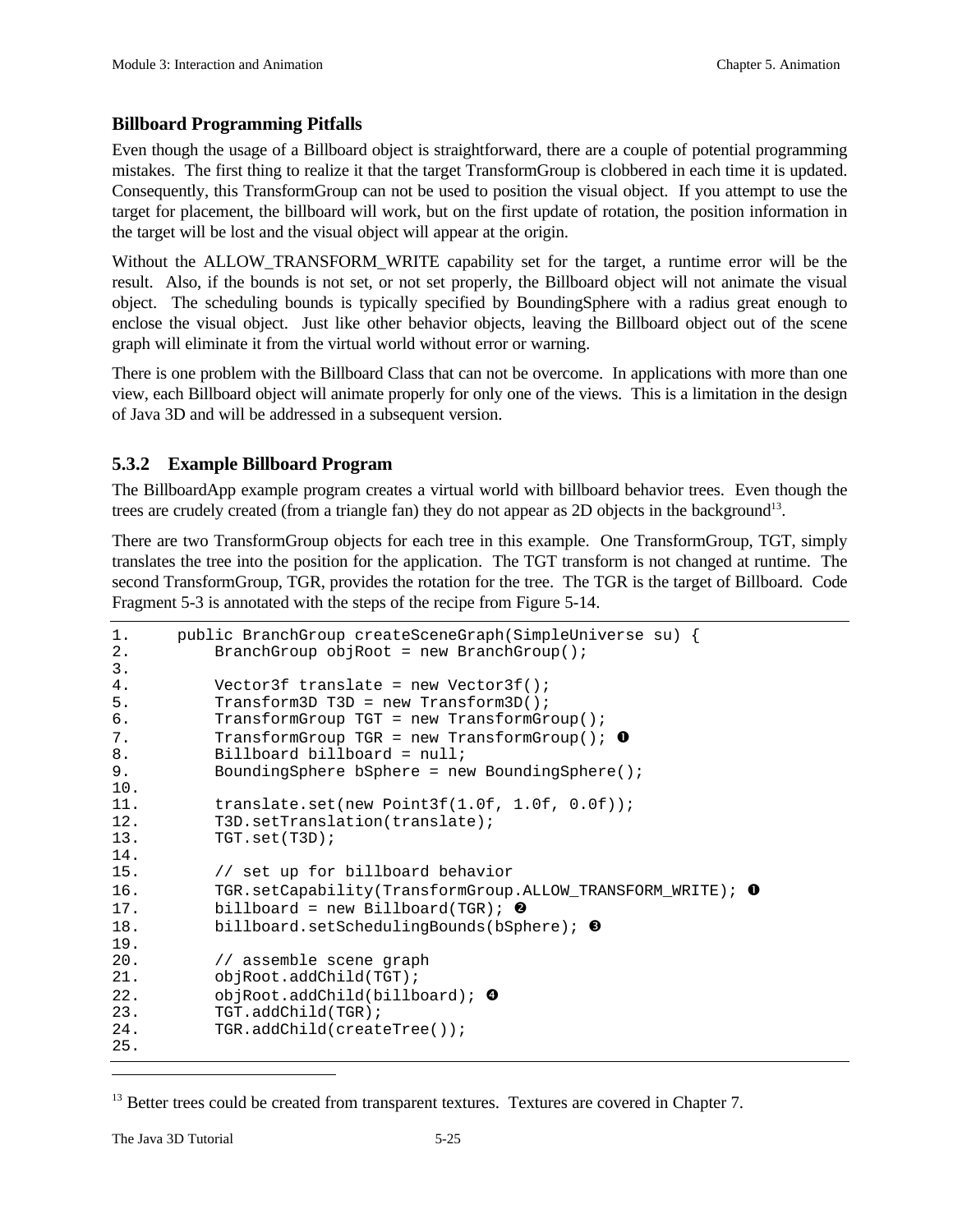26. // add KeyNavigatorBehavior(vpTrans) code removed; 27. 28. return objRoot; 29. } // end of CreateSceneGraph method of BillboardApp

# **Code Fragment 5-3 Except From the createSceneGraph Method of BillboardApp.java.**

Figure 5-15 shows the scene graph diagram of the objects assembled in Code Fragment 5-3.



# **Figure 5-15 Diagram of Scene Graph Using a Billboard Object as Created in Code Fragment 5-3.**

Figure 5-16 shows an image rendered from the BillboardApp example program. Code Fragment 5-3 shows the code for placing one Billboard animated tree in a virtual world. The BillboardApp program places several trees on the virtual landscape which is why four trees are visible in Figure 5-16.



**Figure 5-16 Image of BillboardApp with all 2D 'Trees' Facing the Viewer.**

The BillboardApp example program provides a KeyNavigatorBehavior so that the user can move around and observe the trees from various positions and orientations. See Section 4.4.2, or all of Chapter 4, for more information on the KeyNavigatorBehavior class.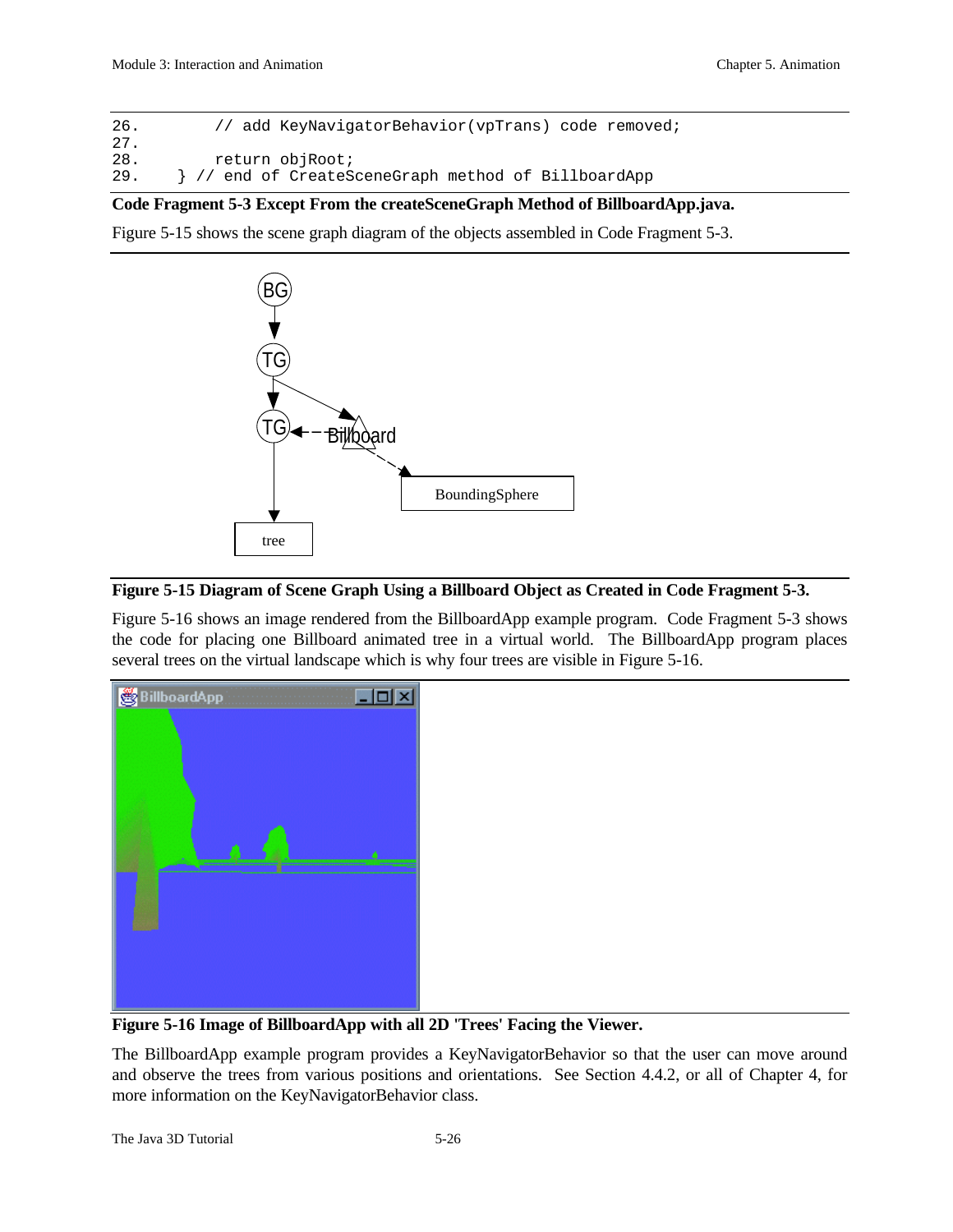# **5.3.3 Billboard API**

The example shows using the default mode of the Billboard object, which is to rotate about an axis. In this default mode, the visual object will be rotated about the y-axis only. So, if the trees in the BillboardApp program are viewed from above or below, their 2D geometry would be revealed.

The alternative mode is to rotate about a point. In this mode, the rotation would be about a point such that the visual object is always viewed orthogonally from any viewing position. In other words, it will never be obvious that the visual object is two dimensional. One possible application is to represent the moon, or other distant spherical objects as a circle. Spherical objects appear as a circle when viewed from any angle.

More information on the two modes of the Billboard accompanies the summaries of constructors and methods in the next two reference blocks.

#### **Billboard Constructor Summary**

extends: Behavior

The Billboard behavior node operates on the TransformGroup node to cause the local +z axis of the TransformGroup to point at the viewer's eye position. This is done regardless of the transforms above the specified TransformGroup node in the scene graph. Billboard nodes provide the most benefit for complex, roughlysymmetric objects. A typical use might consist of a quadrilateral textured with the image of a tree.

#### **Billboard()**

Constructs a Billboard node with default parameters: mode =  $ROTATE$ \_ABOUT\_AXIS, axis =(0,1,0).

#### **Billboard(TransformGroup tg)**

Constructs a Billboard node with default parameters that operates on the specified TransformGroup node.

#### **Billboard(TransformGroup tg, int mode, Vector3f axis)**

Constructs a Billboard node with the specified axis and mode that operates on the specified TransformGroup node. See setMode() method for an explanation of the mode parameter.

#### **Billboard(TransformGroup tg, int mode, Point3f point)**

Constructs a Billboard node with the specified rotation point and mode that operates on the specified TransformGroup node. See setMode() method for an explanation of the mode parameter.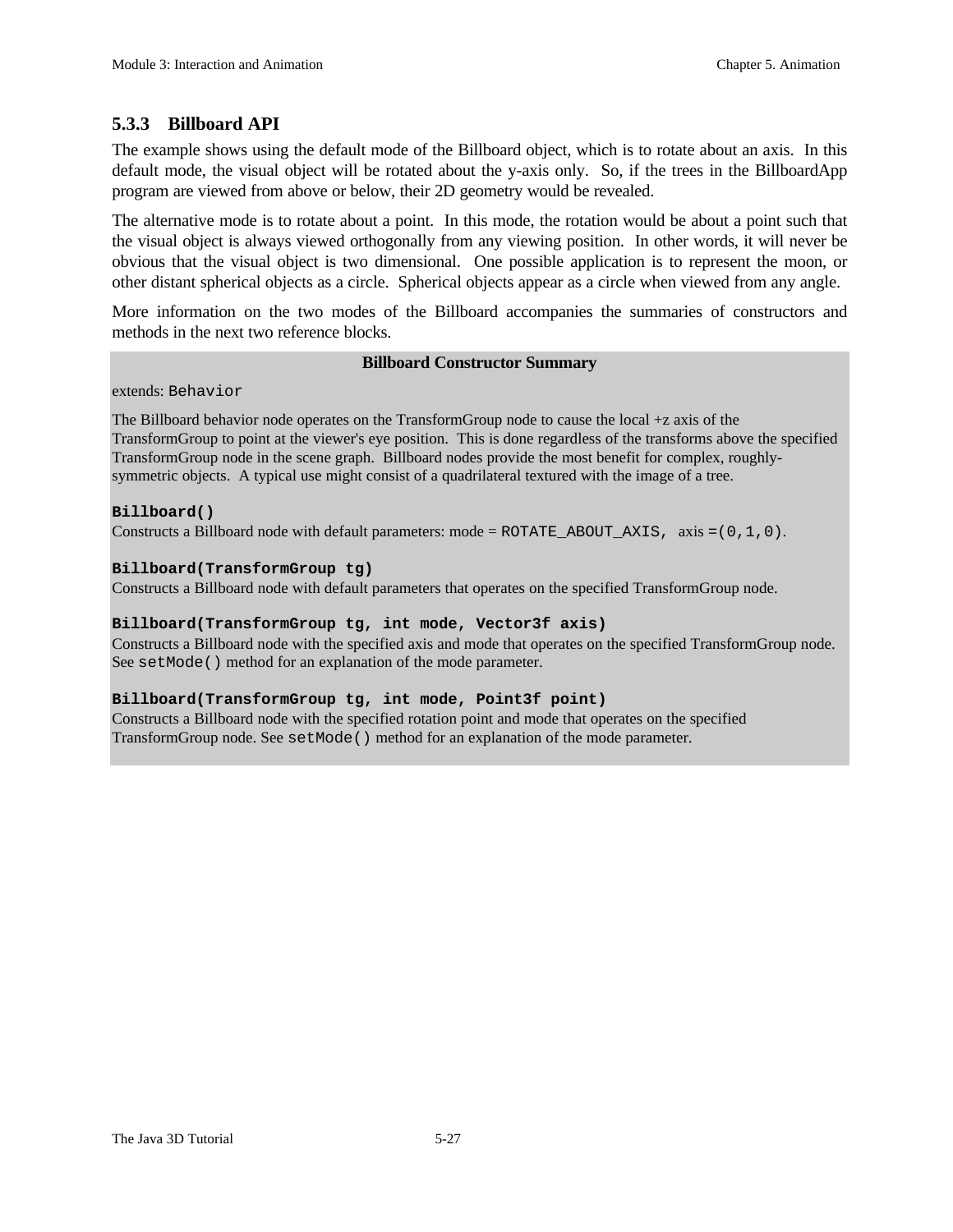#### **Billboard Method Summary (partial list)**

```
void setAlignmentAxis(Vector3f axis)
```
Sets the alignment axis.

```
void setAlignmentAxis(float x, float y, float z)
```
Sets the alignment axis.

#### **void setAlignmentMode(int mode)**

Sets the alignment mode, where mode is one of:

ROTATE\_ABOUT\_AXIS - Specifies that rotation should be about the specified axis. ROTATE\_ABOUT\_POINT - Specifies that rotation should be about the specified point and that the children's Y-axis should match the view object's Y-axis.

**void setRotationPoint(Point3f point)**

Sets the rotation point.

```
void setRotationPoint(float x, float y, float z)
```
Sets the rotate point.

# **void setTarget(TransformGroup tg)**

Sets the target TransformGroup object for this Billboard object.

# 5.4 Level of Detail (LOD) Animations

Level of Detail (LOD) is a general term for a technique that varies the amount of detail in a visual object based on some value from the virtual world. The typical application is to vary the level of detail based on the distance to the viewer. As the distance to a visual object increases, the fewer details will appear in the rendering. So, reducing the complexity of the visual object may not affect the visual result. However, decreasing the amount of detail in the visual object when it is far from the viewer reduces the amount of rendering computation. If it is done well, a significant computational savings can be made without visual loss of content.

The DistanceLOD Class provides LOD behavior based on distance to the viewer. Other possible LOD applications include varying the level of detail based on the rendering speed (frames per second) in hopes of maintaining a minimum frame rate, the speed of the visual object, or the level of detail could be controlled by user settings.

Each LOD object has one or more Switch objects as a target. As mentioned before, a Switch object is a special group that includes zero, one, or more, of its children in the scene graph for rendering (see "Switch" on page 5-18 for more information). With a DistanceLOD object, the selection of the child of the target Switch object is controlled by the distance of the DistanceLOD object to the view based on a set of threshold distances.

The threshold distances are specified in an array beginning with the maximum distance the first child of the switch target(s) will be used. The first child is typically the most detailed visual object. When the distance from the DistanceLOD object to the view is greater than this first threshold, the second child of the switch is used. Each subsequent distance threshold must be greater than the previous and specifies the distance at which the next child of the target switch is used. Thus, there are one fewer threshold distances than there are children of the switch target(s).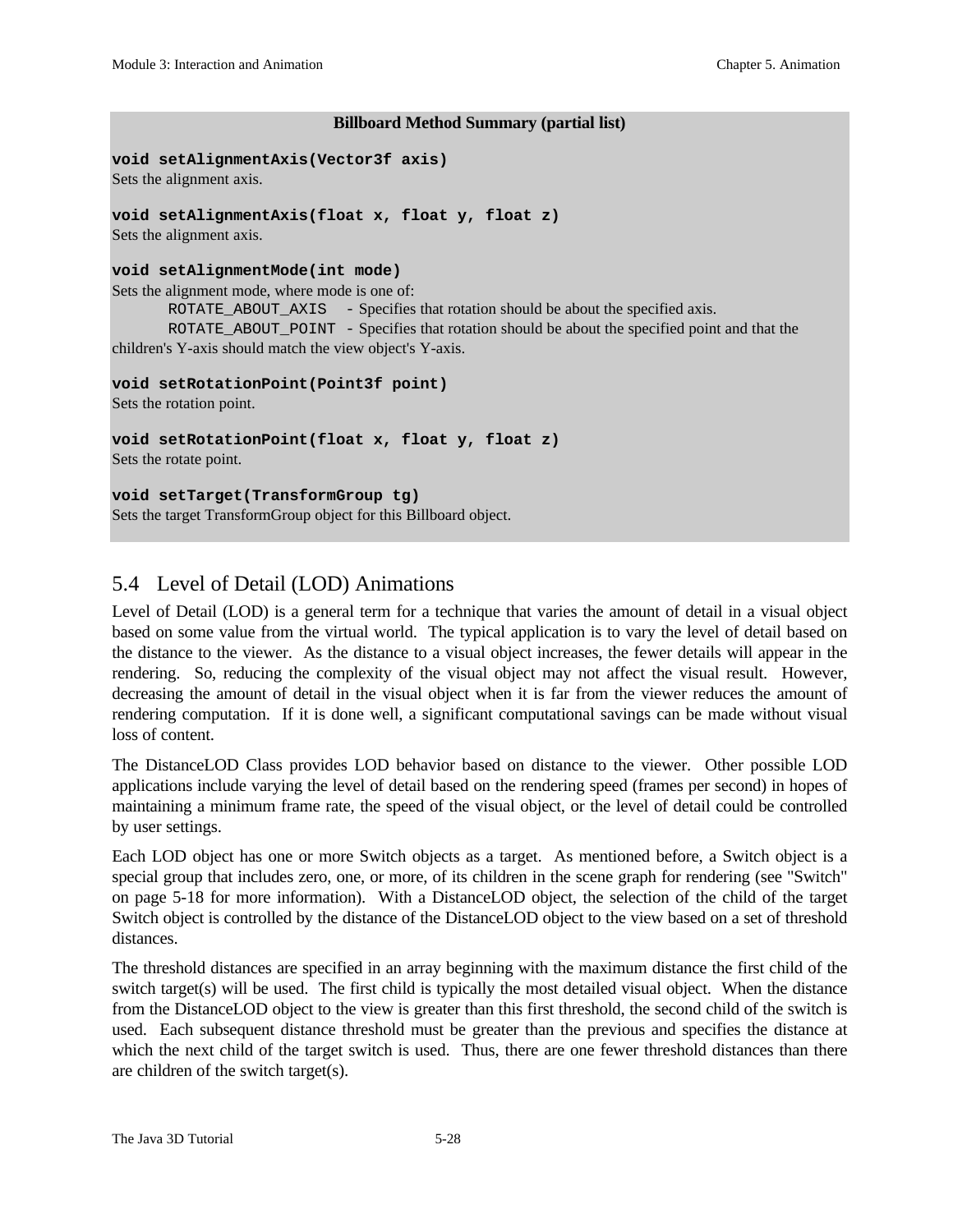If more than one Switch is added as a target of the LOD object, then each Switch target is used in parallel. That is, the child of the same index is selected simultaneously for each of the Switch targets. In this way, a complex visual object can be represented by multiple geometric objects which are children of different switch nodes.

# **5.4.1 Using a DistanceLOD Object**

Using a DistanceLOD object is similar to using an interpolator except there is no Alpha object to drive the animation. The animation of the LOD object is driven by its relative distance to the view in the virtual world; in this way using a DistanceLOD object is very similar to using a Billboard object. Using a DistanceLOD object also requires setting the threshold distances. Figure 5-17 shows the steps in the LOD usage recipe.

- 1. create a target Switch object(s) with ALLOW\_SWITCH\_WRITE capability
- 2. create list of distance thresholds array for the DistanceLOD object
- 3. create DistanceLOD object using the distance thresholds array
- 4. set the target switch object for the DistanceLOD object
- 5. supply a scheduling bounds (or bounding leaf) for the DistanceLOD object
- 6. assemble the scene graph, including adding children to target Switch object(s)

# **Figure 5-17 Recipe for Using a DistanceLOD Object to Provide Animation.**

# **LOD Programming Pitfalls**

Even thought the usage of a LOD object is straightforward, there are a couple of potential programming mistakes. The most common mistake is to fail to include the target switch object(s) in the scene graph. Setting the switch object(s) as the target(s) of the DistanceLOD object does not automatically include them in the scene graph.

Without the ALLOW\_SWITCH\_WRITE capability set for the target switch object(s), a runtime error will result. Also, if the bounds is not set, or not set properly, the LOD object will not animate the visual object. The scheduling bounds is typically specified by a BoundingSphere with a radius great enough to enclose the visual object. Just like other behavior objects, leaving the Billboard object out of the scene graph will eliminate it from the virtual world without error or warning.

There is one problem with the LOD classes that can not be overcome. Just like with Billboard applications, in applications that have more than one view, the LOD object will only animate properly for one of the views.

# **5.4.2 Example Usage of DistanceLOD**

Code Fragment 5-4 shows an excerpt from the createSceneGraph method in the DistanceLODApp. The program can be found in the examples/Animation subdirectory in the examples jar distribution as DistanceLODApp.java. The code of Code Fragment 5-4 is annotated with the steps from the recipe of Figure 5-17.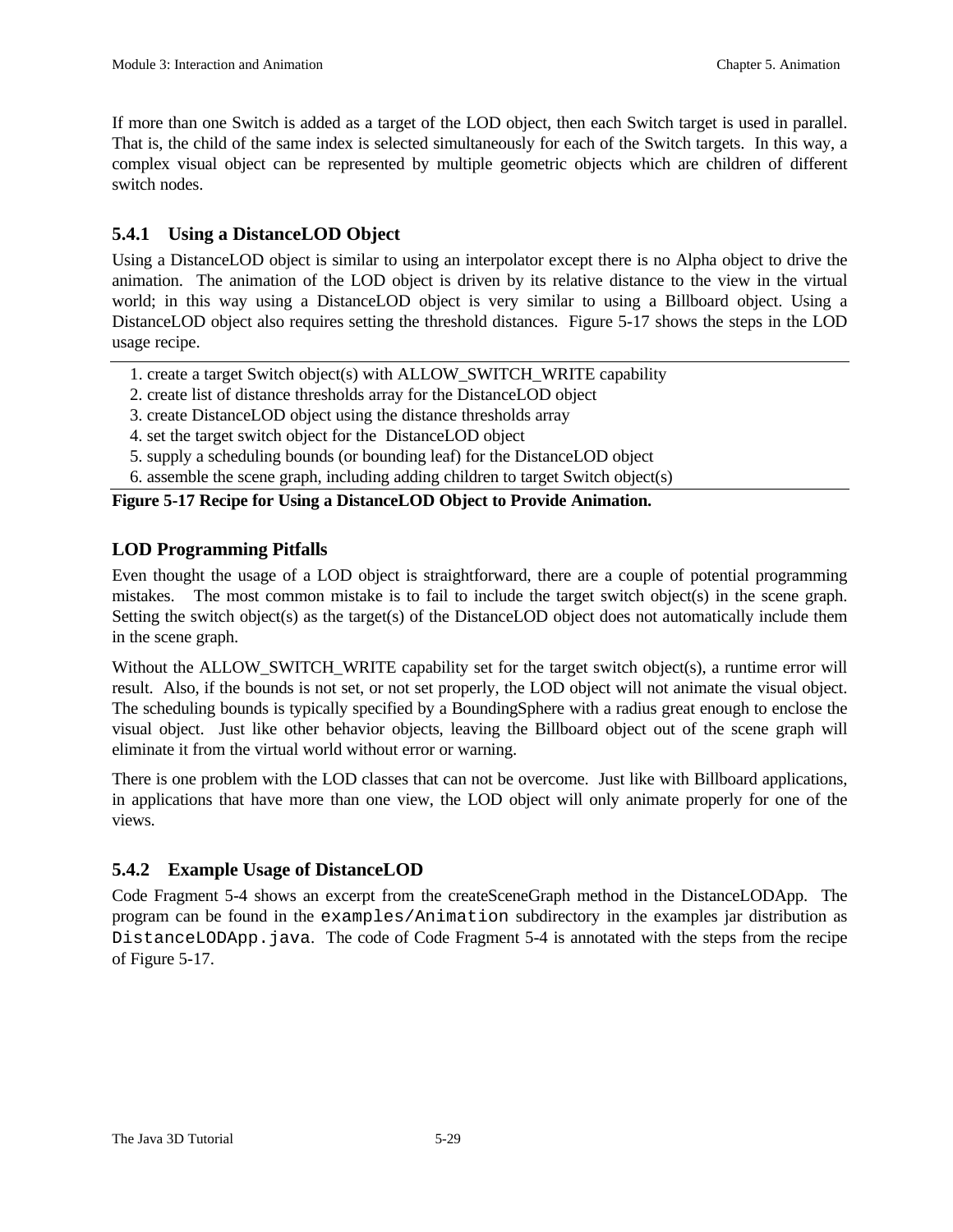```
1. public BranchGroup createSceneGraph() {<br>2. BranchGroup objRoot = new BranchGro
           BranchGroup objRoot = new BranchGroup();
3. BoundingSphere bounds = new BoundingSphere();
4.
5. // create target TransformGroup with Capabilities
6. TransformGroup objMove = new TransformGroup();
7.
8. \frac{1}{2} // create DistanceLOD target object \theta<br>9. Switch targetSwitch = new Switch();
           Switch targetSwitch = new Switch();
10. targetSwitch.setCapability(Switch.ALLOW_SWITCH_WRITE);
11.
12. \frac{1}{2} add visual objects to the target switch G
13. targetSwitch.addChild(new Sphere(.40f, 0, 25));
14. targetSwitch.addChild(new Sphere(.40f, 0, 15));
15. targetSwitch.addChild(new Sphere(.40f, 0, 10));<br>16. targetSwitch.addChild(new Sphere(.40f, 0, 4));
           targetSwitch.addChild(new Sphere(.40f, 0, 4));
\frac{17}{18}.
           // create DistanceLOD object
19. float[] distances = \{ 5.0f, 10.0f, 20.0f\};
20. DistanceLOD dLOD = new DistanceLOD(distances, new Point3f()); \Theta21. dLOD.addSwitch(targetSwitch); \bullet22. dLOD.setSchedulingBounds(bounds); \Theta23.
24. \frac{1}{24} assemble scene graph \theta25. objRoot.addChild(objMove);
26. objMove.addChild(dLOD); // make the bounds move with object
27. objMove.addChild(targetSwitch); // must add switch to scene graph
28.
29. return objRoot;
30. } // end of CreateSceneGraph method of DistanceLODApp
```
# **Code Fragment 5-4 Excerpt from createSceneGraph Method in DistanceLODApp.**

Figure 5-18 shows the scene graph diagram for the scene graph created in Code Fragment 5-4. Note that the target Switch object is both a child of a TransformGroup object and referenced by the DistanceLOD object. Both relationships are required.



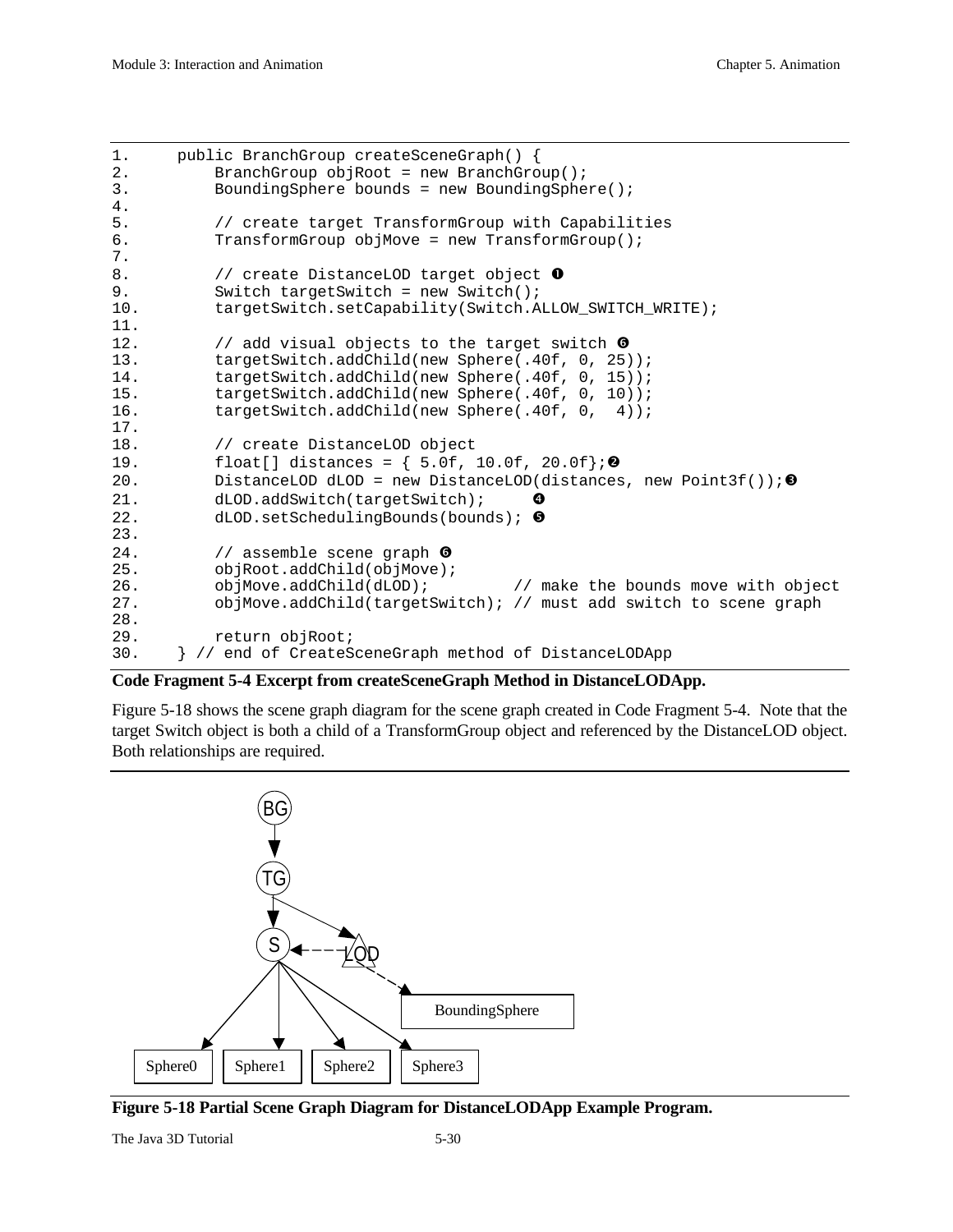Figure 5-19 shows two scenes rendered by DistanceLODApp. Each scene has two static spheres and one sphere that moves. (In the right scene, the leftmost sphere is occluded.) The moving sphere is represented by a DistanceLOD object with four spheres of varying geometric complexity. The small green sphere is the most detailed sphere used by the DistanceLOD object at the maximum distance. The large red sphere is the least detailed sphere of the DistanceLOD object at the minimum distance. The two static spheres are included for comparison purposes.

In this application the DistanceLOD object is represented by different color spheres to illustrate the switching. Normally each visual object used by a LOD object would look as much alike as appropriate.

A PositionInterpolator is used to move the DistanceLOD object forward and back in the scene. As the DistanceLOD object moves further from the view, it switches visual objects. Without the color change in this application, it would not be easy to tell when the switching occurs.



**Figure 5-19 Two Scenes Rendered from DistanceLODApp.**

In practice, you typically need to experiment with the threshold distances and various representations to achieve the desired visual and computational results.

# **5.4.3 DistanceLOD API**

In Java 3D, the LOD Class provides the basic functionality for all LOD applications. The DistanceLOD Class extends the LOD Class to add the 'switch on distance to viewer' computations. Several methods of the LOD Class are necessary in the use of a DistanceLOD object. The API for the LOD Class is presented following the DistanceLOD reference blocks.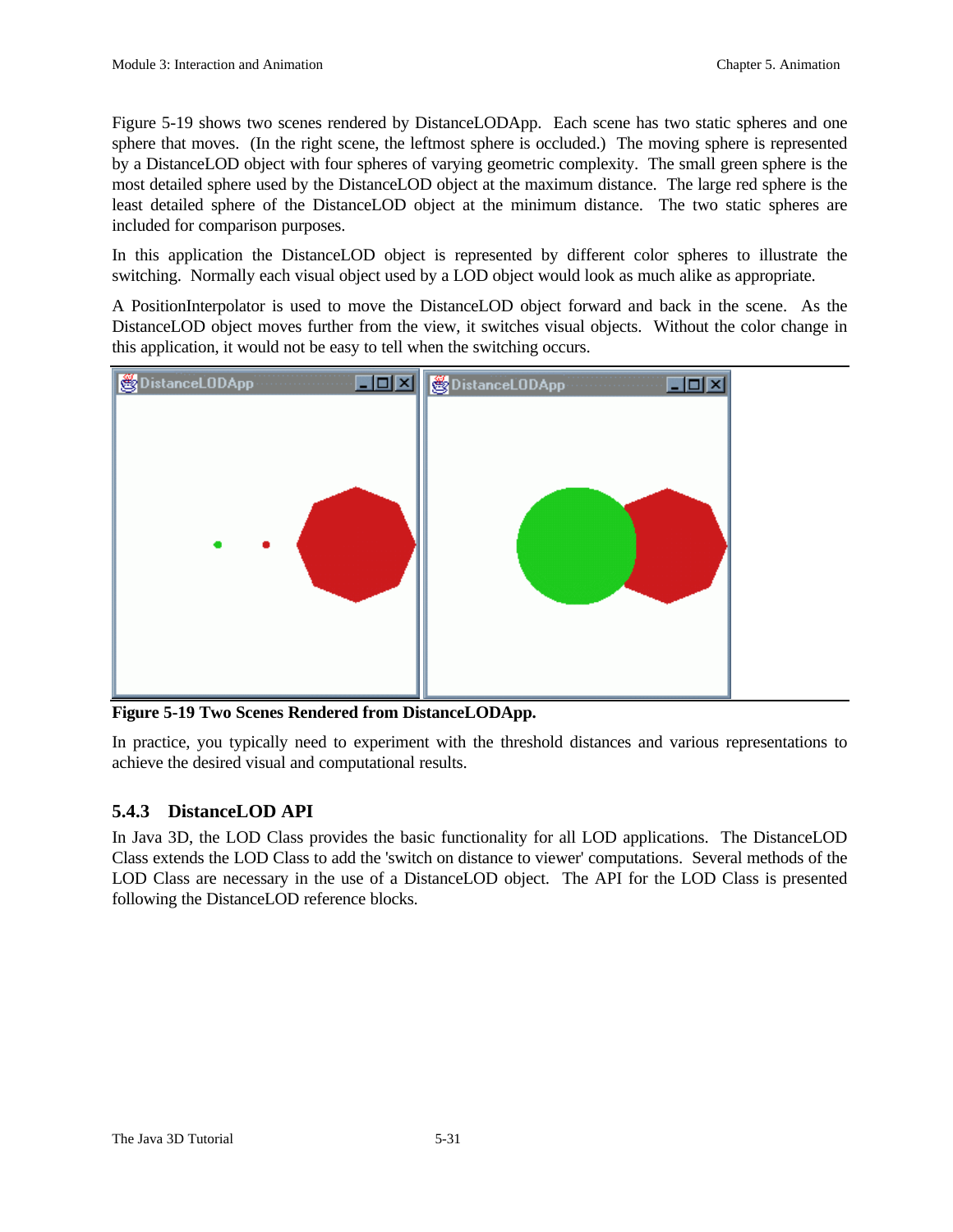#### **DistanceLOD Constructor Summary**

This class defines a distance-based LOD behavior node that operates on a Switch group node to select one of the children of that Switch node based on the distance of this LOD node from the viewer. An array of n monotonically increasing distance values is specified, such that distances[0] is associated with the highest level of detail and distances[n-1] is associated with the lowest level of detail. Based on the actual distance from the viewer to this DistanceLOD node, these n distance values  $[0, n-1]$  select from among  $n+1$  levels of detail  $[0, n]$ . If d is the distance from the viewer to the LOD node, then the equation for determining which level of detail (child of the Switch node) is selected is:

```
0, if d \leq distances [0]
```
- i, if distances  $[i-1] < d \leq 1$  distances  $[i]$
- n, if  $d >$  distances [n-1]

Note that both the position and the array of distances are specified in the local coordinate system of this node.

#### **DistanceLOD()**

Constructs and initializes a DistanceLOD node with default values.

#### **DistanceLOD(float[] distances)**

Constructs and initializes a DistanceLOD node with the specified array of distances and a default position of (0,0,0).

#### **DistanceLOD(float[] distances, Point3f position)**

Constructs and initializes a DistanceLOD node with the specified array of distances and the specified position.

#### **DistanceLOD Method Summary**

**int numDistances()** Returns a count of the number of LOD distance cut-off parameters.

**void setDistance(int whichDistance, double distance)** Sets a particular LOD cut-off distance.

#### **void setPosition(Point3f position)**

Sets the position of this LOD node.

# **5.4.4 LOD (Level of Detail) API**

As an abstract class, the LOD Class is not directly used in Java 3D programs. Methods of the LOD Class are used to manage the target Switch object(s) of a DistanceLOD object. Also, other LOD applications could be created by extending this class as appropriate.

#### **LOD Constructor Summary**

An LOD leaf node is an abstract behavior class that operates on a list of Switch group nodes to select one of the children of the Switch nodes. The LOD class is extended to implement various selection criteria.

#### **LOD()**

Constructs and initializes an LOD node.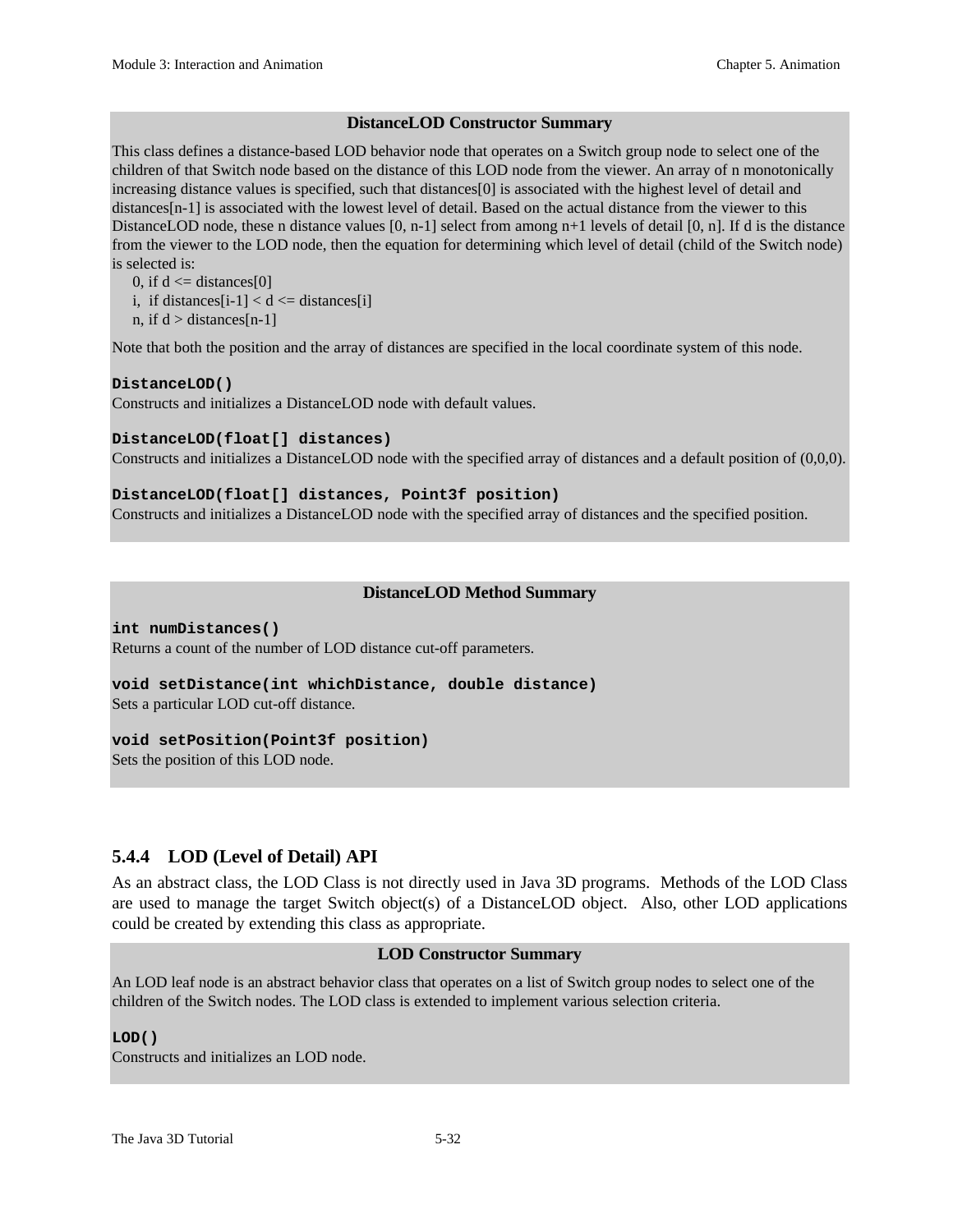#### **LOD Method Summary**

#### **void addSwitch(Switch switchNode)**

Appends the specified switch node to this LOD's list of switches.

**java.util.Enumeration getAllSwitches()** Returns the enumeration object of all switches.

**void insertSwitch(Switch switchNode, int index)** Inserts the specified switch node at specified index.

**int numSwitches()** Returns a count of this LOD's switches.

**void removeSwitch(int index)**

Removes the switch node at specified index.

# **void setSwitch(Switch switchNode, int index)**

Replaces the specified switch node with the switch node provided.

# 5.5 Morph

Interpolator classes change various visual attributes in the virtual world. However, there is no interpolator to change the geometry of a visual object. This is exactly what the Morph Class does. A Morph object creates the geometry for a visual object through interpolating from a set of GeometryArray objects<sup>14</sup>. In this way the Morph Class is like the interpolator classes. But, Morph is not an interpolator; it isn't even an extension of the Behavior class. The Morph Class extends Node.

Chapter 4 explains that all changes to a live scene graph or the objects in a live scene graph are normally made through the processStimulus method of Behavior objects. Since there is no specific behavior class for use with a Morph object, a custom behavior class must be written for a Morph application. Whether the Morph class is considered an animation or interaction class depends on the stimulus for the behavior driving the Morph object. Before getting into the details of using the Morph class, a little discussion of Morph applications is in order.

Morph objects can be used to turn pyramids into cubes, cats into dogs, or change any geometry into any other geometry. The only limitation is that the geometry objects used for interpolation are the same class, each a subclass of GeometryArray, with the same number of vertices. The restriction on the number of vertices is not as limiting as it first seems. An example program that changes a pyramid into a cube, Pyramid2Cube.java, is distributed with the Java 3D API.

Morph objects can also be used to animate a visual object (e.g., to make a person walk, or to make a hand grasp). An example program that animates a hand, Morphing.java, is also distributed with the Java 3D API examples. A third Morph example which makes a stick figure walk is the subject of the next section.

 $\overline{a}$ 

<sup>&</sup>lt;sup>14</sup> The GeometryArray Class and related classes are covered in Chapter 2.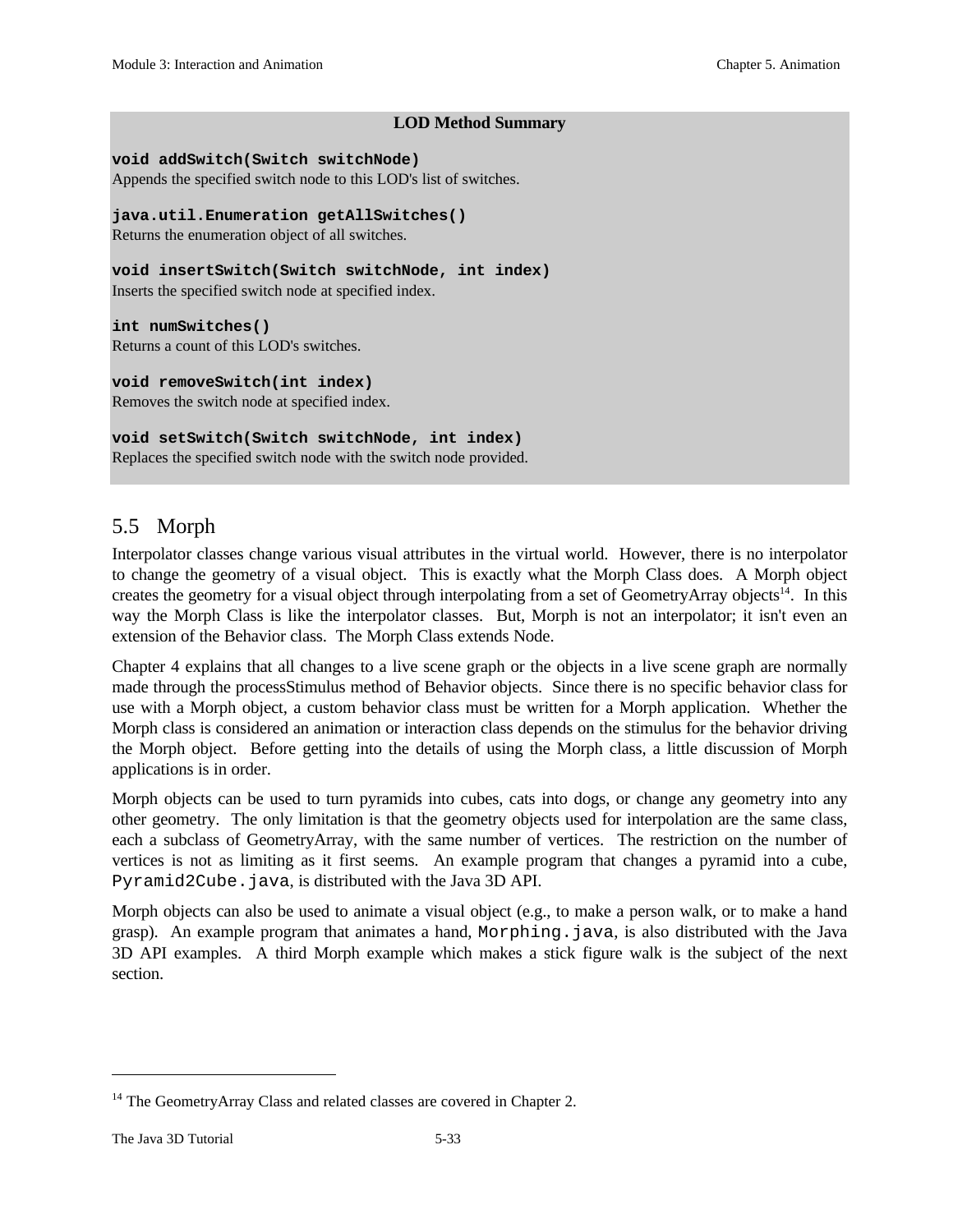# **5.5.1 Using a Morph Object**

To understand the usage of the Morph object requires knowing how the Morph object functions. Fortunately, a Morph object is not very complex. A Morph object stores an array of GeometryArray objects. You may recall from Chapter 2 that GeometryArray is the superclass of TriangleArray, QuadStripArray, IndexedLineStripArray, and TriangleFanArray (just to name a few).

The individual GeometryArray objects each completely defines one complete geometric specification for the visual object including color, normals, and texture coordinates. The GeometryArray objects can be thought of as key frames in an animation, or more properly, as constants in an equation to create a new GeometryArray object.

In addition to the array of GeometryArray objects, a Morph object has an array of weight values – these are the variables in the equation. Using the GeometryArray objects and the weights, a Morph object constructs a new geometry array object using the weighted average of the coordinate, color, normals, and texture coordinate information from the GeometryArray objects. Changing the weights changes the resulting geometry.

All that is required to use a Morph object is to create the array of GeometryArray objects and set the weighting values. Figure 5-17 summarizes the steps to use a Morph object.

- 1. create an array of GeometryArray objects
- 2. create a Morph object with ALLOW\_WEIGHTS\_WRITE
- 3. assemble the scene graph, including adding children to target Switch object(s)

#### **Figure 5-20 Recipe for Using a Morph Object.**

As you can see, using a morph object is not hard; however, these steps provide neither animation nor interaction. Animation or interaction is provided through a behavior object. Consequently, using a Morph object usually means writing a behavior class. Writing a custom Behavior Class is covered in Section 4.2.1., so the general details of this task are not covered here. Of course, a Morph object can be used without a behavior, but then it would not be animated. Section 5.5.2 presents a simple morph behavior class useful in creating *key frame* animations.

A Morph object can refer to an appearance bundle. The appearance bundle is used with the GeometryArray object created by the Morph object. Be aware that the Morph object always makes a GeometryArray object with per-vertex-colors. As a consequence, a ColoringAttributes color and Material diffuse color specifications are ignored. See Chapter 6 for more information on coloring and shading of visual objects.

# **Morph Programming Pitfalls**

Even as simple as Morph usage is, there is an associated potential programming pitfall (not yet mentioned). Weights that do not sum to 1.0 results in a runtime error. I have already mentioned the appearance limitation.

# **5.5.2 Example Morph Application: Walking**

This Morph application uses a custom behavior object to provide animation. The first step in this development is to write the custom behavior.

In a behavior used to animate a Morph object, the processStimulus method changes the weights of the Morph object. This process is only as complex as necessary to achieve the desired animation or interaction effect. In this program, The processStimulus method sets the weights values based on the alpha value from an alpha object. This happens on each frame of rendering where the trigger condition has been satisfied.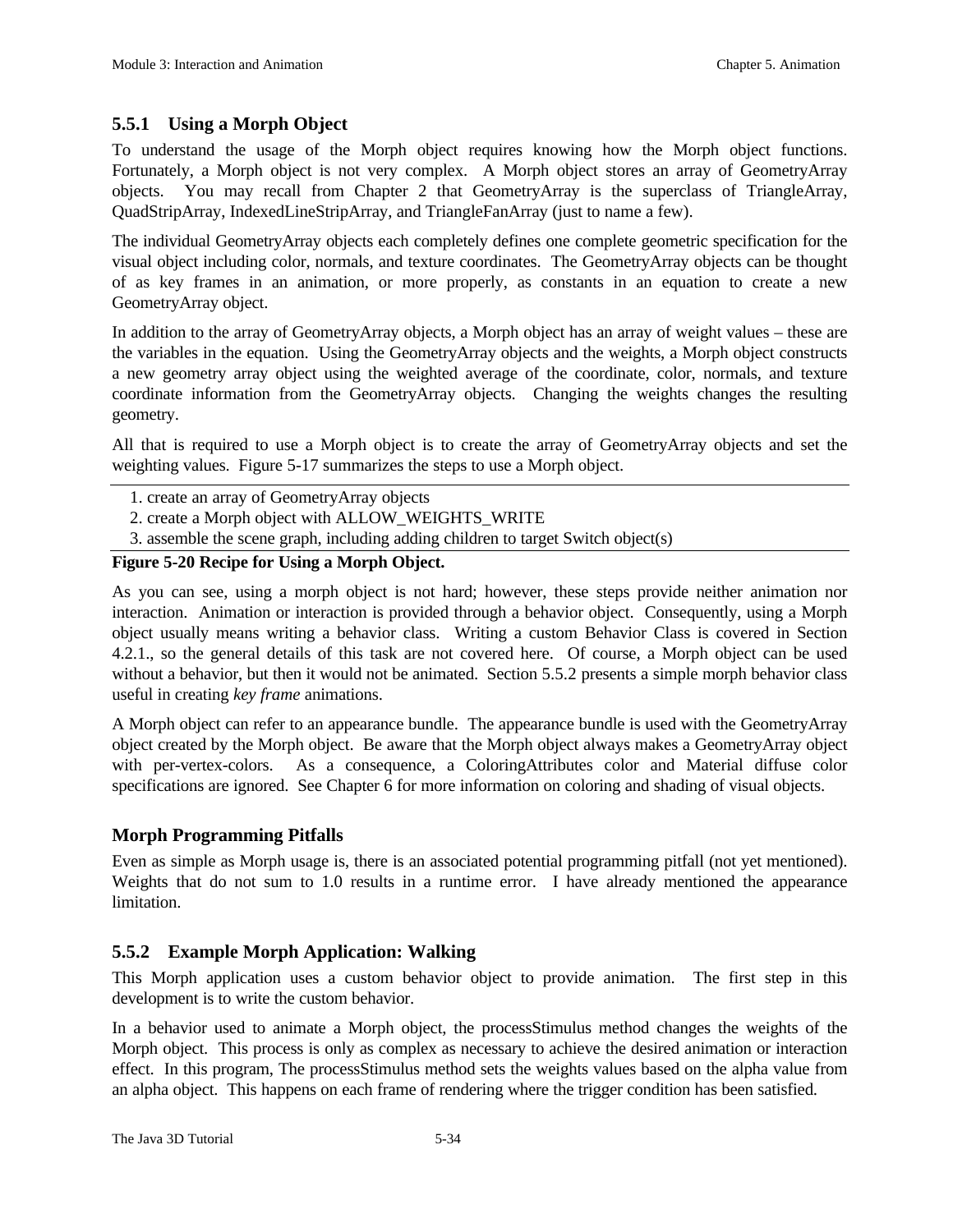Code Fragment 5-5 shows the code for the custom behavior of the MorphApp program. In this code, only the processStimulus method is interesting.

```
1. public class MorphBehavior extends Behavior{
2.
3. private Morph targetMorph;
4. private Alpha alpha;
5. // the following two members are here for efficiency
6. private double[] weights = \{0, 0, 0, 0\};
7. private WakeupCondition trigger = new WakeupOnElapsedFrames(0);
8.
9. // create MorphBehavior
10. MorphBehavior(Morph targetMorph, Alpha alpha){
11. this.targetMorph = targetMorph;
12. \text{this.alpha} = \text{alpha};<br>13. \}13. }
14.
15. public void initialize(){
16. // set initial wakeup condition
17. this.wakeupOn(trigger);<br>18. }
18. }
19.
20. public void processStimulus(Enumeration criteria){
21. // don't need to decode event since there is only one trigger
22. weights[0] = 0; weights[1] = 0; weights[2] = 0; weights[3] = 0;
23.
24. float alphaValue = 4f * alpha-value(); // get alpha
25. int alphaIndex = (int) alphaValue; // which Geom obj
26. weights[alphaIndex] = (double) alphaValue - (double)alphaIndex;
27. if(alphaIndex < 3) // which other obj
28. weights[alphaIndex + 1] = 1.0 - weights[alphaIndex];
29. else
30. weights[0] = 1.0 - weights[alphaIndex];
31.
32. targetMorph.setWeights(weights);
33.
34. this.wakeupOn(trigger); // set next wakeup condition
35. }
36. } // end of class MorphBehavior
```
#### **Code Fragment 5-5 MorphBehavior Class from MorphApp.**

The MorphBehavior class does a key frame animation using the GeometryArray objects two at a time in a cyclical pattern. This class is suitable for any morph animation of four key frames and can be easily changed to accommodate other numbers of key frames.

With the custom behavior written, all that remains is to develop the key frames for the animation. Figure 5-21 shows the hand drawings used as the key frames for this example application. Better key frames could have been made using some 3D package.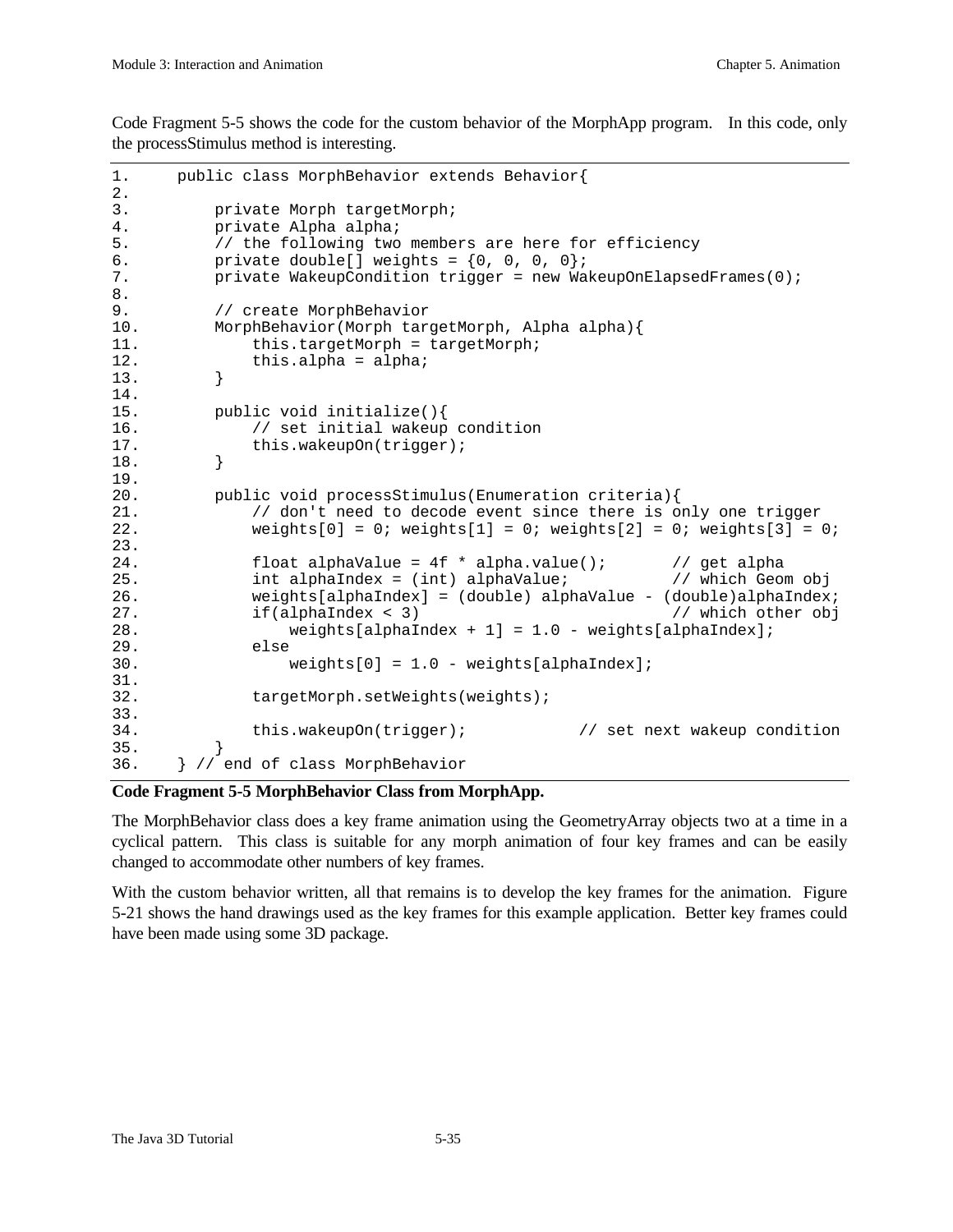

**Figure 5-21 Key Frame Images from MorphApp with the Trace of One Vertex.**

The black figures may look like two key frames, each repeated once, but in actuality, they are four unique key frames. The difference is in the order the vertices are specified.

Code Fragment 5-6 shows and excerpt from the createSceneGraph method of MorphApp.java annotated with the steps of the recipe in Figure 5-20. In this method, a MorphBehavior object, Alpha object, and a Morph object are created and assembled into the scene graph. The key frame GeometryArray objects are created using some other methods (not shown here). The complete code is distributed in the examples jar.

```
1. public BranchGroup createSceneGraph() {
2. // Create the root of the branch graph<br>3. BranchGroup objRoot = new BranchGroup(
      BranchGroup objRoot = new BranchGroup();
\frac{4}{5}.
           Transform3D t3d = new Transform3D();
6. t3d.set(new Vector3f(0f, -0.5f, 0f));
7. TransformGroup translate = new TransformGroup(t3d);
8.
9. \sqrt{2} // create GeometryArray [] (array of GeometryArray objects) 0
10. GeometryArray[] geomArray = new GeometryArray[4];
11. geomArray[0] = createGeomArray0();<br>12. geomArray[1] = createGeomArray1();
          12. geomArray[1] = createGeomArray1();
13. geomArray[2] = createGeomArray2();
14. geomArray[3] = createGeomArray3();
15.
16. \frac{1}{6} // create morph object \theta17. Morph morphObj = new Morph(geomArray);
18. morphObj.setCapability(Morph.ALLOW_WEIGHTS_WRITE);
19.
20. // create alpha object
21. Alpha alpha = new Alpha(-1, 2000); // continuous 2 sec. period
22. alpha.setIncreasingAlphaRampDuration(100);
23.24.// create morph driving behavior
25. MorphBehavior morphBehav = new MorphBehavior(morphObj, alpha);
26. morphBehav.setSchedulingBounds(new BoundingSphere());
27.
28. //assemble scene graph \bullet29. objRoot.addChild(translate);
30. translate.addChild(morphObj);
31. objRoot.addChild(morphBehav);
32.
33. return objRoot;
34. } // end of CreateSceneGraph method of MorphApp
```
#### **Code Fragment 5-6 An Excerpt from the createSceneGraph Method of MorphApp.**

It is interesting to note that a variety of animations are possible using the key frames created for this example application with different behavior classes. Figure 5-22 shows a scene rendered by Morph3App.

The Java 3D Tutorial 5-36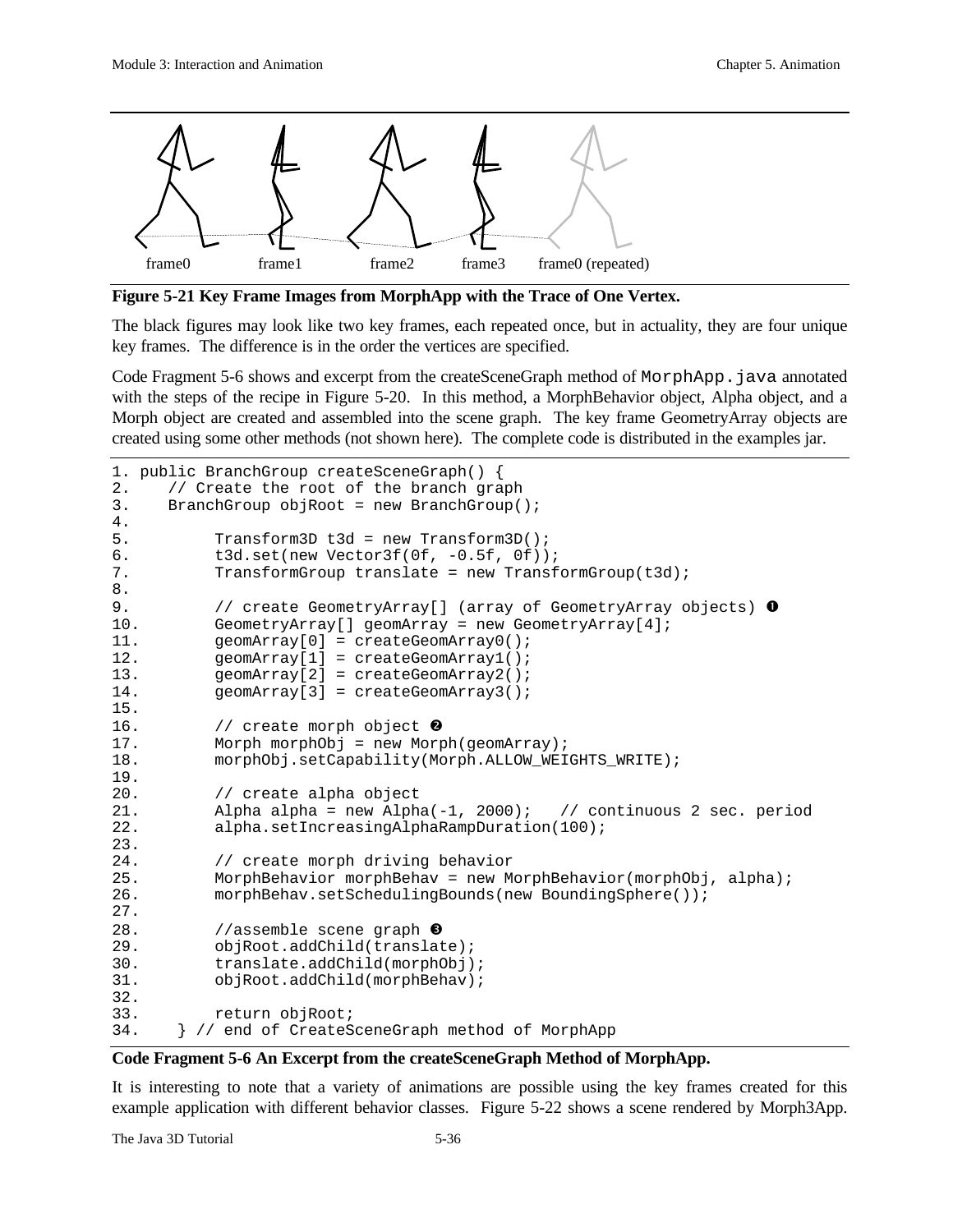In this program, three other behavior classes create animations based on some, or all, of the GeometryArray objects of MorphApp. They are called (left to right in the figure) "In Place", "Tango", and "Broken". Not all of the animations are good. Of course, to truly appreciate the animations, you have to run the program. The source is included in the examples jar.



**Figure 5-22 A Scene Rendered from Morph3App Showing the Animations of Three Alternative Behavior Classes (not all are good).**

# **5.5.3 Morph API**

With the simplicity of the usage recipe (Figure 5-20), you would expect a relatively simple API – and it is. The API is summarized in the next three reference blocks.

#### **Morph Constructor Summary**

#### extends: Node

Morph objects create a new GeometryArray object using the weighted average of the GeometryArray objects. If an appearance object is provided, it is used with the resulting geometry. The weights are specified with the setWeights method. A Morph object is usually used with a custom behavior object to adjust the weights at runtime to provide animation (or interaction).

#### **Morph(GeometryArray[] geometryArrays)**

Constructs and initializes a Morph object with the specified array of GeometryArray objects and a null Appearance object.

#### **Morph(GeometryArray[] geometryArrays, Appearance appearance)**

Constructs and initializes a Morph object with the specified array of GeometryArray objects and the specified appearance object.